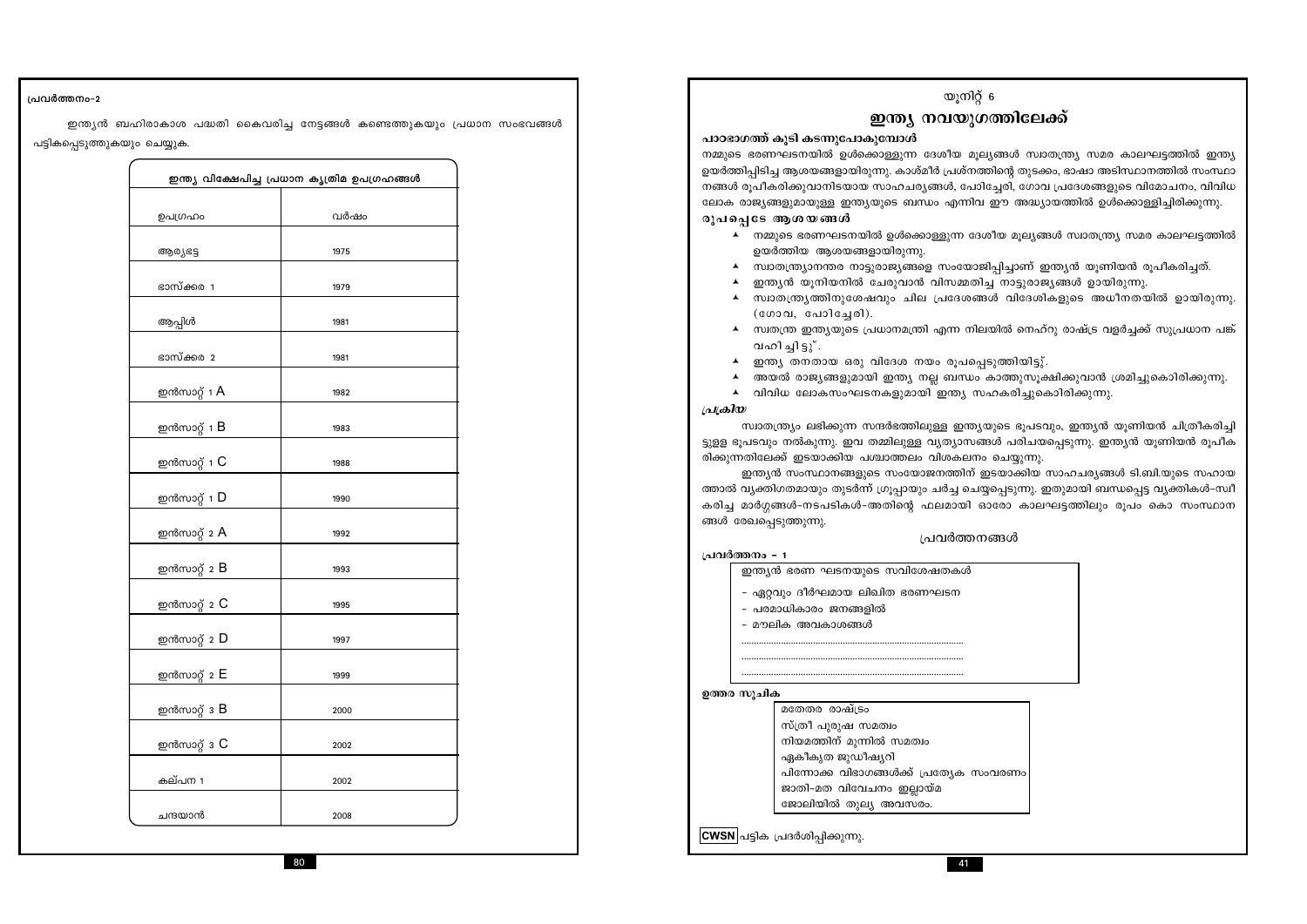| ്രിലാക്കി |
|-----------|
|           |

സ്വാതന്ത്ര്യാനന്തരം ഇന്ത്യ അഭിമുഖീകരിച്ച പ്രശ്നങ്ങൾ പട്ടികപ്പെടുത്തുക സ്വാതന്ത്ര്യ സമരം വീും ഭാഷാ സംസ്ഥാനങ്ങളുടെ രൂപീകരണം നാട്ടുരാജ്യങ്ങളുടെ സംയോജനം ഇന്ത്യൻ യൂനിയനിൽ ചേരാൻ വിസ 1948 ഭാഷാ പ്രവശ്യ കമ്മീഷനെ സ്വാതന്ത്ര്യത്തിനു ശേഷവും |മ്മതിച്ച നാട്ടുരാജ്യങ്ങൾ നിയമിച്ചു. 1953 ൽ സംസ്ഥാന കമ്മീ | പോി ച്ചേരി (ഫ്ര ഞ്ച് ) ഗോവ | (പോർച്ചുഗീസ്) ഇവയുടെ വിമോ 1. ഹൈദരാബാദ് ഷൻ 1956 സംസ്ഥാന പുന സംഘ| |2. കാശ്മീർ ടന പാർലമെന്റ് പാസാക്കി. ്ചനം സൈനിക നടപടികളിലൂടെ 3. ജാർഗണ്ഡ് ഇതിന്റെ ഭാഗമായി 14 ഗോവയെ മോചിപ്പിച്ചു. സംസ്ഥാനങ്ങളും 6 കേന്ദ്ര ഭരണ | 1962 ൽ പോിച്ചേരിയും മോചി പ്രദേശങ്ങളും നിലവിൽ വന്നു. പ്പിച്ചു.

സ്വാതന്ത്ര്യ ലബ്ധിക്ക് രൂപം കൊ ഇന്ത്യയിലെ സംസ്ഥാനങ്ങളുടെ പട്ടിക തയ്യാറാക്കുക.

1966 നുശേഷം

ഗുജറാത്ത്

നാഗാലാന്റ്

ഹരിയാന

പഞ്ചാബ്

മണിപ്പൂർ

ഗോവ

ചത്തീസ്ഗഡ്

ഝാർഖണ്ഡ്

മഹാരാഷ്ട്ര

ഹിമാചൽപ്രദേശ്

അരുണാചൽപ്രദേശ്

ത്രിപുര/മേഘാലയ/മിസോറാം

കേന്ദ്ര ഭരണ പ്രദേശങ്ങൾ

ഡൽഹി (സംസ്ഥാന പദവി)

ആൻഡമാൻ-നിക്കോബാർ ലക്ഷദ്വീപ് ഭാദ്ര-നാഗർഹവേലി

> ചാണ്ഡീഗഡ് പുതുച്ചേരി

### പ്രവർത്തനം - 4

പ്രവർത്തനം - 2

1956

ഉത്തരസൂചിക

ബീഹാർ

കേരളം

മൈസൂർ

പഞ്ചാബ്

രാജസ്ഥാൻ

വെസ്റ്റ് ബംഗാൾ

ഓീസ

യു.പി.

പ്രവർത്തനം - 3

മഹാരാഷ്ട്ര

മധ്യപ്രദേശ്

ജമ്മുകാശ്മീർ

ആന്ധ്രപ്രദേശ്

1956 നുശേഷം

ജവഹർലാൽ നെഹ്റുവിനെ രാഷ്ട്ര ശിൽപ്പിയായി വിശേഷിപ്പിക്കുന്നത് എന്തുകൊ്? സ്വാതന്ത്ര്യത്തിനു ശേഷം ഇന്ത്യ അഭിമുഖീകരിച്ച നിരവധി പ്രശ്നങ്ങൾക്ക് പരിഹാരം കാണാൻ നെഹ്റു വിന് കഴിഞ്ഞു.

സൂചന:

- 1. പാർലമെന്ററി ജനാധിപത്യ സംവിധാനത്തിന്റെ ആരംഭം
- 2. ഇന്ത്യൻ വിദേശ നയം (ചേരിചേരാനയം) ശിൽപ്പി

|CWSN|മറ്റ് പഠിതാക്കളുടെ സഹായത്തോടെ പട്ടിക തയ്യാറാക്കുന്നു.

- 3. പ്ലാനിംഗ് കമ്മീഷന്റെ രൂപീകരണം
- 4. പഞ്ചവത്സര പദ്ധതികൾ ആരംഭിച്ചു.
- 5. ഭാഷ സംസ്ഥാനങ്ങളുടെ രൂപീകരണം
- 6. വൻകിട വൃവസായ ശാലകൾ പൊതു മേഖല

|              | കൃഷി, ജലവിഭവം, വനം, ഭൂവിജ് <mark>ഞാനം എ</mark> |
|--------------|------------------------------------------------|
|              | വിദൃയുടെ ഉപയോഗങ്ങൾ കണ്ടെത്തുകയും അ             |
|              | സഹായകമാണെന്ന് പട്ടികപ്പെടുത്തുകയും ചെയ്യുന്നു. |
| മേഖല         |                                                |
| കൃഷി         | വിളകൾ വേർതിരിച്ചറിയുക്ക                        |
|              | വിളകളുടെ രോഗബാധ, ആ                             |
|              | വിളവ് കണക്കാക്കുന്നതിന്                        |
|              | മണ്ണിലെ ജലാംശം നിർണയി                          |
|              | വരൾച്ച അവലോകനം ചെര്                            |
|              | ഭവിനിയോഗ ഭൂപട നിർമ്മാം                         |
|              | തരിശു ഭൂമികളുടെ അതിർര                          |
| ജലവിഭവം      | ഉപരിതല ജലാശയങ്ങളുടെ                            |
|              | ജലത്തിന്റെ ഗുണനിലവാരം                          |
|              | മഞ്ഞിന്റെ ഭൂപട ചിത്രീകരണ                       |
| വനം          | വനഭൂപട ചിത്രീകരണത്തിന്                         |
|              | കാട്ടുതീ കണ്ടെത്തുന്നതിന്                      |
|              | പുൽമേടുകളുടെ ഭൂപട ചിശ്ര                        |
| ഭൂവിജ്ഞാനം   | ഒരു പ്രദേശത്തിന്റെ ഭൂഗർഭ                       |
|              | ധാതുലവണങ്ങളുടെ വിതര                            |
|              | ശിലാഘടനകളെക്കുറിച്ച് പറ                        |
|              | തീരദേശ മേഖലയുടെ ഭൂപട                           |
|              | CWSN   MR, HI കുട്ടികൾക്ക് ഈ പ്രവർത്തനത്തി     |
|              | മനസ്സിലാക്കിയെടുക്കാൻ കഴിയും. കുട്ടികൾ സഹപഠ    |
| ഉപയോഗിക്കുക. |                                                |

ന്നീ മേഖലകളിൽ വിദൂര സംവേദന സാങ്കേതിക വ ബന്ധപ്പെട്ട മേഖലകളുടെ വികസനത്തിന്

പ്രവർത്തനം-1

പ്രവർത്തനങ്ങൾ

### ഉപയോഗങ്ങൾ

യും അവയുടെ വിസ്തീർണ്ണം കണക്കാക്കലു<mark>ം</mark>

രോഗ്യസ്ഥിതി മുതലായവ നിർണ്ണയിക്കുന്നതിന്

ിക്കുന്നതിന്

യ്യുന്നതിന്

നത്തിന്

ന്തി തിരിക്കുന്നതിന്

ഭൂപടചിത്രീകരണ പ്രക്രിയക്ക്

വിലയിരുത്തുന്നതിന്

നത്തിന്

മീകരണത്തിന്

ജലക്ഷമത കണ്ടെത്തുന്നതിന്

ണം കണ്ടെത്തുന്നതിന്

ിക്കുന്നതിന്

ട ചിത്രീകരണത്തിന്

lലെ കൃഷി, വനം മേഖലകളെക്കുറിച്ചുള്ള ഭാഗ<mark>ം</mark> .<br>ിതാക്കളുടെ സഹായത്തോടെ ചാർട്ട് തയ്യാറാക്കി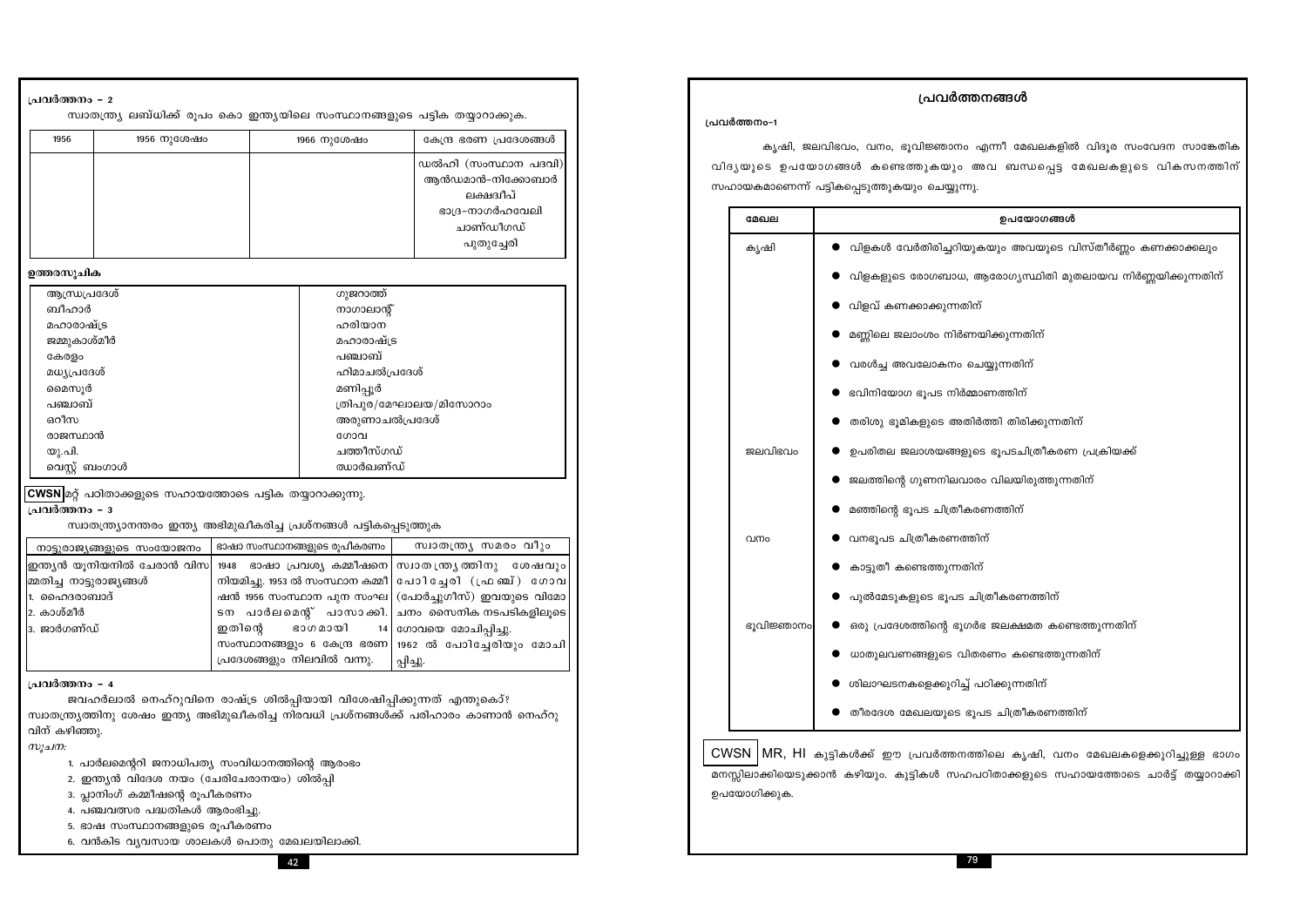തന്ത്ര ശ്രമങ്ങൾ പട്ടികപ്പെടുത്തുക.

2. സിംല കരാർ 1972

ലാഹോർ പ്രഖ്യാപനം 1999

 $\blacktriangle$  തീരദേശ നയത്തിന്റെ ലക്ഷ്യങ്ങൾ ▲ ഇന്നത്തെ ലോക സാഹചര്യം

- ആധുനിക ഇന്ത്യയുടെ സ്രഷ്ടാവ്.

1. 1965

സുചന

പ്രവർത്തനം - 5

പ്രവർത്തനം - 6

വസ്തുതകൾ.

വെക്കുന്നു.

പ്രവർത്തനം - 7

കരാർ

താഷ്കൻ്

സിംല

ലാഹോർ

ടൈംലൈൻ തയ്യാറാക്കുക.

78

- ഉപഗ്രഹ വിദൂര സംവേദനം
- ഭൂതല വിദൂര സംവേദനം
- 
- 
- 
- 
- 
- 
- 
- 
- 
- 
- 
- 
- 
- 
- 
- 
- 
- 
- 
- 
- 
- 
- ആകാശീയ വിദുര സംവേദനം
- 
- 
- 
- 
- 
- 
- 
- സ്രീരിയോസ്കോപിക് വിഷൻ
- 
- സ്പെക്ട്രൽ സിഗ്നേചർ
- സ്പെഷൽ റെസലൂഷൻസ്
- സൗരസ്ഥിര ഉപഗ്രഹങ്ങൾ ഒരു സ്ഥലത്തിന് മുകളിലുടെ നിശ്ചിത ദിവസം ഇടവിട്ട് കടന്നുപോകുന്നത്.
- 
- 
- ഉപഗ്രഹങ്ങളുടെ ആവർത്തനത
- പ്രത്യേകം ശ്രദ്ധിക്കേണ്ട മേഖലകൾ
- $\bullet$  കൃത്രിമ ഉപഗ്രഹങ്ങൾ

● ഭൂതല പ്ലാറ്റുഫോം

 $\bullet$  ബലുണുകൾ

വിമാനങ്ങൾ

- കൃത്രിമമായി ഊർജ്ജങ്ങൾ പുറപ്പെടുവിച്ച് അവയുടെ പ്രതിഫലനം വഴി വിവരശേഖരണം നൽകുന്ന വിവിധതരം പ്ലാറ്റുഫോമുകൾ
- രീതി. (ഉദാ: റഡാർ ഇമേജിംഗ്)

സാധാരണ ഫോട്ടോഗ്രാഫി)

ആക്ടീവ് വിദുര സംവേദനം

ആമുഖം

സ്യഷ്ടിക്കുകയുണ്ടായി.

പ്രധാന ആശയങ്ങൾ

പുറപ്പെടുവിക്കുന്നതുമായ ഊർജ്ജസ്രോതസ്സുകൾ ഉപയോഗിച്ച് വിവരശേഖരണം നടത്തുന്ന രീതി. (ഉദാ:

 $\bullet$  വിദൂര സംവേദനം, വിവിധ രീതികൾ

പാസ്സീവ് വിദൂര സംവേദനം ഭൗമോപരിതലത്തിലെ വിവിധ വസ്തുക്കളിൽ തട്ടി പ്രതിഫലിക്കുന്നതും വസ്തുക്കൾ സ്വയം

യൂണിറ്റ്  $4$ 

ഭൂമിശാസ്ത്രത്തിലെ നൂതന സങ്കേതങ്ങൾ

വികസിച്ചുകൊണ്ടിരിക്കുകയാണ്. ഭൂതലത്തിലൂണ്ടാകൂന്ന മാറ്റങ്ങളെക്കൂറിച്ചും ദൂർഗമങ്ങളായ

പ്രദേശങ്ങളെക്കുറിച്ചുമുള്ള വിവര ശേഖരണത്തിന് ഈ സാങ്കേതിക വിദ്യ ആവശ്യമാണ്. കമ്പ്യൂട്ടർ

സോഫ്റ്റ്വെയറുകളുടെ വികാസം, ഭൂവിവരങ്ങൾ വിശകലനം ചെയ്യുന്നതിന് നിരവധി പ്രോഗ്രാമുകൾ

 $\bullet$  കാലാനുസൃതമായി വിവരശേഖരണം നടത്തുന്നതിൽ വിദൂരസംവേദനത്തിന്റെ പ്രസക്തി

ഭൂമിശാസ്ത്ര പഠനങ്ങളിൽ ഉപയോഗിക്കുന്ന സങ്കേതങ്ങൾ അനുദിനം വളർന്നു

 $\bullet$  ഇന്ത്യയുടെ വിദൂര സംവേദന ഉപഗ്രഹങ്ങൾ വിദൂര സംവേദനം രണ്ട് വിധം : പാസ്സീവ് വിദൂര സംവേദനവും ആക്ടീവ് വിദൂര സംവേദനവും

- 
- 
- 
- $\bullet$  വിദൂര സംവേദന സാങ്കേതിക വിദ്യ ഉപയോഗപ്പെടുത്താവുന്ന മേഖലകൾ
- 
- 
- 
- 
- 
- 
- 
- 
- 
- 
- 
- $\bullet$  വിദൂര സംവേദനത്തിൽ കൃത്രിമ ഉപഗ്രഹങ്ങളുടെ പങ്ക്
- 
- 
- 
- 
- 
- 
- 
- 
- 
- 
- 

 $\bullet$  വിദൂര സംവേദന ഉപകരണങ്ങൾ, പ്ലാറ്റുഫോമുകൾ

- 
- 
- 
- 
- 
- 
- 
- 

ഇന്ത്യയും പാക്കിസ്ഥാനും തമ്മിലുള്ള ബന്ധം കാത്തുസുക്ഷിക്കാൻ വേി ഇതുവരെ ഉായ നയ ഇന്ത്യൻ പ്രധാനമന്ത്രി ലാൽബഹദുർ ശാസ്ത്രിയും പാക്കിസ്ഥാൻ പ്രസിഡ് അയുബ്ഖാൻ ഇന്ദിര ഗാന്ധി സുൾഫിക്കർ അലി ഭൂട്ടോ അടൽ ബിഹാരി വാജ്പേയി നവാസ് ഷെരീഫ് ആഗ്ര ഉച്ചകോടി വിദേശ നയത്തിന്റെ ഇന്നത്തെ പ്രസക്തി ▲ ഇന്ത്യൻ വിദേശ നയത്തിന്റെ ചരിത്ര പശ്ചാത്തലം ▲ ഇന്ത്യൻ വിദേശ നയം മുന്നോട്ട് വെയ്ക്കുന്ന ലക്ഷ്യങ്ങൾ ഇന്നത്തെ സാഹചര്യത്തിൽ വിലയിരുത്തി പ്രസക്തി ഉഠേ ഇല്ലയോ എന്ന് പരിശോധിക്കുക. നെഹ്റുവിന് ശേഷം ഇന്ത്യൻ രാഷ്ട്രീയത്തിലുള്ള പ്രധാന സംഭവങ്ങളെ ആസ്പദമാക്കി ഒരു  $(1967, 1976, 1989, 1969, 1971, 1977, 1984, 1978, 1975, 1974, 1965)$ (ഇന്ത്യ-പാക്ക് യുദ്ധം, കാർഗിൽ യുദ്ധം, ഇന്ദിരാഗാന്ധി വധം, ആഭ്യന്തര അടിയന്തരാവസ്ഥ, നാട്ടു രാജാക്കന്മാർക്ക് നൽകിയിരുന്ന പ്രിവിപേഴ്സ് നിർത്തലാക്കി. ഇന്ത്യയിൽ ആദ്യമായി കോൺഗ്രസ്സിതര മന്ത്രി സഭ, മതേതരത്വം, സോഷ്യലിസം എന്നിവ ഭരണ ഘടനയുടെ ആഭിമുഖ്യത്തിൽ ഉൾപെടുത്തി. രാമത്തെ കോൺഗ്രസ്കിതര മന്ത്രിസഭ, പുതിയ സാമ്പത്തിക നയത്തിന് തുടക്കം, ഇന്ത്യയുടെ അണുവിസ്ഫോടനം, ഇന്ത്യ-പാക്ക് യുദ്ധം, നിരവധി സംസ്ഥാനങ്ങളിൽ പ്രതിപക്ഷ മന്ത്രിസഭകൾ.) CWSN സഹപാഠികളുടെയും റിസോഴ്സ് അധ്യാപകന്റെയും സഹായത്തോടെ കൂട്ടി ചെയ്യുന്നു. ഇന്ത്യയുടെ ആദ്യപ്രധാമന്ത്രി ജവഹർലാൽ നെഹ്റുവിന്റെ ചിത്രം പ്രദർശിപ്പിച്ചുകൊ് ആധുനിക ഇന്ത്യയുടെ നിർമ്മാണത്തിൽ അദ്ദേഹത്തിന്റെ പങ്ക് ക്ലാസിൽ ചർച്ച ചെയ്യുന്നു. ചർച്ചയിൽ ഉരുത്തിരിയേ - പാർലമെന്ററി സമ്പ്രദായം ഇന്ത്യയിൽ ആരംഭിച്ചു. – രാജ്യത്തെ ശാസ്ത്രത്തിന്റെയും മതേതരത്വത്തിന്റെയും പാതയിലൂടെ പുരോഗമനത്തിലേക്ക് നയിച്ചു. - ഇന്ത്യയുടെ വിദേശ നയത്തിന് അടിത്തറയിട്ട് പഞ്ചശീല തത്വങ്ങൾ - പ്ലാനിങ് കമ്മീഷൻ രൂപീകരിച്ച് വികസന രൂപരേഖ തയ്യാറാക്കി.  $\overline{\text{CWSN}}$ കുട്ടികൾ ചർച്ചയിൽ സജീവമായി പങ്കെടുക്കുന്നു. HI, MR കുട്ടികൾ പ്രധാന പോയന്റുകൾ കുറിച്ചു ഇന്ത്യയും പാക്കിസ്ഥാനും വിവിധ ഘട്ടങ്ങളിൽ രാഷ്ട്രീയ കരാറുകളിൽ ഏർപ്പെട്ടിട്ടു്. ഇതിന്റെ അടിസ്ഥാനത്തിൽ ചുവടെ കൊടുത്തിട്ടുള്ള പട്ടിക പൂർത്തിയാക്കാമോ? തീരുമാനങ്ങൾ പങ്കെടുത്ത രാഷ്ട്രത്തലവന്മാർ വർഷം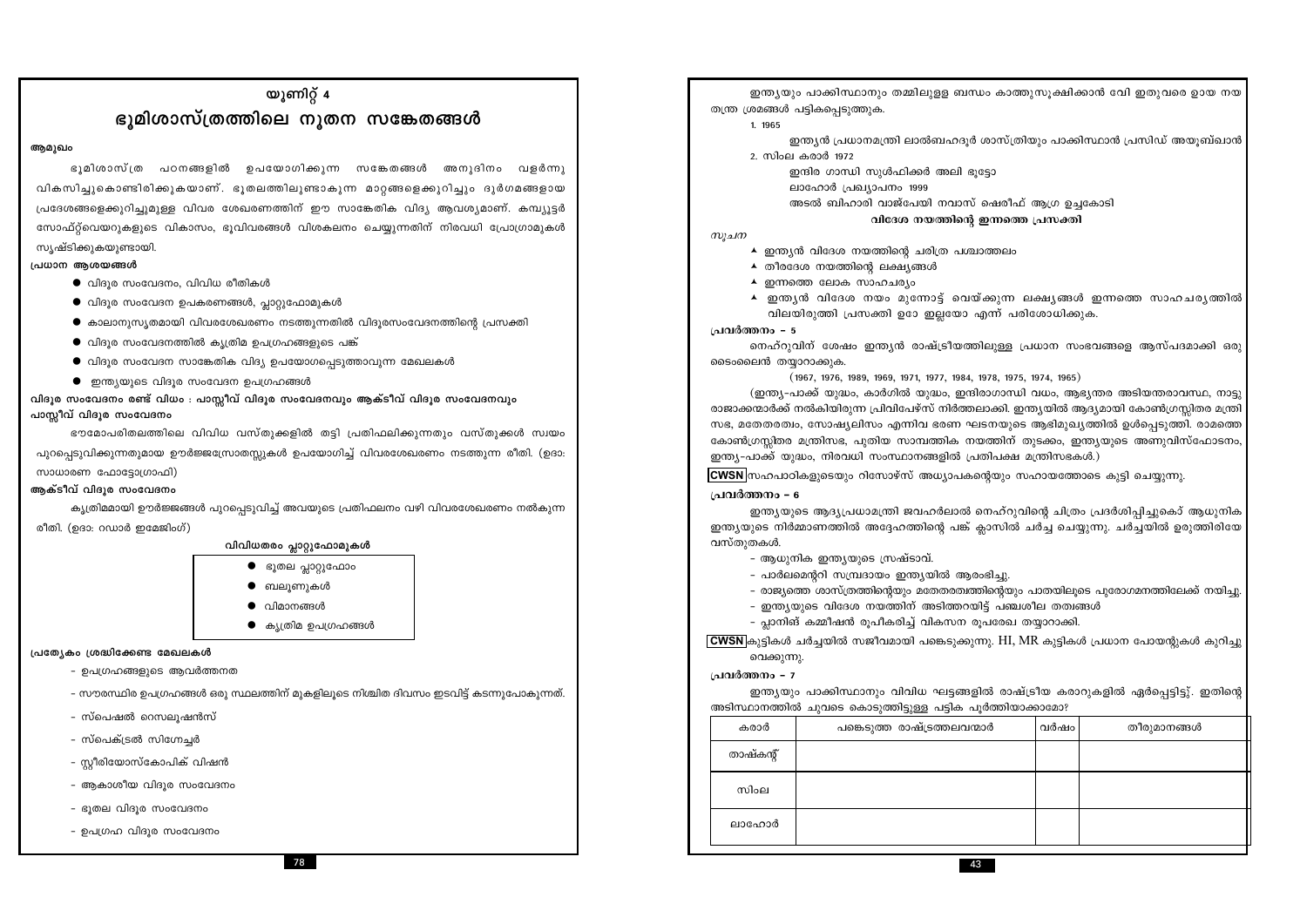$\sim$ 

|                                                                                                                                                               | പാഠഭാഗത്തെ കാര്യങ്ങൾ കത്തെി ക്രോഡീകരിക്കുക. |                                                                      | വൻകരാ വിസ്ഥാപന റ    |
|---------------------------------------------------------------------------------------------------------------------------------------------------------------|---------------------------------------------|----------------------------------------------------------------------|---------------------|
| CWSN സഹപാഠികളുടെ സഹായത്തോടെ ചെയ്യുന്നു.                                                                                                                       |                                             |                                                                      | സാന്ദ്രത കൂടി       |
| പ്രവർത്തനം - 8                                                                                                                                                |                                             |                                                                      | സാന്ദ്രത കുറഞ്ഞതു   |
| അമേരിക്കയും ഇന്ത്യയും തമ്മിൽ സൗഹാർദ്ദപരമായ ബന്ധമായിരുന്നില്ല നിലനിന്നിരുന്നത്. എന്നാൽ                                                                         |                                             |                                                                      | തെന്നിമാറുന്നതിന്റെ |
| സോവിയറ്റ് യൂണിയനുമായി മെച്ചപ്പെട്ട ബന്ധം പുലർത്താൻ ഇന്ത്യക്ക് സാധിച്ചിട്ടു്. ഇതിന്റെ പിന്നിലെ                                                                 |                                             |                                                                      | അപകേന്ദ്രബലം വൻം    |
| വസ്തുതകൾ കത്തെി പട്ടിക പൂർത്തീകരിക്കുക.                                                                                                                       |                                             |                                                                      |                     |
| ഇന്ത്യയും അമേരിക്കയും തമ്മിലുളള ബന്ധം                                                                                                                         |                                             | സോവിയറ്റ് യൂണിയനുമായുള്ള സൗഹാർദ്ദപരമായ                               | ഫലക വിവർത്തനിക ര    |
| സൗഹാർദ്ദപരമാകാതിരിക്കാനുള്ള കാരണങ്ങൾ                                                                                                                          |                                             | ബന്ധത്തിന്റെ കാരണങ്ങൾ                                                | ഭൂമിയുടെ പുറഒ       |
| ഇന്ത്യയുടെ സ്വതന്ത്രമായ ചേരിചേരാ നയം                                                                                                                          | നൽകൽ                                        | ഇന്ത്യക്ക് സാമ്പത്തിക - സാങ്കേതിക സഹായങ്ങൾ                           | ആന്തരിക ബലങ്ങൾക     |
|                                                                                                                                                               |                                             |                                                                      | മുകളിൽ സാവധാനം      |
|                                                                                                                                                               |                                             |                                                                      | തുടർപ്രവർത്തനങ്ങൾ   |
|                                                                                                                                                               |                                             |                                                                      |                     |
|                                                                                                                                                               |                                             |                                                                      | (1) ചുവടെ നര        |
| <i>സൂചന:</i> പാഠഭാഗത്തെ കാര്യങ്ങൾ കത്തെി ക്രോഡീകരിക്കുക.                                                                                                      |                                             |                                                                      | ബന്ധപ്പെട്ട ഏതു സിഭ |
| പ്രവർത്തനം -9                                                                                                                                                 |                                             |                                                                      | എഴുതുക.             |
| ക്ലാസിനെ 3 ഗ്രൂപ്പുകളാക്കി, യു.എൻ.ഒ സാർക്ക്, ഗ്രൂപ്പടിസ്ഥാനത്തിൽ കിട്ടിയ വിഷയങ്ങളെക്കുറിച്ചുള്ള<br>ചർച്ചക്കുശേഷം (, മറ്റ് വായനാ സാമഗ്രികൾ) അവതരിപ്പിക്കുന്നു. |                                             |                                                                      |                     |
| തുടർന്ന് ടീച്ചറുടെ ക്രോഡീകരണം                                                                                                                                 |                                             |                                                                      |                     |
|                                                                                                                                                               | തുടർ പ്രവർത്തനങ്ങൾ                          |                                                                      |                     |
| സ്വതന്ത്ര ഇന്ത്യയിലെ ചില സംഭവങ്ങളെ അടിസ്ഥാനമാക്കി ഒരു ടൈം ലൈൻ നിർമ്മിക്കുക.                                                                                   |                                             |                                                                      |                     |
| 1.<br>1974, 1969, 1953, 1962, 1972, 1975                                                                                                                      |                                             |                                                                      |                     |
| (പുതുച്ചേരി, ഇന്ത്യയിൽ ലയിച്ചു. സിംലാ കരാറിൽ ഒപ്പുവെച്ചു. പൊക്രാനിൽ                                                                                           |                                             |                                                                      |                     |
| അണുവിസ്ഫോടനം, ആന്ധ്രാ സംസ്ഥാനം രൂപീകരിച്ചു. ആഭ്യന്തര അടിയന്തരാവസ്ഥ,                                                                                           |                                             |                                                                      |                     |
| ബാങ്ക് ദേശസാൽക്കരണം.)                                                                                                                                         |                                             |                                                                      |                     |
| എ കോളത്തിനോട് യോജിക്കുന്നവ ബി, സി കോളങ്ങളിൽ നിന്ന് എടുത്തെഴുതുക.<br>2.                                                                                        |                                             |                                                                      |                     |
| A                                                                                                                                                             | В                                           | C                                                                    |                     |
| താഷ്കന്റ് പ്രഖ്യാപനം                                                                                                                                          | സർദാർ പട്ടേൽ                                | നവാസ് ഷെരീഫ്                                                         |                     |
| സ്റ്റേറ്റ്സ് ഡിപ്പാർട്ട്മെന്റ്                                                                                                                                | നെഹ്റു                                      | അയൂബ് ഖാൻ                                                            |                     |
| പഞ്ചശീല തത്വങ്ങൾ                                                                                                                                              | ലാൽബഹദൂർ ശാസ്ത്രി                           | സുൾഫിക്കർ അലി ഭൂട്ടോ                                                 |                     |
| ലാഹോർ പ്രഖ്യാപനം                                                                                                                                              | ഇന്ദിരാഗാന്ധി                               | വി.പി. മേനോൻ                                                         |                     |
| സിംലാകരാർ                                                                                                                                                     | എ.ബി.വാജ്പേയ്                               | ചൗ.എൻ. ലായ്                                                          |                     |
|                                                                                                                                                               |                                             |                                                                      |                     |
|                                                                                                                                                               |                                             |                                                                      |                     |
| 3. താഴെ തന്നിരിക്കുന്ന പത്രവാർത്താ തലക്കെട്ടുകളുടെ അടിസ്ഥാനത്തിൽ ഇന്ത്യൻ-വിദേശ നയത്തിന്റെ<br>സവിശേഷതകളെ സംബന്ധിച്ച് നിരീക്ഷണങ്ങൾ കത്തുെ.                      |                                             |                                                                      |                     |
|                                                                                                                                                               | ഇന്ത്യ-ശ്രീലങ്ക വാണിജ്യ                     |                                                                      |                     |
| O1/35                                                                                                                                                         | കരാർ ഒപ്പിട്ടു                              |                                                                      |                     |
|                                                                                                                                                               |                                             |                                                                      |                     |
|                                                                                                                                                               |                                             | <b>ADBOOT BUILDINGS BIRBOOT</b><br><b>PROCESSION DRIVERS</b>         |                     |
| <b>Malampeasands</b><br>alles allegonal<br>Cubashigheelass                                                                                                    |                                             | <b>Lmarelyournation</b><br><b>DOMS ON DROW</b>                       |                     |
| Gmajoglam agrisom manon<br><sub>കൂ</sub> ടുതൽ<br>mund mydayland -<br><u>Ungorom algory</u>                                                                    |                                             | <b>Brookly</b> along<br><b>BRANDINDOS</b><br><b>QUIG3GOGSJOLOUM)</b> |                     |

സിദ്ധാന്തം

.<br>യും കടൽത്തറ ഭാഗങ്ങളെ ഉൾക്കൊള്ളുന്നതുമായ സിമ മണ്ഡലത്തിന് മുകളിലൂടെ ും വൻകരാ ഭാഗങ്ങളെ ഉൾക്കൊള്ളുന്നതുമായ സിയാ മണ്ഡലം സാവധാന<mark>ം</mark> ഫലമായി വൻ കരകൾക്ക് സ്ഥാനമാറ്റം സംഭവിക്കുന്നു. ഭൂഭ്രമണം മൂലമുള്ള കരകളുടെ ഈ മാറ്റത്തിന് കാരണമാകുന്നു.

### സിദ്ധാന്തം

.<br>മെയുള്ള ശിലാമണ്ഡലം വലുതും ചെറുതുമായ ഒട്ടനവധി ഫലകങ്ങളാൽ നിർമ്മിതമാണ്. ക്ക് വിധേയമായി ഈ ഫലകങ്ങൾ അർധദ്രവാവസ്ഥയിലുള്ള അസ്തനോസ്ഫിയറിന<mark>്</mark> തെന്നിമാറുന്നതിന്റെ ഫലമായി വൻകരകൾക്ക് സ്ഥാനമാറ്റം സംഭവിക്കുന്നു.

ൽകിയിട്ടുള്ള ചിത്രങ്ങൾ വൻകരകളുടെയും സമുദ്രങ്ങളുടെയും രൂപീകരണവുമായ<mark>ി</mark> .<br>ദ്ധാന്തത്തെ അടിസ്ഥാനമാക്കിയിട്ടുള്ളതാണ് ? ഓരോന്നും തിരിച്ചറിഞ്ഞ് ലഘു കുറിപ്പ്





ചിത്രം-3



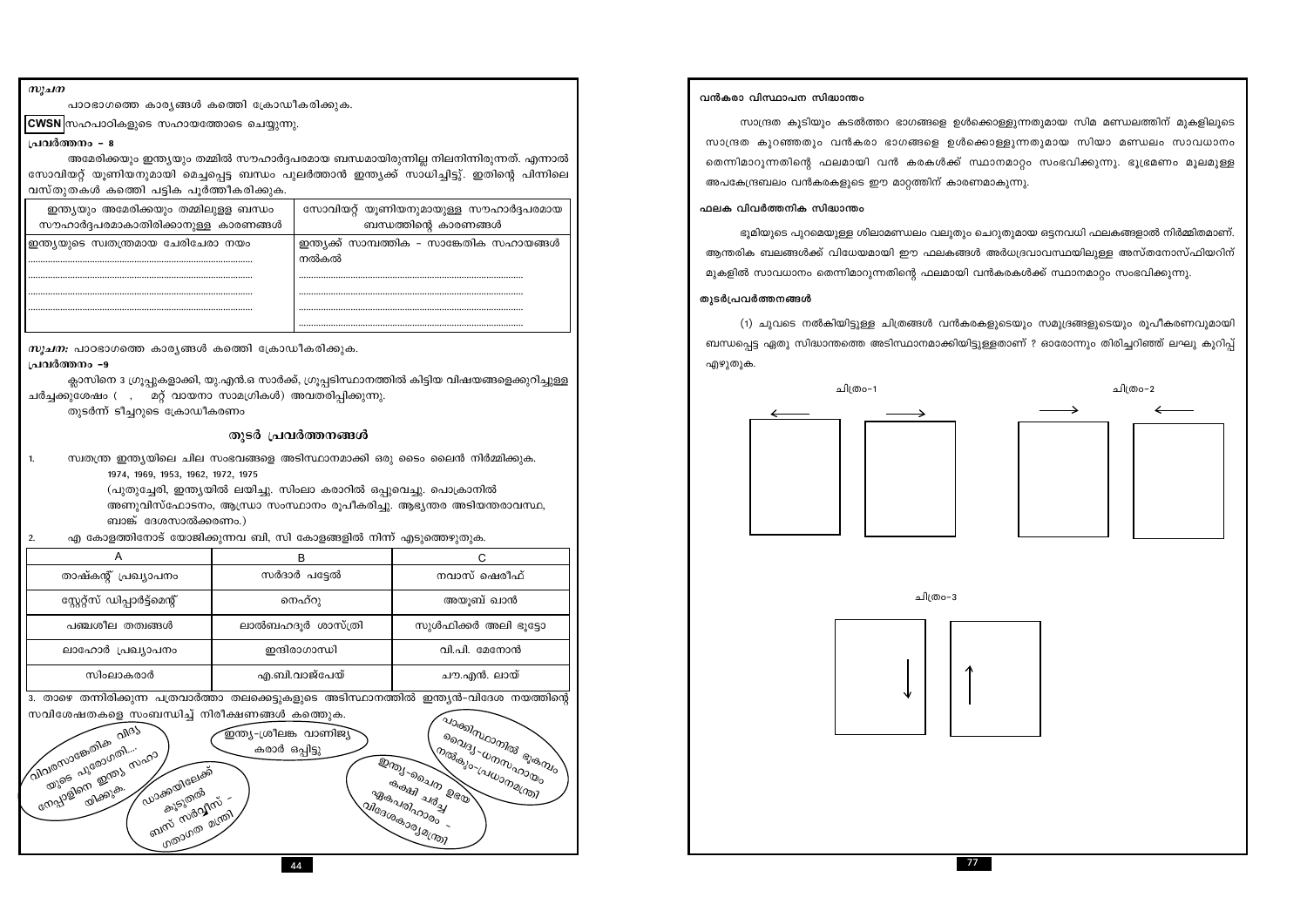### ഫലക സീമകൾ

ശിലാമണ്ഡല ഫലകങ്ങൾ ഭൗമോപരിതലത്തിൽ വ്യത്യസ്ത ദിശയിൽ ചലിക്കുന്നവയാണ്. സമീപസ്ഥ ഫലകങ്ങളുമായുള്ള ആപേക്ഷിക ചലനത്തെ ആശ്രയിച്ച് ഫലകങ്ങൾക്ക് മൂന്നു തരം വിഭിന്ന സീമകൾ ഉള്ളതായി കണ്ടെത്തിയിട്ടുണ്ട്. ഭൂകമ്പങ്ങൾ, അഗ്നിപർവ്വത സ്ഫോടനം, പർവ്വത രൂപീകരണം തുടങ്ങിയ ഭൗമപ്രക്രിയകൾ മന്ദഗതിയിൽ ചലിച്ചുകൊണ്ടിരിക്കുന്ന ഫലകങ്ങളുടെ അതിരുകളോട് ചേർന്ന പ്രദേശങ്ങളിലാണ് ഉണ്ടാകുന്നത്. മൂന്നുതരം ഫലകാതിരുകൾ താഴെ കൊടുത്തിരിക്കുന്നു.

- $\bullet$  വിയോജന സീമ രണ്ടു ഫലകങ്ങൾ പരസ്പരം അകന്നുപോകുന്നു
- $\bullet$  സംയോജന സീമ രണ്ടു ഫലകങ്ങൾ പരസ്പരം അടുത്തുവരുന്നു
- $\bullet$  ദംരദക സീമ രണ്ടു ഫലകങ്ങൾ പരസ്പരം ഉരസിമാറുന്നു

### വിയോജന സീമ (Divergent Margin)

വൻകരകളിലൂടെ വിയോജന സീമകൾ കടന്നുപോകുന്ന പ്രദേശങ്ങളിൽ വലിയ ഭ്രംശതാഴ്വരകൾ രൂപപ്പെടുന്നു. കാലാന്തരത്തിൽ ഈ ഭാഗം സമുദ്രമായി രൂപപ്പെടുകയും വൻകരകളുടെ ഇരുഭാഗത്തേക്കുമുള്ള വിസ്ഥാപനത്തിന് കാരണമാവുകയും ചെയ്യുന്നു. ഐസ്ലാന്റിലെ ക്രാഫ്ലാ ഭ്രംശതാഴ്വരയും കിഴക്കൻ ആഫ്രിക്കയിൽ സിറിയ മുതൽ മൊസാംബിക് വരെയും അവിടെനിന്ന് ചെങ്കടൽ വരെയും ഉള്ള ഭ്രംശതാഴ്വര ഇതിന് ഉദാഹരണമാണ്.

സംയോജന സീമ (സമീപന സീമ) Convergent Margin

### സംയോജന സീമകൾ മൂന്നുതരമുണ്ട്.

- (1) ഇരുവശത്തും കടൽത്തറ ഭാഗങ്ങൾ മാത്രമുള്ളവ–പസഫിക്കിലെ മരിയാന ഗർത്ത പ്രദേശങ്ങൾ, പസഫിക് ഫലകം, ഫിലിപ്പൈൻ ഫലകത്തിലേക്ക് ആഴ്ന്നിറങ്ങുന്നു.
- (2) ഒരു ഫലകാതിര് വൻകരയും അടുത്തുള്ള ഫലകാതിര് കടൽത്തറയും ആയുള്ള ഫലക സീമകളിൽ, ഭുചലനങ്ങൾ കേന്ദ്രീകരിച്ച് കാണുന്നു. ആന്റീസ് പർവ്വത പ്രദേശത്ത് പസഫിക് ഫലകം തെക്കെ അമേരിക്കൻ ഫലകത്തിന് അടിയിലേക്ക് ആഴ്ന്നിറങ്ങുന്നു.
- (3) ഇരുവശത്തും വൻകരാ ഭാഗങ്ങൾ കാണപ്പെടുന്നവ. രണ്ടു വൻകരാ ഫലകങ്ങൾ പരസ്പരം അടുത്തുവരുന്നതിന്റെ ഫലമായി പർവ്വതങ്ങളും പീഠഭൂമികളും മറ്റും രൂപപ്പെടുന്നു. ഇന്ത്യൻ ഫലകം യൂറോപ്യൻ ഫലകവുമായി അടുത്തു ചേർന്നതിന്റെ ഫലമായാണ് ഹിമാലയ പർവ്വതവും ടിബറ്റൻ പീഠഭുമിയും രുപപ്പെട്ടത്.

### ഛേദകസീമ (Shear Margin)

രണ്ട് ഫലകങ്ങൾ തിരശ്ചീന തലത്തിൽ പരസ്പരം ഉരസി എതിർദിശകളിലെക്ക് തെന്നിനീങ്ങുന്നു. ഇത്തരം അതിരുകളാണ് 'ഛേദക സീമകൾ'. ഛേദകസീമകൾ ഭ്രംശമേഖലകളാണ്. കാലിഫോർണിയായിലെ സാൻ ആൻഡ്രിയാസ് ഭ്രംശപ്രദേശം ഇതിന് ഉദാഹരണമാണ്.

### പ്രവർത്തനം-4

വൻകരാ വിസ്ഥാപന സിദ്ധാന്തവും ഫലക വിവർത്തനിക സിദ്ധാന്തവും തമ്മിലുള്ള അടിസ്ഥാന വ്യത്യാസം ടി.ബി.യുടെ സഹായത്തോടെ കണ്ടെത്തുന്നു.

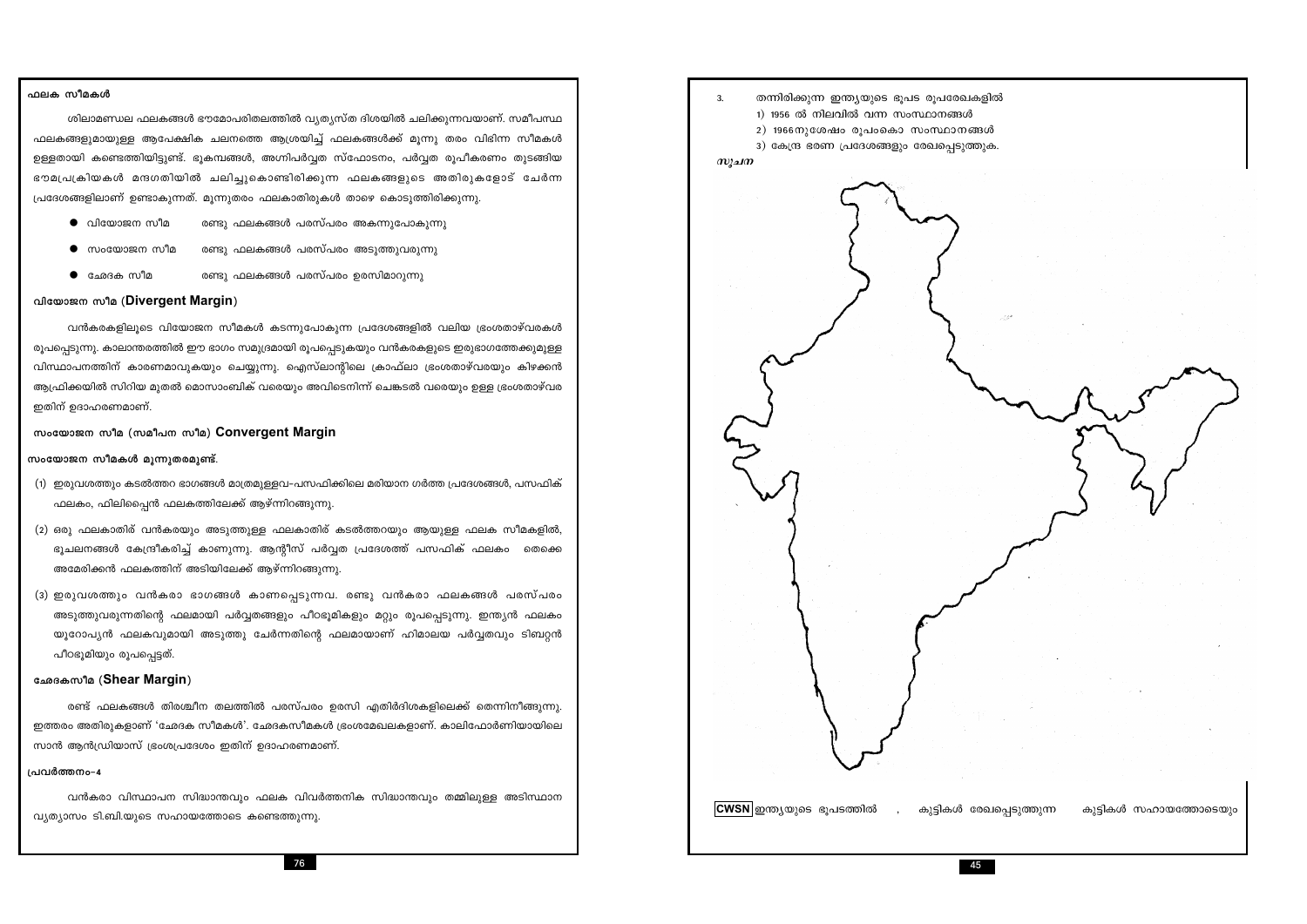പട്ടികയാണ് ചുവടെ നൽകിയിട്ടുള്ളത്. പട്ടിക പൂർത്തീകരിക്കുക.

പ്രവർത്തനം - 2 പ്രത്യക്ഷ-പ്രാതിനിധ്യ ജനാധിപത്യത്തിന്റെ പ്രത്യേകതകൾ ഉൾക്കൊള്ളിച്ചുകൊുള്ള അപൂർണ്ണ

## CWSN പട്ടിക തയ്യാറാക്കുക.

സൂചന: അവസര സമത്വവും, നിയമവാഴ്ചയും, ജനങ്ങളുടെ പരമാധി കാരം, മതേതരത്വം (ടി.ബി.യിലുള്ള മറ്റ് സൂചനകൾ)



പാഠഭാഗത്ത് കൂടി കടന്നുപോകുമ്പോൾ

രൂപപ്പെടേ ആശയങ്ങൾ

ജനാധിപതൃത്തിന്റെ സവിശേഷ മൂല്യങ്ങൾ വ്യക്തമാക്കുന്ന ഫ്ളോ ചാർട്ട് ക്ലാസിൽ രൂപപ്പെടുത്തുന്നു.

### പ്രവർത്തനം - 1

പ്രക്രിയ

പത്രവാർത്തകൾ, കൊളാഷുകൾ, ചിത്രങ്ങൾ, സി.ഡി, മറ് വാർത്താ മാധ്യമങ്ങൾ എന്നിവയിലൂടെ ജനാധിപതൃത്തിന്റെ സവിശേഷതകളെക്കുറിച്ചും നേരിടുന്ന വെല്ലുവിളികളെക്കുറിച്ചും ധാരണ നേടുന്നു. പ്രവർത്തനങ്ങൾ

യുനിറ്റ്  $7$ ജനാധിപത്യം ഇന്ത്യയിൽ

ന്തത്തിൽ അതിന് വേറെയും അർത്ഥങ്ങളു്. നിതൃജീവിതത്തിൽ എല്ലാ മനുഷ്യരും ഉൾക്കൊള്ളുകയും

പ്രകടിപ്പിക്കുകയും ചെയ്യേ ചില മുല്യങ്ങൾ കുടിയാണ് ജനാധിപത്യം. ഒരു ഭരണ വ്യവസ്ഥ എന്ന നില യിൽ ജനാധിപത്യം വിജയിക്കണമെങ്കിൽ ജനാധിപത്യ മുല്യങ്ങൾ സമൂഹത്തിൽ ആഴത്തിൽ വേരുന്നണം.

- ആധുനിക ജനാധിപത്യ രാഷ്ട്രങ്ങളിലെല്ലാം പ്രായപുർത്തി വോട്ടവകാശം ഉ്.

സാധാരണ ജനങ്ങളെ സംബന്ധിച്ചിടത്തോളം ജനാധിപത്യം ഒരു ഭരണകൂടമാണ്. രാഷ്ട്രീയ സിദ്ധാ

## - ഇന്ത്യൻ ജനാധിപത്യം നേരിടുന്ന വെല്ലുവിളികൾ.

- 
- ഭരണ പക്ഷത്തിനും പ്രതിപക്ഷത്തിനും തുല്യപങ്കാളിത്തം.

- ജനാധിപത്യം ഒരു ഭരണക്രമവും ജീവിത രീതിയും

- ജനാധിപത്യം ഒരു രാഷ്ട്രത്തിന്റെ മാതൃക

- പ്രാതിനിധ്യ ജനാധിപത്യം ഇന്ത്യയിൽ

- ജനാധിപത്യ വ്യവസ്ഥിതിയിൽ ഒരു പ്രധാന ചുവടാണ് തെരഞ്ഞെടുപ്പ്. - തെരഞ്ഞെടുപ്പ് ചുമതല തെരഞ്ഞെടുപ്പ് കമ്മീഷൻ
- 
- 
- 
- 
- 
- 
- 
- 
- 
- 
- 
- 
- 
- 
- 
- 
- 
- 
- 
- 
- 
- 
- 
- 
- 
- 
- 
- 
- 
- 
- 
- 
- 
- 
- 
- 
- 
- 
- 
- 
- 



- സമുദ്രതട വ്യാപനവും ധ്രുവചലനവും
- $\bullet$  വിയോജന സീമ, സംയോജനസീമ, ഛേദക സീമ

### വിയോജന സീമ (Divergent Margin)

രൂപപ്പെടേണ്ട ആശയങ്ങളും ധാരണകളും























ഫലക വിവർത്തനിക സിദ്ധാന്തം

ലോകഭൂപടത്തിൽ നിന്നും ആഫ്രിക്ക, തെക്കേ അമേരിക്ക, വടക്കേ അമേരിക്ക എന്നീ ഭൂഖണ്ഡ ഭാഗങ്ങൾ വെട്ടിയെടുത്ത് ചേർത്തുവെച്ചുകൊണ്ട് അറ്റ്ലാന്റിക്കിന്റെ രണ്ടു വശങ്ങളിലുമുള്ള ഭൂഖണ്ഡാതിരുകളുടെ ചേർച്ച ബോധ്യപ്പെടുത്തുന്നു.

 $CWSN$  | Visually Challenged കുട്ടികൾക്ക് (കാഴ്ച പരിമിതി) ലോകഭൂപടം കട്ടിയുള്ള കാർഡ് ബോർഡിൽ ഒട്ടിച്ച് വെട്ടിയെടുത്താൽ അവർക്ക് സ്പർശിച്ചു മനസ്സിലാക്കാൻ എളുപ്പമാണ്.

 $\bullet$  ശിലാമണ്ഡലം വിവിധ ഫലകങ്ങളായി വിഭജിക്കപ്പെട്ടിരുന്നു.

 $\bullet$  ഭൂവത്ക്ക ഫലകങ്ങൾ പരസ്പരം ഉരസി തെന്നിമാറിക്കൊണ്ടിരിക്കുന്നു.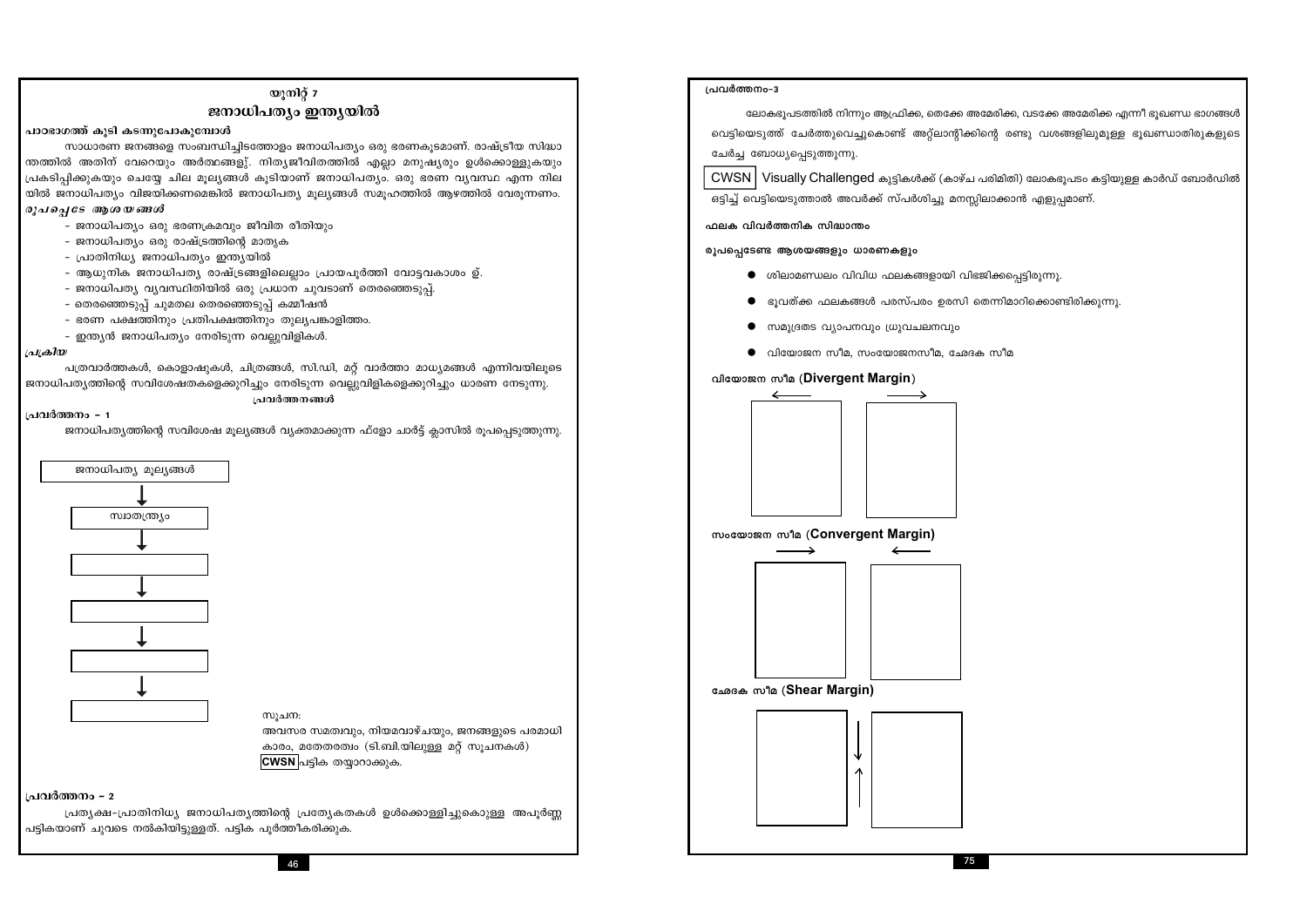### പ്രവർത്തനം-1

ഫലക വിവർത്തനിക സിദ്ധാന്തത്തിന്റെ അടിസ്ഥാനത്തിൽ ചുവടെ കൊടുത്തിട്ടുള്ള പട്ടിക പൂർത്തിയാക്കുക

| ഫലക അതിരുകൾ   | അതിരുകളിൽ നടക്കുന്ന പ്രവർത്തനം | ഉണ്ടാകുന്ന ഭൂരൂപം      |
|---------------|--------------------------------|------------------------|
| എ) വിയോജന സീമ |                                | സമുദ്രാന്തർ പർവ്വത നിര |
| ബി)           | വലനം                           |                        |
| സി)           | ഛേദക സീമ                       | ഭ്രംശ മേഖല             |

### സൂചന

- എ) വിയോജന സീമ, സമുദ്രതട വ്യാപനം, സമുദ്രാന്തർ പർവ്വത നിര
- ബി) സംയോജന സീമ, വലനം, മടക്കുപർവ്വതം
- സി) ഛേദക സീമ, ഭൂകമ്പം, ഭ്രംശ മേഖല

പ്രവർത്തനം –2

താഴെ കൊടുത്തിരിക്കുന്ന ചിത്രത്തിന്റെ അടിസ്ഥാനത്തിൽ വൻകരാ വിസ്ഥാപന സിദ്ധാന്തത്തിന്റെയും

ഫലക വിവർത്തനിക സിദ്ധാന്തത്തിന്റെയും വ്യത്യാസം കണ്ടെത്തുക.



| പ്രതൃക്ഷ ജനാധിപതൃം<br>പ്രവർത്ത നങ്ങളിൽ   നേരിട്ട്<br>ജനങ്ങൾ ഭരണ<br>പങ്കാളികളാകുന്നു.<br><i>സൂചന:</i> പ്രത്യക്ഷ ജനാധിപത്യത്തിന്റെ പ്രത്യേകതകൾ.<br>ചെറിയ രാഷ്ട്രങ്ങളിൽ മാത്രം പ്രായോഗികം<br>CWSN മറ്റ് കുട്ടികളുടെ സഹായത്തോടെയും ചാർട്ടുകൾ ശ്ര<br>പ്രവർത്തനം - 3<br>ചുവടെ നൽകിയിട്ടുള്ള ചിത്രത്തിൽ<br>വിട്ടുപോയ ഭാഗം പൂർത്തീകരിക്കുക. | - പൗരന്മാർക്ക് രാഷ്ട്രീയ ഭരണ സംവിധാനങ്ങൾ<br>- യുദ്ധം പോലെയുള്ള അടിയന്തര ഘട്ടങ്ങളിൽ ത<br>്നിയമ നിർമ്മാണ പ്രവർത്തനങ്ങളിൽ ജനങ്ങളും<br>- പ്രാതിനിധ്യ ജനാധിപത്യത്തിന്റെ സവിശേഷതക $\epsilon$<br>പ്രവർത്തനം - 4<br>ജനാധിപത്യം ഒരു ഭരണ ക്രമവും ജീവിത രീതിയ | ഭരണക്രമം<br>ജനങ്ങൾ ജനങ്ങൾക്കുവേി ഭരിക്കുന്നു<br>നീതി പൂർവകമായ തിരഞ്ഞെടുപ്പ് നിഷ്പക്ഷമായ<br>നീതിന്യായ വ്യവസ്ഥിതി<br>ശക്തമായ പ്രതിപക്ഷം<br>ലക്ഷ്യബോധമുള്ള നേതൃത്വം<br>നിയമനിർമാണം |     |
|-------------------------------------------------------------------------------------------------------------------------------------------------------------------------------------------------------------------------------------------------------------------------------------------------------------------------------------|----------------------------------------------------------------------------------------------------------------------------------------------------------------------------------------------------------------------------------------------------|---------------------------------------------------------------------------------------------------------------------------------------------------------------------------------|-----|
|                                                                                                                                                                                                                                                                                                                                     |                                                                                                                                                                                                                                                    |                                                                                                                                                                                 |     |
|                                                                                                                                                                                                                                                                                                                                     |                                                                                                                                                                                                                                                    |                                                                                                                                                                                 | ജന  |
|                                                                                                                                                                                                                                                                                                                                     |                                                                                                                                                                                                                                                    |                                                                                                                                                                                 |     |
|                                                                                                                                                                                                                                                                                                                                     |                                                                                                                                                                                                                                                    |                                                                                                                                                                                 |     |
|                                                                                                                                                                                                                                                                                                                                     |                                                                                                                                                                                                                                                    |                                                                                                                                                                                 |     |
|                                                                                                                                                                                                                                                                                                                                     |                                                                                                                                                                                                                                                    |                                                                                                                                                                                 |     |
|                                                                                                                                                                                                                                                                                                                                     |                                                                                                                                                                                                                                                    |                                                                                                                                                                                 |     |
|                                                                                                                                                                                                                                                                                                                                     |                                                                                                                                                                                                                                                    |                                                                                                                                                                                 |     |
|                                                                                                                                                                                                                                                                                                                                     |                                                                                                                                                                                                                                                    |                                                                                                                                                                                 |     |
|                                                                                                                                                                                                                                                                                                                                     |                                                                                                                                                                                                                                                    |                                                                                                                                                                                 | വി: |
|                                                                                                                                                                                                                                                                                                                                     | മര                                                                                                                                                                                                                                                 |                                                                                                                                                                                 | പര  |
|                                                                                                                                                                                                                                                                                                                                     |                                                                                                                                                                                                                                                    |                                                                                                                                                                                 | പര  |
|                                                                                                                                                                                                                                                                                                                                     |                                                                                                                                                                                                                                                    |                                                                                                                                                                                 | രാ  |
|                                                                                                                                                                                                                                                                                                                                     |                                                                                                                                                                                                                                                    |                                                                                                                                                                                 | അ   |
|                                                                                                                                                                                                                                                                                                                                     |                                                                                                                                                                                                                                                    |                                                                                                                                                                                 | സഃ  |

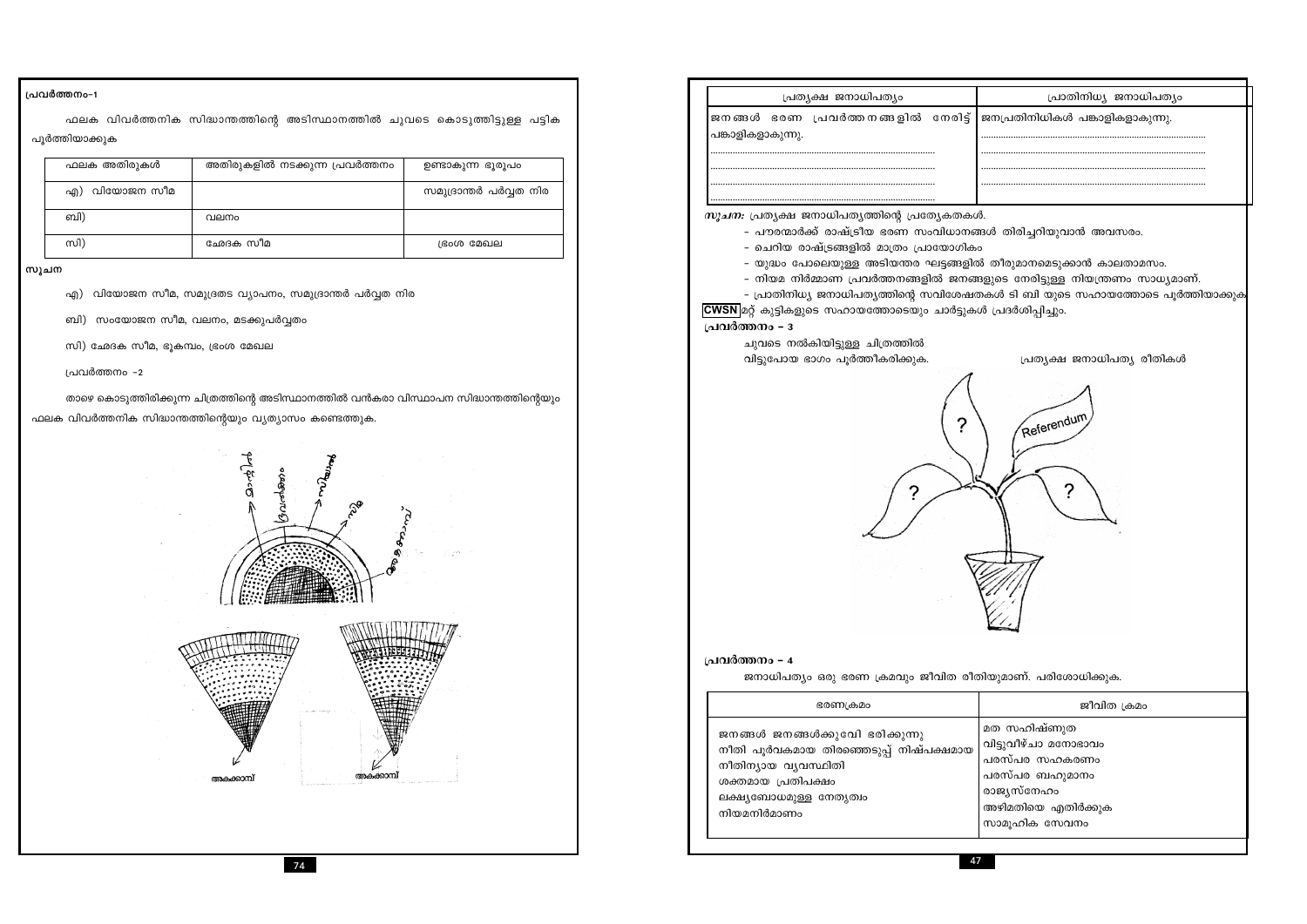48

| ഇന്ത്യ    |                 | കേരളം     |                 |
|-----------|-----------------|-----------|-----------------|
| ഭരണ കക്ഷി | പ്രതിപക്ഷ കക്ഷി | ഭരണ കക്ഷി | പ്രതിപക്ഷ കക്ഷി |
|           |                 |           |                 |
|           |                 |           |                 |
|           |                 |           |                 |
|           |                 |           |                 |
|           |                 |           |                 |
|           |                 |           |                 |
|           |                 |           |                 |

കേരളത്തിലെയും ഇന്ത്യയിലെയും നിലവിലുള്ള ഭരണ-പ്രതിപക്ഷ കക്ഷികളുടെ (പാർട്ടികൾ) പേരു കൾ പത്രങ്ങളിൽ നിന്നും ശേഖരിച്ച് ചുവടെ നൽകിയിട്ടുള്ള പട്ടിക പൂർത്തീകരിക്കുക.

തലകൾ എന്നിവ ടി.ബി.യുടെയും മറ്റ് വാർത്താ മാധ്യമങ്ങളുടെയും സഹായത്താൽ ചർച്ചാകുറിപ്പ് തയ്യാറാ ക്കുന്നു. അവതരണം - ക്രോഡീകരണം. (സുചന: ടി.ബി. യിലെ പ്രധാന ഭാഗങ്ങൾക്ക് ഊന്നൽ നൽകുക.)

ഗ്രൂപ്പുകളാക്കി കത്തിെയ രാഷ്ട്രീയ പാർട്ടികളുടെ പ്രത്യേകതകൾ, സ്വാധീനിക്കുന്ന ഘടകങ്ങൾ, ചുമ

പ്രാദേശിക പാർട്ടികൾ ദേശീയ പാർട്ടികൾ

പ്രവർത്തനം - 7 പതിനഞ്ചാം ലോകസഭയിലേക്ക് നടന്ന തെരഞ്ഞെടുപ്പിൽ മത്സരിച്ച രാഷ്ട്രീയ പാർട്ടികളുടെയും അവർ പ്രതിനിധാനം ചെയ്യുന്ന ചിഹ്നങ്ങളുടെയം വിശദാംശങ്ങൾ പത്രങ്ങിൽ നിന്ന് ശേഖരിച്ച് ക്ലാസിൽ ചർച്ച നടത്തുന്നു.

രാഷ്ട്രീയ പാർട്ടികൾ

പ്രവർത്തനം - 8

സൂചകം:

വർധിച്ച ജനസംഖ്യ

പ്രവർത്തനം - 5

പ്രവർത്തനം -6 മിക്കവാറും എല്ലാ ജനാധിപത്യ രാജ്യങ്ങളിലും പ്രാതിനിധ്യ ജനാധിപത്യ രീതിയാണ് നിലവിലുള്ളത്. പ്രത്യക്ഷ ജനാധിപത്യ രീതിക്ക് തടസ്സമാകുന്ന ഘടകങ്ങൾ കത്തിെ പട്ടികപ്പെടുത്തുക.

| പ്രത്യക്ഷ ജനാധിപത്യം | സമാനമായത് ഇന്ത്യയിൽ                      |
|----------------------|------------------------------------------|
| ഹിതപരിശോധന           | സർവ്വെ                                   |
| തിരിച്ചുവിളിക്കൽ     | മന്ത്രിമാരുടെ രാജി സന്നദ്ധത              |
| <b>INITIATIVE</b>    | നിയമ നിർമ്മാണം, ചർച്ച, ഭേഗദതി കമ്മീഷനുകൾ |
| അഭിപ്രായ പ്രകടനം     | ശിപാർശകൾ                                 |
|                      |                                          |

പ്രത്യക്ഷ ജനാധിപത്യത്തിന്റെ സത്ത ഉൾക്കൊള്ളുന്ന ചില രീതികൾ നിലനിൽക്കുന്ന രാഷ്ട്രമാണ് സ്ഥിറ്റ്സർലന്റ് സമാനമായ രീതികൾ ഇന്ത്യയിൽ നിലനിൽക്കാറുാേ

|               | ശിലാമണ്ഡല ഫലകങ്ങൾ ഒരു വർഷം2.5 സെ.മി വീ                                            |               |              |      |
|---------------|-----------------------------------------------------------------------------------|---------------|--------------|------|
|               | വൻകരാ വിസ്ഥാപന സിദ്ധാന്തത്തിൽ വൻകരക<br>കാണിക്കുന്ന ഭൗമ കലണ്ടർ ചുവടെ കൊടുക്കുന്നു. |               |              |      |
| മഹാ           |                                                                                   |               | വർഷം<br>(ദശല |      |
| യുഗം          | കാലഘട്ടം                                                                          | ഉപകാലഘട്ടം    | ക്ഷം)        |      |
|               | ആർക്കിയോ                                                                          |               | 4600         |      |
|               | സോയ്ക്ക്                                                                          |               |              |      |
|               | പ്രികേമ്പ്രിയൻ                                                                    |               | 3000         |      |
|               | കേമ്പ്രിയൻ                                                                        |               | 570          | വലി  |
|               |                                                                                   |               |              | കാ6  |
|               |                                                                                   |               |              | ഗോ   |
|               |                                                                                   |               |              | സ്ഥ  |
|               | ഓർഡോ                                                                              |               | 500          |      |
|               | വിഷ്വൻ                                                                            |               |              |      |
| പാലിയോ സോയിക് |                                                                                   |               | 435          |      |
|               | സൈലൂറിയൻ                                                                          |               | 395          |      |
|               | ഡിവോണിയൻ                                                                          |               |              | ഗോ   |
|               | കാർബോണിക്                                                                         |               | 345          | മൂന  |
|               | ഫെറസ്                                                                             |               |              | ലൗ   |
|               |                                                                                   |               |              | ഗോ   |
|               | പെർമിയൻ                                                                           |               | 280          | പാറ  |
|               | ട്രയാസിക്                                                                         |               | 225          | മൂന  |
|               |                                                                                   |               |              | പാറ  |
|               |                                                                                   |               |              | രൂപ  |
| ലാ സോയിക്     | ജൂറാസിക്                                                                          |               | 195-200      | ഗോ   |
|               | ക്രിട്ടേഷ്യസ്                                                                     |               | 135          | ലൗ   |
| ସ୍ୱ           |                                                                                   |               |              | തെ   |
|               |                                                                                   |               |              |      |
|               | ടെർഷ്വറി                                                                          | പാലിയോസിൻ     | 65           | ഇന്ന |
|               |                                                                                   | ഇയോസിൻ        | 54           |      |
|               |                                                                                   | ഒളിഗോസിൻ      | 38           |      |
|               |                                                                                   | മയോസിൻ        | 26           |      |
| സീനോസോയിക്    | ക്വാർട്ടർനറി                                                                      | പ്ലിയോസിൻ     | 7            |      |
|               |                                                                                   | പ്ലിസ്റ്റോസിൻ | 1.2          |      |

സമുദ്രതട വ്യാപനം

73

വൻകരകൾ തമ്മിൽ അകുന്നപോകുന്നത് അവയ്ക്കിടയിലുള്ള സമുദ്രഭാഗങ്ങൾ വിസ്തൃതമാകുന്നതുകൊണ്ടാണെന്നും, ഇതിനുള്ള കാരണം സമുദ്രാന്തർഭാഗത്തുള്ള കടൽത്തറകളിൽ വിള്ളലുകളുണ്ടായി മാഗ്മ പുറത്തേക്ക് വരുന്നതുമാണെന്നുള്ള നിഗമനം, അറ്റ്ലാന്റിക്കിൽ ഇത് സംഭവിക്കുന്നതുകൊണ്ട് ആഫ്രിക്കയും തെക്കേ അമേരിക്കയും തമ്മിലും, യൂറോപ്പും വടക്കേ അമേരിക്കയും തമ്മിലും അകന്നുകൊണ്ടിരിക്കുന്നു. അറ്റ്ലാന്റിക്കിലെ സമുദ്രമധൃവരമ്പുകൾക്ക് ഇരുപുറവുമുള്ള lതം ഇരുഭാഗത്തേക്കും നീങ്ങിക്കൊണ്ടിരിക്കുന്നു.

കളുടെ രൂപീകരണവുമായി ബന്ധപ്പെട്ട കാലഘട്ടത്ത<mark>െ</mark>

ഭുഖണ്ഡ രുപീകരണത്തിലെ ഘട്ടങ്ങൾ (വൻകരാ വിസ്ഥാപന സിദ്ധാന്തത്തിന്റെ അടിസ്ഥാനത്തിൽ <mark>)</mark>

ിയ കരഭാഗങ്ങൾ ഭൂമധ്യരേഖാ ഭാഗത്ത് ണപ്പെടുന്നു. ്രാനാലാന്റ് പ്രദേശങ്ങൾ ദക്ഷിണ ധ്രുവത്തിൽ ിതി ചെയ്യുന്നു

്രാനാലാന്റ് പ്രദേശങ്ങൾ വടക്കോട്ട് നീങ്ങുന്നു ന് വ്യത്യസ്ത വൻകരാ ഭാഗങ്ങൾ രൂപപ്പെടുന്നു– റേഷ്യ,

്വാനാലാന്റ്, അന്റാർക്ട്ടിസ്

ർജിയ ഭൂഖണ്ഡവു<mark>ം</mark> പന്തലാസ സമുദ്രവും

.<br>ന് വൻകരാ ഭാഗങ്ങൾ പര്സ്പരം യോജിപ്പിച്ച് ർജിയ പ്പെടുന്നു ് ഭാഗങ്ങളായി

റേഷ്യ ര ു ഭാഗങ്ങളായി, ഗോ <mark>ചാനാലാന്റ് പിളർന്ന്</mark> ക്കേ അമേരിക്കയും, ആഫ്രിക്കയുമായ<mark>ി</mark>

nൂ കാണുന്ന തരം വൻകരകളുടെ രൂപീകരണ<mark>ം</mark>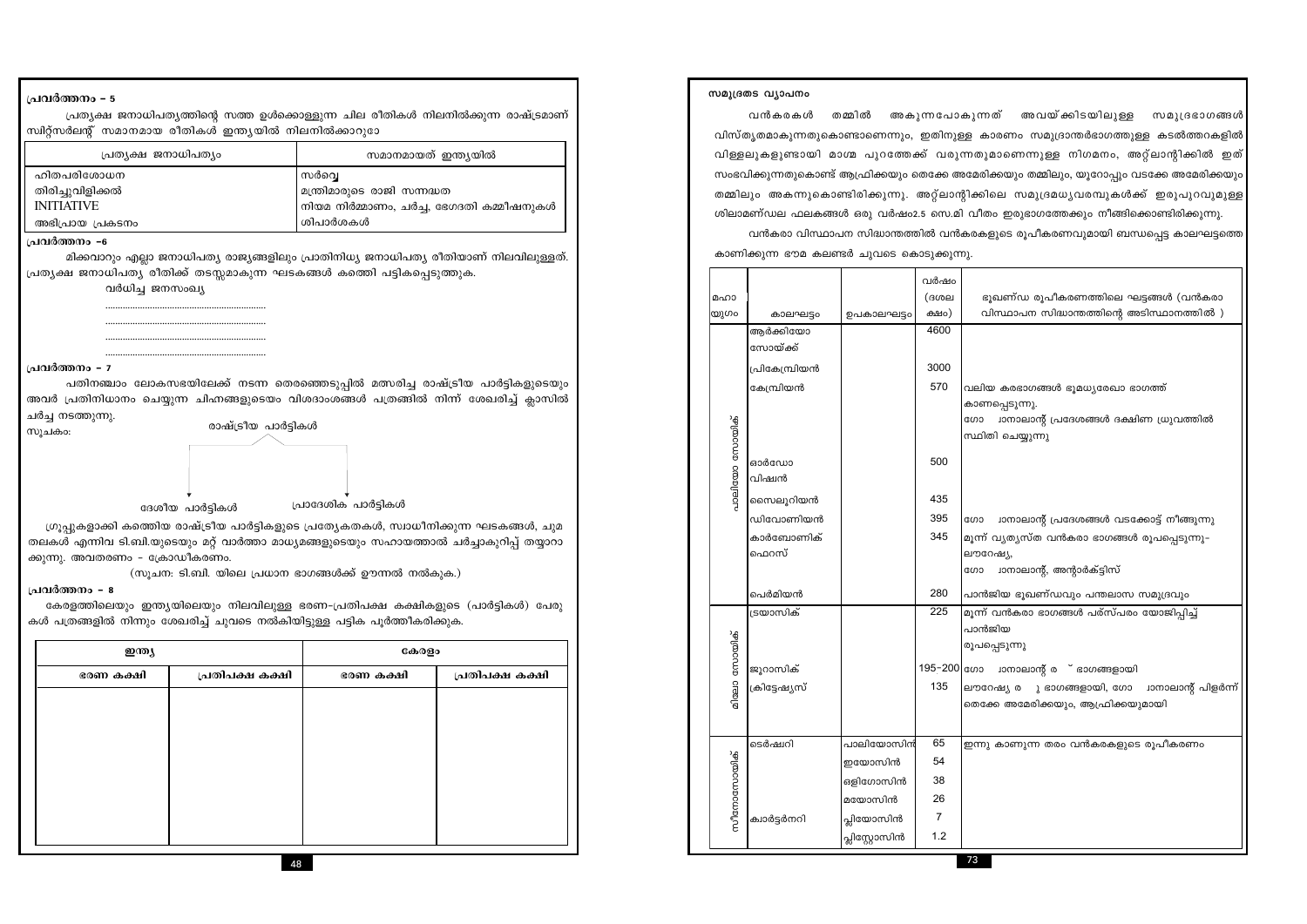### യൂണിറ്റ് 3

### വൻകരകളുടെയും സമുദ്രങ്ങളുടെയും രൂപീകരണം

ഭൗമോപരിതലം നിരന്തരമായ മാറ്റങ്ങൾക്ക് വിധേയമാണ്. നാം ഇന്ന് കാണുന്ന വൻകരകളെല്ലാം തന്നെ ഒരു ബൃഹത്ത് വൻകരയുടെ ഭാഗങ്ങളായിരുന്നുവെന്നും സുദീർഘമായ ഭുതകാല ചരിത്രത്തിനിടയിൽ ഒരുപാട് മാറ്റങ്ങൾ അവയുമായി ബന്ധപ്പെട്ട വ്യത്യസ്ത സിദ്ധാന്തങ്ങളെയും കുട്ടികൾക്ക് പരിചയപ്പെടുത്തുക എന്നതാണ് ഈ യൂണിറ്റിന്റെ മുഖ്യലക്ഷ്യം. പ്രധാനമായും രണ്ട് സിദ്ധാന്തങ്ങൾ (വൻകരാ വിസ്ഥാപന സിദ്ധാന്തം, ഫലക വിവർത്തനിക സിദ്ധാന്തം) ആണ് ഇവിടെ പ്രതിപാദിക്കുന്നത്.

### വൻകരാവിസ്ഥാപന സിദ്ധാന്തം

### രുപപ്പെടേണ്ട വിസ്ഥാപന സിദ്ധാന്തം

രുപപെടേണ്ട ആശയങ്ങൾ : പ്രാചീനകാലത്ത് ഒരു ബൃഹത്ത് ഭുഖണ്ഡവും അതിനെചുറ്റി ഒരു മഹാ സമുദ്രവും മാത്രമാണുണ്ടായത് – ആന്തരിക ശക്തികളുടെ പ്രവർത്തനഫലമായാണ് വിവിധ വൻകരകൾ രൂപംകൊണ്ടിട്ടുള്ളത് വൻകരകളുടെയും സമുദ്രങ്ങളുടെയും രൂപീകരണത്തെ സംബന്ധിക്കുന്ന സിദ്ധാന്തമാണ് വൻകരാ വിസ്ഥാപിത സിദ്ധാന്തം വൻകരാവിസ്ഥാപിത സിദ്ധാന്തത്തിന് അനുകൂലവും പ്രതികൂലവുമായ വാദഗതികൾ ഉണ്ട് – ഭൗമോപരിതലം നിരന്തര മാറങ്ങൾക്ക് വിധേയമാണ്.

### വൻകരാ വിസ്ഥാപനവുമായി ബന്ധപ്പെട്ട ചില ആദ്യകാല നിരീക്ഷണങ്ങൾ

| സർ ഫ്രാൻസീസ് ബേക്കൺ എബ്രഹാം     |  |
|---------------------------------|--|
| ഓർട്ടിലിയാസ് ഫ്രാൻകോ പ്ലേസറ്റ്  |  |
| അന്റോണിയോ സ്ലിദർ പെല്ലിഗ്രിനി – |  |

പശ്ചിമാർധ ഗോളത്തിലെ വൻകരകളും യൂറോപ്പ്, ആഫ്രിക്ക എന്നീ ഭൂഖണ്ഡങ്ങളും ഒരു കാലത്ത് ഒരുമിച്ച് കിടന്നിരുന്നു എന്ന കണ്ടെത്തൽ

എഡ്വേർഡ് സ്യൂയസ്

ഇന്ത്യൻ ഉപദ്വീപ്, ശ്രീലങ്ക, മഡഗാസ്ക്കർ ദ്വീപ്, ആഫ്രിക്ക വൻകര, തെക്കേ അമേരിക്ക, അന്റാർട്ടിക്ക ഈ വൻകരകൾ ഒരുമിച്ച് കിടന്നിരുന്നു എന്ന് സ്ഥാപിച്ചു. ഈ ഭൂഖണ്ഡത്തിന് അദ്ദേഹം ഗോണ്ട്വാനാലാന്റ് എന്ന് പേരുനൽകി.

ഏകദേശം 350 ദശലക്ഷം വർഷങ്ങൾക്ക് മുമ്പ് ഗോണ്ട്വാനാലാന്റ്, അന്റാർട്ടിക്സ് എന്നീ ഭൂഖണ്ഡങ്ങൾ ദക്ഷിണാർധ ഗോളത്തിൽ രൂപപ്പെട്ടുവെന്നും അദ്ദേഹം സമർത്ഥിച്ചു.

ആർതർ ഹോംസ്

അലക്സാണ്ടർ ഡ്യൂട്ടോയിറ്റ്

ഭൂവത്ക്കത്തിന്റെ മാന്റിലിനുള്ളിൽ നടക്കുന്ന സംവഹന വൻകരകളുടെ രൂപമാറ്റത്തിന് പ്രവാഹം കാരണമാണെന്ന് അഭിപ്രായപ്പെട്ടു.

ആദിമ കാലത്ത് ഗോണ്ട്വാനാലാന്റ്, ലൗറേഷ്യ എന്നീ രണ്ട് വൻകരകൾ ഉണ്ടായിരുന്നു ൶൬ സിദ്ധാന്തം-"നമ്മുടെ അലഞ്ഞുനടക്കുന്ന വൻകരകൾ"

### ധ്രുവചലനം (Polar Wandering)

ഭൂമിയുടെ കാന്തിക ധ്രുവത്തിന്റെ സ്ഥാനം അസ്ഥിരമാണെന്നും അവ നിരന്തരം സ്ഥാനചലനത്തിന് വിധേയമായിക്കൊണ്ടിരിക്കുന്നുവെന്ന സിദ്ധാന്തം.

ചിലയിനം ശിലകൾ ഒരു പ്രത്യേകതരം കാന്തികമണ്ഡലം അവക്ക് ചുറ്റും സൃഷ്ടിക്കുന്നുവെന്ന് ശാസ്ത്രജ്ഞർ കണ്ടെത്തി. മാഗ്മ തണുത്ത് ശിലാരൂപം പ്രാപിക്കുമ്പോൾ ഭൂമിയുടെ കാന്തികമണ്ഡലത്തിൽ നിന്ന് അത്തരം ശിലകൾ ആർജിച്ച കാന്തികതയാണ് ആ ശിലകളുടെ കാന്തിക പ്രഭാവത്തിന് കാരണം. വൻകരകളുടെ സ്ഥാനമാറ്റത്തിന് കാരണമായി ഒരു ഘടകമായി ഇതിനെ കാണുന്നു.

### പ്രവർത്തനം - 9

മുംബൈ ഭീകരാക്രമണത്തിൽ വീരചരമം പ്രാപിച്ച സൈനിക മേധാവി യശഃശരീരനായ സന്ദീപ് ഉണ്ണികൃ ഷ്ണന്റെ ചിത്രം ക്ലാസിൽ പ്രദർശിപ്പിച്ചുകൊ് പ്രസ്തുത ഭീകരാക്രമണത്തിന് ഇടയാക്കിയ സാഹചര്യ ങ്ങൾ ക്ലാസിൽ ചർച്ച ചെയ്യുന്നു.

### ചർച്ചാ സൂചകം:

ഭീകരവാദം/ തീവ്രവാദം, വിഭാഗീയ പ്രവണതകൾ, തൊഴിലില്ലായ്മ, രാഷട്രീയ അസ്ഥിരത, പ്രാദേശികാ വാദം, നിരക്ഷരത, സ്വജനപക്ഷപാതം, അഴിമതി, സാമൂഹ്യ സാമ്പത്തിക അസമത്വം, വർധിച്ച ജനസംഖ്യ മുതലായവ.

; ചർച്ചാ സുചകത്തിൽ പരിഹാര നിർദ്ദേശങ്ങൾക്ക് ഊന്നൽ നൽകണം.

### തുടർ പ്രവർത്തനങ്ങൾ

1. എ കോളത്തിനോട് യോജിക്കുന്നവ ബി.സി കോളങ്ങളിൽ നിന്നെടുത്തെഴുതുക.

| എ                      | வி                      | സി               |
|------------------------|-------------------------|------------------|
| ബ്രിട്ടൻ               | 73-ാം ഭരണ ഘടനയിൽ        | ചെയർമാൻ          |
| ഇന്ത്യ                 | ഹിത പരിശോധന             | ഗ്രാമസഭ          |
| തെരഞ്ഞെടുപ്പ് കമ്മീഷണർ | സ്ത്രീകൾക്ക് വോട്ടവകാശം | സ്വിറ്റ്സർലാന്റ് |
| പ്രത്യക്ഷ ജനാധിപത്യം   | തെരഞ്ഞെടുപ്പ് കമ്മീഷൻ   | 1918             |

### <u>2. പദസുരൃൻ പൂർത്തീകരിക്കുക</u>



ജനാധിപത്യ പ്രക്രിയയിൽ പ്രതിപക്ഷത്തിന് പ്രധാന പങ്കു്. അവയിൽ ചിലത് താഴെ കൊടുത്തിരി  $3.$ ക്കുന്നു. കൂടുതൽ വസ്തുതകൾ കത്തിെ പൂർത്തിയാക്കുക.

- ഭരണ കക്ഷി സ്വേച്ചാധിപത്യത്തിലേക്ക് നീങ്ങുന്നത് തടയുക.

- ഭരണപരമായ പോരായ്മകൾ തുറന്നുകാട്ടുക.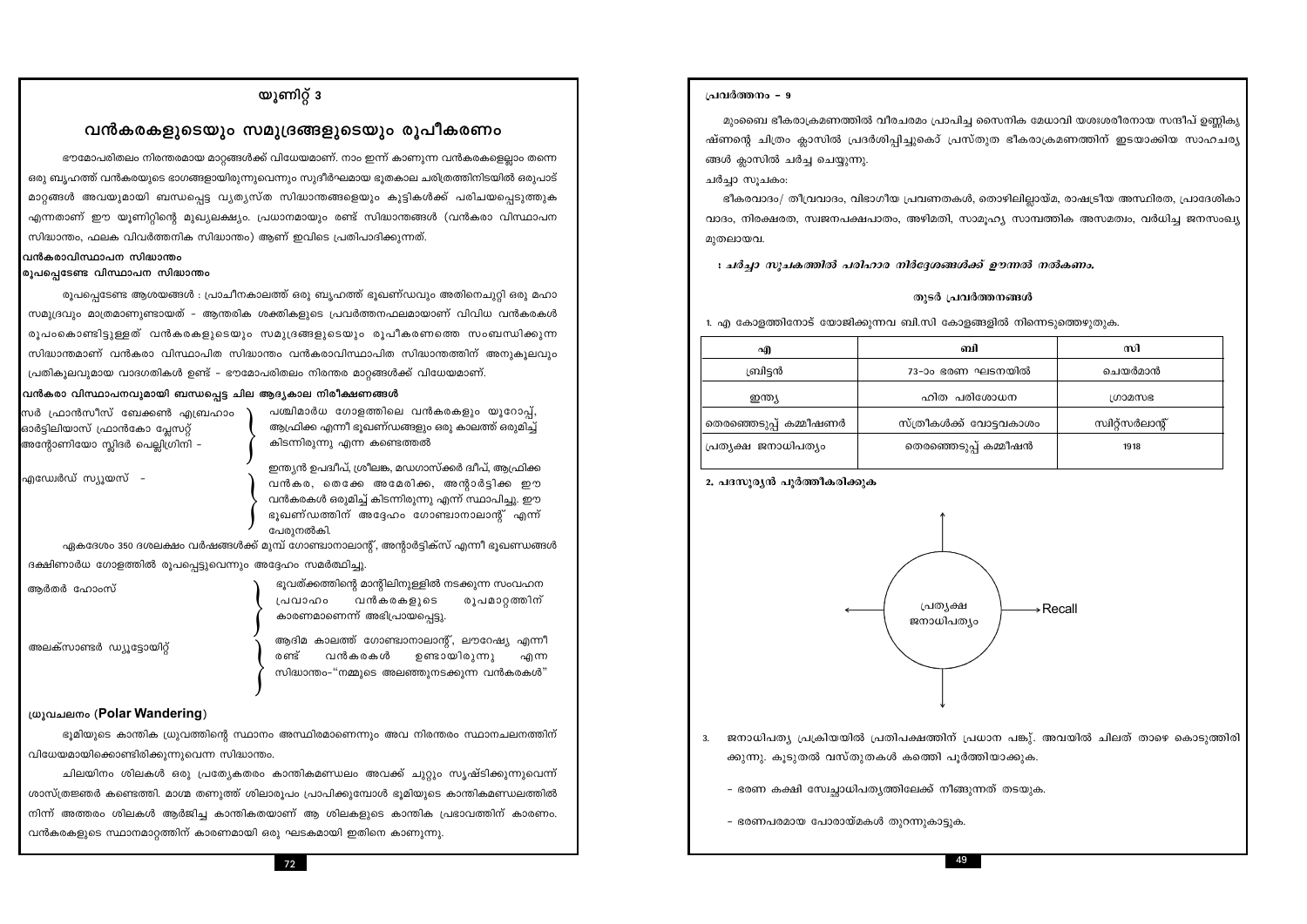| 4. കളങ്ങൾ പൂർത്തിയാക്കുക.                 |        |                |  |  |  |  |
|-------------------------------------------|--------|----------------|--|--|--|--|
| ഇന്ത്യൻ ജനാധിപത്യം നേരിടുന്ന വെല്ലുവിളികൾ |        |                |  |  |  |  |
| ഭീകരവാദം                                  |        |                |  |  |  |  |
|                                           | അഴിമതി |                |  |  |  |  |
|                                           |        | പ്രാദേശിക വാദം |  |  |  |  |

- 3. ഗ്രാമസഭയിൽ പങ്കെടുക്കാൻ അഭ്യർത്ഥിച്ച പൊതു പ്രവർത്തകനോട് പ്രായം ചെന്ന വീട്ടമ്മ പ്രതികരി ച്ചത് ഇങ്ങനെയാണ്. "കുഴിയിലേക്ക് കാൽനീട്ടിയിരിക്കുന്ന ഞാനിപ്പം ഗ്രാമസഭയിലേക്കോ? എല്ലാ കാര്യ ങ്ങളും നിങ്ങൾ തന്നെ തീരുമാനിച്ചാൽ മതി." ഈ വീട്ടമ്മയെപ്പോലെയുള്ള ഇത്തരം ചിന്താഗതികൾ പ്രാദേശിക വികസന പരിപാടികളെ എങ്ങനെ ബാധിക്കുമെന്ന് നിങ്ങൾ കരുതുന്നു?
- 6. തിരഞ്ഞെടുപ്പ് കമ്മീഷന്റെ ചുമതലകളെ അടിസ്ഥാനമാക്കി ചുവടെ നൽകിയിരിക്കുന്ന പട്ടിക പൂർത്തീക രിക്കുക.–

| പട്ടിക                                                                                 |
|----------------------------------------------------------------------------------------|
| $\bm{+}\,$ വോട്ടർ പട്ടിക തയ്യാറാക്കുക - പുതുക്കുക                                      |
| തെരഞ്ഞെടുപ്പ് പ്രക്രിയക്ക് മേൽനോട്ടം വഹിക്കുക                                          |
|                                                                                        |
|                                                                                        |
|                                                                                        |
|                                                                                        |
|                                                                                        |
|                                                                                        |
|                                                                                        |
|                                                                                        |
|                                                                                        |
|                                                                                        |
| അധികാര വികേന്ദ്രീകരണം ജനാധിപത്യത്തെ ശക്തിപ്പെടുത്തുകയും ജനാഭിലാഷം പൂർത്തീകരിക്കു       |
|                                                                                        |
| കയും ചെയ്യുന്നു. ഇതിന്റെയടിസ്ഥാനത്തിൽ ഇന്ത്യയിലെ പ്രാദേശിക ഭരണ സംവിധാനത്തിന്റെ പ്രത്യേ |
| കതകൾ കത്തെുക.                                                                          |

4) "ചാവു കടലിൽ ജീവജാലങ്ങൾക്ക് നിലനിൽപ്പില്ല" സമർത്ഥിക്കുക. സൂചന

- $\bullet$  ചാവു കടലിൽ ലവണാംശം വളരെ കൂടുതലാണ്
- $\bullet$  ഉഷ്ണ മേഖലാ പ്രദേശത്ത് സ്ഥിതി ചെയ്യുന്നു.
- ബാഷ്പീകരണം കൂടുതലാണ്
- മഴയുടെ കുറവ്
- $\bullet$  നദീ പ്രവാഹങ്ങളുടെ അഭാവം
- $\bullet$  ലവണത്വം കൂടുതൽ
- വേലികൾ, തിരമാലകൾ, സമുദ്രജല പ്രവാഹങ്ങൾ തുടങ്ങിയവ ഐ. ടി. യുടെ സഹായത്താൽ വിശകലനം  $5)$ ചെയ്ത് നിഗമനങ്ങൾ രൂപപ്പെടുത്താവുന്നതാണ്.

കുട്ടികൾ എത്തിച്ചേരുന്ന നിഗമനങ്ങൾ :

| വേലികൾ | വേലിയുടെ സ്വഭാവം | പ്രയോജനങ്ങൾ |
|--------|------------------|-------------|
|        |                  | 1)          |
|        |                  | 2)          |
|        |                  | 3)          |
|        |                  | 4)          |
|        |                  |             |
|        |                  |             |
|        |                  |             |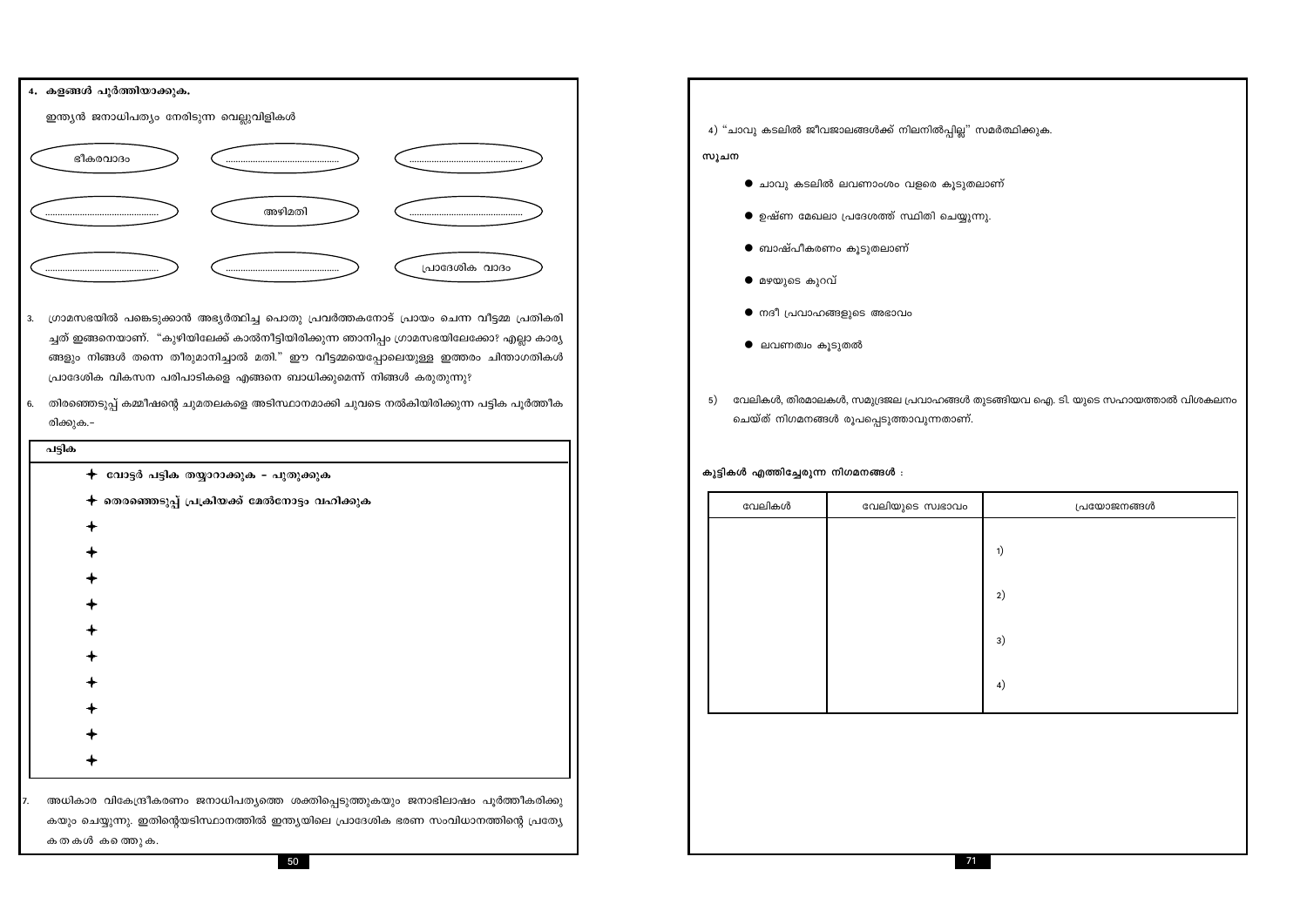| സുചന :             |                    |                            |                    |
|--------------------|--------------------|----------------------------|--------------------|
| വൻകരയുടെ പേര്      | പശ്ചിമ/പൂർവ്വ തീരം | ജലപ്രവാഹത്തിന്റെ പേര്      | ഉഷ്ണ/ശീതജല പ്രവാഹം |
| വടക്കേ അമേരിക്ക    | പടിഞ്ഞാറ്          | ഒയോഷിയോ പ്രവാഹം            | ശീതജല പ്രവാഹം      |
| ഓസ്ട്രേലിയ         | കിഴക്ക്            | പൂർവ്വ ആസ്ട്രേലിയൻ പ്രവാഹം | ഉഷ്ണജല പ്രവാഹം     |
| ഓസ്ട്രേലിയ         | പടിഞ്ഞാറ്          | പശ്ചിമ ഓസ്ട്രേലിയൻ പ്രവാഹം | ശീതജല പ്രവാഹം      |
| അമേരിക്ക<br>തെക്കേ | കിഴക്ക്            | ഉത്തര മധ്യരേഖാ പ്രവാഹം     | ഉഷ്ണ ജലപ്രവാഹം     |
| അമേരിക്ക<br>തെക്കേ | പടിഞ്ഞാറ്          | ചെറു പ്രവാഹം               | ശീതജല പ്രവാഹം      |
| ആഫ്രിക്ക           | പടിഞ്ഞാറ്          | ബൻഗ്വാല പ്രവാഹം            | ശീതജല പ്രവാഹം      |
| ആഫ്രിക്ക           | കിഴക്ക്            | അഗുൽഹാസ് പ്രവാഹം           | ഉഷ്ണജല പ്രവാഹം     |

- 2) ബേപ്പൂരിൽ ഈ ഈയിടെ നിർമ്മിച്ച ഉരു കടലിലിറക്കുവാൻ സംഘാടകർക്ക് ദിവസങ്ങൾ കാത്തിരിക്കേണ്ടിവന്നു. നാളെ കറുത്ത വാവ് ദിവസമാണ്. ഈ ദിവസം ഉരു കടലിലിറക്കാൻ കഴിയുമെന്ന പ്രത്യാശയിലാണവർ. സംഘാടകരുടെ ഈ പ്രത്യാശക്ക് എന്താവാം കാരണം
- 3) സമുദ്ര മലിനീകരണത്തിനെതിരെ നടത്തുന്ന ഒരു ബോധവൽക്കരണ പരിപാടിക്കുവേണ്ടി മലിനീകരണ പരിഹാര മാർഗ്ഗങ്ങൾ വ്യക്തമാക്കുന്ന ഒരു പോസ്റ്റർ രചിക്കുക.



# $B000 - 1$

# ഭൂമിശാസ്ത്രവും സാമ്പത്തിക ശാസ്ത്രവും

### ഉള്ളടക്കം

- 1. മനുഷ്യനും ലോകവും
- 2. സമുദ്രങ്ങളും സമൂദ്ര ചലനങ്ങളും
- 3. വൻകരകളുടെയും സമുദ്രങ്ങളുടെയും രൂപീകരണം
- 4. ഭൂമിശാസ്ത്ര പഠനത്തിലെ നൂതനാശയങ്ങൾ
- 5. ജനസംഖ്യയും സാമ്പത്തിക പ്രശ്നങ്ങളും
- 

6. ബിസിനസ് സ്ഥാപനങ്ങൾ - പ്രവർത്തനങ്ങളും അക്കൗിങ്ങും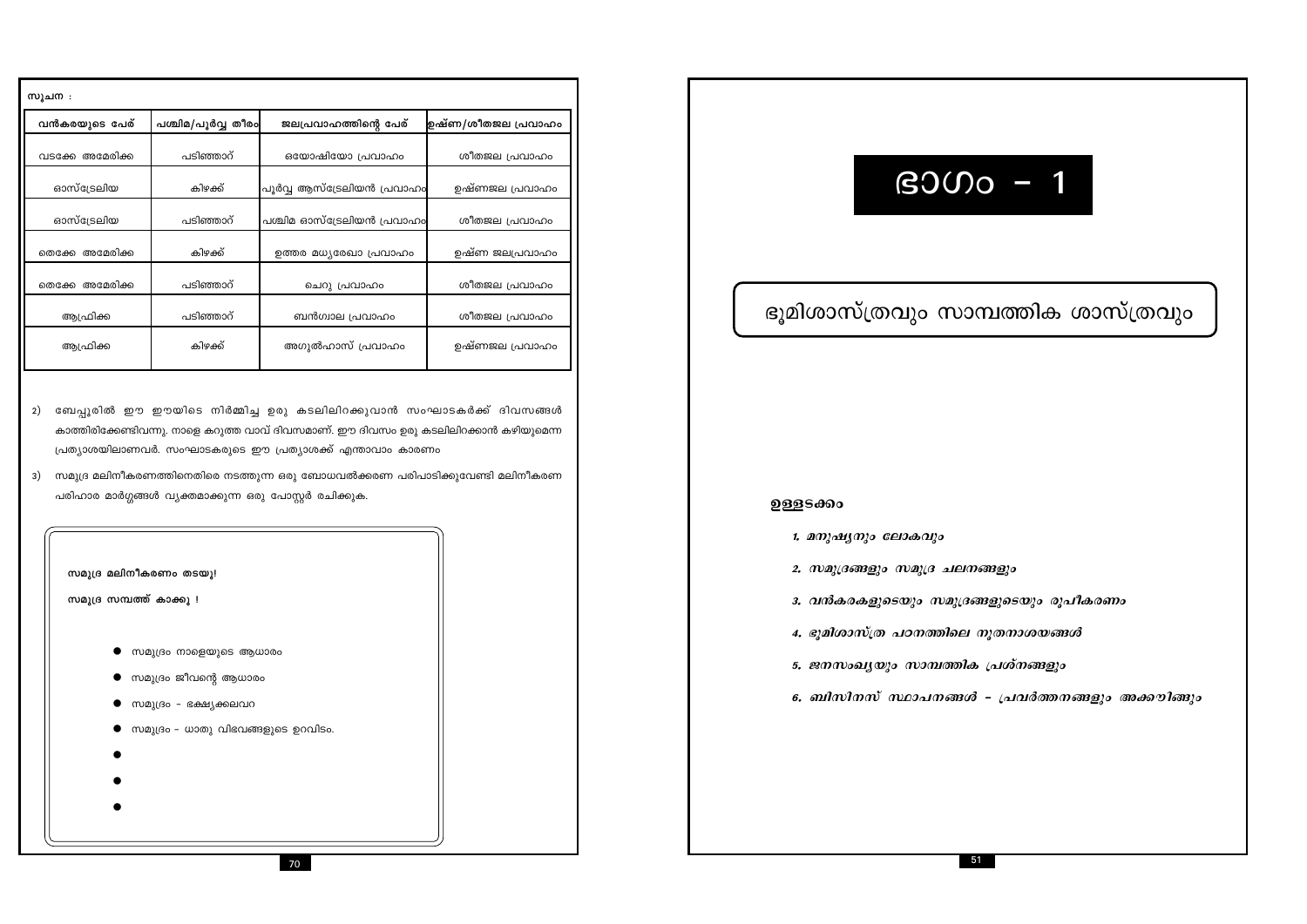വിവിധ വർഗങ്ങളുടെ പ്രത്യേകതകൾ പട്ടിക രൂപത്തിൽ പൂർത്തിയാക്കാൻ അധ്യാപകൻ കുട്ടികൾക്ക്

(കറുപ്പ്/ചോക്ലേറ്റ് നിറം, മഞ്ഞ കലർന്ന തവിട്ടുനിറം, ഇളം ചുവപ്പ്, വെളുപ്പ് , ഒലിവ് എണ്ണയുടെ നിറം,

ലോക മാനവ വർഗ്ഗങ്ങളും അവയുടെ വിതരണവും

മനുഷ്യരെല്ലാം ജീവശാസ്ത്രപരമായി ഒന്നാണ്.

രൂപപ്പെടേണ്ട ആശയങ്ങൾ

 $\pmb{\ast}$ 

ത്.

പ്രവർത്തനം - 1

യ്മക്ക് മുഖ്യ കാരണങ്ങൾ.

സ്ലിപ്പിൽ എന്തൊക്കെ ഉൾപ്പെടുത്തണം?

|  |  | ഇളം നീലയോ ഇരുണ്ട നിറമോ ആയ കൃഷ്ണമണി) |  |
|--|--|-------------------------------------|--|

കറുത്ത ചുരുണ്ട തലമുടി, കോലൻ തലമുടി, ഇളം തവിട്ടു നിറമോ സ്വർണ നിറമോ ആയ തലമുടി, വിടർന്ന്

|  |  | ഇളം നീലയോ ഇരുണ്ട നിറമോ ആയ കൃഷ്ണമണി) |  |
|--|--|-------------------------------------|--|

| $\mathbb{R}^n$ , $\mathbb{Z}^n$ , $\mathbb{Z}^n$ , $\mathbb{Z}^n$ , $\mathbb{Z}^n$ , $\mathbb{Z}^n$ , $\mathbb{Z}^n$ , $\mathbb{Z}^n$ , $\mathbb{Z}^n$ , $\mathbb{Z}^n$ , $\mathbb{Z}^n$ , $\mathbb{Z}^n$ , $\mathbb{Z}^n$ , $\mathbb{Z}^n$ , $\mathbb{Z}^n$ , $\mathbb{Z}^n$ , $\mathbb{Z}^n$ , |  |  |  |  |  |
|--------------------------------------------------------------------------------------------------------------------------------------------------------------------------------------------------------------------------------------------------------------------------------------------------|--|--|--|--|--|
| പരീലഭസാ ബരുണ്ട നിറമോ അസ ക്രക്ണമണി).                                                                                                                                                                                                                                                              |  |  |  |  |  |

|  |  |                                     |  | പരന്ന മൂക്ക്, പതിഞ്ഞ മൂക്ക്, ഉയർന്ന് നീണ്ട മൂക്ക്, തവിട്ടുനിറമുള്ള കൃഷ്ണമണി, കൺപോളകളുടെ മടക്ക്, |  |
|--|--|-------------------------------------|--|-------------------------------------------------------------------------------------------------|--|
|  |  | ഇളം നീലയോ ഇരുണ്ട നിറമോ ആയ കൃഷ്ണമണി) |  |                                                                                                 |  |

| ഒയാഷിയോ<br>പ്രവാഹം           | ശീതജല പ്രവാഹം    | ഏഷ്യയുടെ വടക്കു കിഴക്കും<br>വടക്കേ അമേരിക്കയുടെ വടക്കു<br>പടിഞ്ഞാറും തീരങ്ങൾ | വടക്കുനിന്ന്<br>തെക്കോട്ട്                                               |
|------------------------------|------------------|------------------------------------------------------------------------------|--------------------------------------------------------------------------|
| ദക്ഷിണ മധ്യരേഖാ              | ഉഷ്ണജല പ്രവാഹം   | ന്യൂഗിനി, ഓസ്ട്രേലിയയുടെ                                                     | കിഴക്കു നിന്ന് പടി                                                       |
| പ്രവാഹം                      |                  | വടക്കു കിഴക്കേ തീരം                                                          | ഞ്ഞാറോട്ട്                                                               |
| പൂർവ്വ ആസ്ട്രിയൻ             | ഉഷ്ണജല പ്രവാഹം   | ഓസ്ട്രേലിയായുടെ കിഴക്കേ തീരം                                                 | വടക്കുനിന്ന്                                                             |
| പ്രവാഹം                      |                  | ടാസ്മേനിയ ദ്വീപ്                                                             | തെക്കോട്ട്                                                               |
| പശ്ചിമ വാത                   | ശീതജല പ്രവാഹം    | ദക്ഷിണ പസഫിക് സമുദ്രത്തിന്                                                   | പടിഞ്ഞാറുനിന്ന് കിഴ                                                      |
| പ്രവാഹം                      |                  | കുറുകെ ഒഴുകുന്നു                                                             | ക്കോട്ട്                                                                 |
| പെറു (ഹംബ്രാൾട്ട്)           | ശീതജല പ്രവാഹം    | തെക്കെ അമേരിക്കയുടെ പശ്ചിമ                                                   | തെക്കുനിന്ന് വട                                                          |
| പ്രവാഹം                      |                  | തീരം                                                                         | ക്കോട്ട്                                                                 |
| മധ്യരേഖാ പ്രതിപ്ര            | ഉഷ്ണജല പ്രവാഹം   | മധ്യരേഖാ പ്രദേശത്തെ സമുദ്ര                                                   | പടിഞ്ഞാറു നിന്ന് കിഴ                                                     |
| വാഹം                         |                  | ത്തിന് കുറുകെ ഒഴുകുന്നു                                                      | ക്കോട്ട്.                                                                |
| ഉത്തരമധ്യഭരഖാ<br>പ്രവാഹം     | ഉഷ്ണജല പ്രവാഹം   | തെക്കേ അമേരിക്ക വെസ്റ്റ്<br>ഇൻഡീസ് ദ്വീപുകൾ                                  | കിഴക്കുനിന്ന് പടിഞ്ഞാ<br>റോട്ടുംതുടർന്ന് വടക്കു<br>നിന്ന് പടിഞ്ഞാറോട്ടും |
| ഫ്ളോറിഡാ                     | ഉഷ്ണജല പ്രവാഹം   | ഫ്ളോറിഡ ഉപദ്വീപ്, യു. എസ്.                                                   | തെക്കുനിന്ന്                                                             |
| പ്രവാഹം                      |                  | എ. യുടെ തെക്ക് കിഴക്കേ തീരം                                                  | വടക്കോട്ട്                                                               |
| ഗൾഫ് സ്ട്രീം<br>പ്രവാഹം      | ഉഷ്ണജല പ്രവാഹം   | യു.എസ്.എ യുടെ കിഴക്കേ<br>തീരം                                                | തെക്കു<br>പടിഞ്ഞാറുനിന്ന്<br>വടക്കുകിഴക്കോട്ട്                           |
| ഉത്തര അത്ലാന്റിക്<br>പ്രവാഹം | ഉഷ്ണജല പ്രവാഹം   | ന്യൂഫൗണ്ട് ലാന്റ് കടന്ന് അത്ലാ<br>ന്റികിന് കുറുകെ ഒഴുകുന്നു                  | വടക്കു കിഴക്കോട്ട്                                                       |
| ലാബ്രെഡോർ                    | ശീതജല പ്രവാഹം    | ഗ്രീൻലാന്റ്, കാനഡയുടെ കിഴക്കേ                                                | വടക്കു നിന്ന്                                                            |
| പ്രവാഹം                      |                  | തീരം                                                                         | തെക്കോട്ട്                                                               |
| കാനറീസ്                      | ശീതജല പ്രവാഹം    | സ്പെയിൻ, പോർച്ചുഗൽ                                                           | വടക്കു നിന്ന്                                                            |
| പ്രവാഹം                      |                  | അസോഡ് ദ്വീപുകൾ                                                               | തെക്കോട്ട്                                                               |
| ദക്ഷിണ മധ്യരേഖാ              | ഉഷ്ണ ജല പ്രവാഹം  | തെക്കെ അമേരിക്കയുടെ വടക്കേ                                                   | കിഴക്കു നിന്ന് പടി                                                       |
| പ്രവാഹം                      |                  | തീരം                                                                         | ഞ്ഞാറോട്ട്                                                               |
| ബ്രസീൽ പ്രവാഹം               | ഉഷ്ണ ജല പ്രവാഹം  | ബ്രസീൽ തീരം                                                                  | വടക്കുനിന്ന്<br>തെക്കോട്ട്                                               |
| പശ്ചിമ വാത                   | ശീതജല പ്രവാഹം    | ദക്ഷിണ അത്ലാന്റിക്കിന് കുറുകെ                                                | പടിഞ്ഞാറു നിന്ന്                                                         |
| പ്രവാഹം                      |                  | ഒഴുകുന്നു.                                                                   | കിഴക്കോട്ട്                                                              |
| ബൻഗേല പ്രവാഹം                | ശീതജല പ്രവാഹം    | ആഫ്രിക്കയുടെ പടിഞ്ഞാറെ തീരം                                                  | തെക്കുനിന്ന് വട<br>ക്കോട്ട്                                              |
| മധ്യരേഖാ പ്രതിപ്ര            | ഉഷ്ണമേഖല പ്രവാഹം | മധ്യരേഖാ പ്രദേശത്ത് അത്ലാന്റി                                                | പടിഞ്ഞാറു നിന്ന് കിഴ                                                     |
| വാഹം                         |                  | കിന് കുറുകെ                                                                  | ക്കോട്ട്.                                                                |
|                              |                  |                                                                              |                                                                          |
|                              |                  | 69                                                                           |                                                                          |

# യൂനിറ്റ് 1 മനുഷ്യനും ലോകവും

ജീവജാലങ്ങളിലെ ഏറ്റവും ഉന്നത ശ്രേണിയിൽ നിലകൊള്ളുന്ന മനുഷ്യന്റെ വിവിധ വർഗങ്ങളെക്കു

ചാൾസ് ഡാർവിൻ നടത്തിയ ശാസ്ത്രീയ പഠനം അടിസ്ഥാന സ്വഭാവങ്ങളിലും രക്ത ഗ്രൂപ്പിന്റെ കാര്യ

ബാഹ്യ പ്രത്യേകതകളുടെ അടിസ്ഥാനത്തിൽ മാത്രമാണ് വ്യത്യസ്ത നരവംശങ്ങളായി തിരിച്ചിട്ടുള്ള

കുടിയേറ്റം വിവിധ നരവംശങ്ങൾ തമ്മിലുള്ള വിവാഹ ബന്ധങ്ങൾ എന്നിവയാണ് വംശശുദ്ധിയില്ലാ

പ്രവർത്തനങ്ങൾ

അനുയോജ്യമായ ചിത്രങ്ങൾ ഉപയോഗപ്പെടുത്തി നിഗ്രോയ്ഡ്, മംഗളോയ്ഡ്, കോക്കസോയ്ഡ് വിഭാ

ഗത്തിൽപ്പെടുന്ന മനുഷ്യ വർഗങ്ങളെ കുട്ടികൾക്ക് പരിചയപ്പെടുത്തുന്നു. കുട്ടികളുടെ പ്രതികരണത്തിനു ശേഷം അറിയാവുന്ന മനുഷ്യ വർഗ്ഗങ്ങളുടെ പേരുകൾ രേഖപ്പെടുത്താൻ കുട്ടികൾക്ക് അവസരം നൽകുന്ന

തോടൊപ്പം വർഗ്ഗങ്ങളുടെ സവിശേഷതകൾ അടങ്ങിയ സ്ലിപ്പുകൾ കുട്ടികൾക്ക് വിതരണം ചെയ്യുന്നു.

റിച്ച് മനസ്സിലാക്കുന്നതിനും പണ്ടുമുതൽ മനുഷ്യൻ തുടർന്നുവന്നിരുന്നതും ഇന്നും ലോകത്തിന്റെ വിവിധ ഭാഗങ്ങളിൽ നടക്കുന്നതുമായ കുടിയേറ്റങ്ങളെയും അവയ്ക്ക് നിദാനമായ ഘടകങ്ങളെയും കുടിയേറ്റത്തിന്റെ ഗുണദോഷങ്ങൾ തിരിച്ചറിഞ്ഞ് അനുകൂലമായി പ്രതികരിക്കാനുള്ള ശേഷി നേടുന്നതിനും ഈ പാഠഭാഗം അവസരമൊരുക്കുന്നു. കൂടാതെ മനുഷ്യ സമൂഹങ്ങളുടെ വാസസ്ഥലങ്ങൾ, അവയുടെ സ്ഥാന നിർണ യത്തെ സ്വാധീനിക്കുന്ന ഘടകങ്ങൾ, വാസസ്ഥലങ്ങളുടെ ആകൃതിയിലും വലുപ്പത്തിലുമുള്ള വൈവിധ്യ

ങ്ങൾ കുട്ടികളെ ബോധ്യപ്പെടുത്തുക എന്നതും ഈ പാഠഭാഗം കൊണ്ട് ലക്ഷ്യമിടുന്നു.

ത്തിലും ഭിന്ന മനുഷ്യ വർഗ്ഗങ്ങൾ അടുപ്പമുള്ളവയാണ് എന്ന് സ്ഥാപിക്കുന്നു.

ഇന്ന് ലോകത്ത് മനുഷ്യ വർഗ്ഗത്തെ ശുദ്ധരൂപത്തിൽ കണ്ടെത്തുക പ്രയാസമാണ്.

ഇന്ന് ആധുനിക ഗതാഗത സൗകര്യങ്ങളും മറ്റും ഇതിന് വേഗത കൂട്ടുന്നു.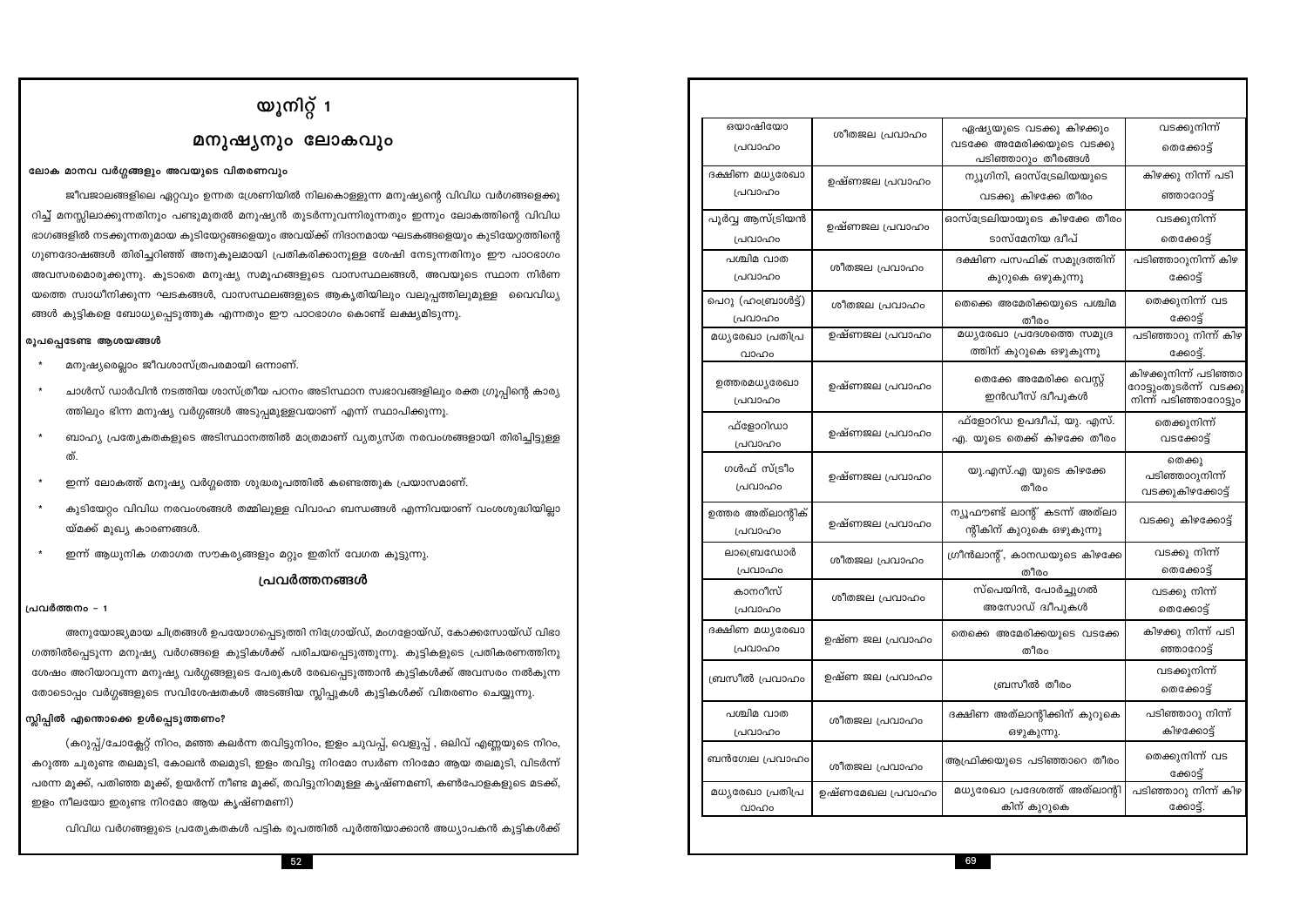| സുമുദ്രജല പ്രവാഹം | ഉഷ്ണ/ശീതജല<br>പ്രവാഹം | കടന്നുപോകുന്ന തീരങ്ങൾ/<br>.<br>ദ്വീപുകൾ മുതലായവ | പ്രവാഹ ദിശ |
|-------------------|-----------------------|-------------------------------------------------|------------|
|                   |                       |                                                 |            |
|                   |                       |                                                 |            |
|                   |                       |                                                 |            |
|                   |                       |                                                 |            |
|                   |                       |                                                 |            |

സൂചന:

വൻകരയുടെ പടിഞ്ഞാറ് ശീതജലവും കിഴക്ക് ഉഷ്ണജല പ്രവാഹവും ഉണ്ട്.

- ധ്രുവ പ്രദേശത്തുനിന്ന് വരുന്ന പ്രവാഹങ്ങൾ ശീതജല പ്രവാഹമാണ്.  $\equiv$
- താഴ്ന്ന അക്ഷാംശങ്ങളിൽ നിന്ന് ഉയർന്ന അക്ഷാംശങ്ങളിലേക്ക് പോകുന്ന പ്രവാഹ ങ്ങൾ ഉഷ്ണജല പ്രവാഹമാണ്.
- ഉത്തരാർദ്ധ ഗോളത്തിൽ തെക്കുനിന്ന് വടക്കോട്ട് പോകുന്ന ഉഷ്ണ ജല പ്രവാ ഹവും ദക്ഷിണാർദ്ധ ഗോളത്തിൽ തെക്കുനിന്ന് വടക്കോട്ട് പോകുന്നവ ശീതജല പ്രവാ

ഹവുമാണ്.

### പസഫിക് സമൂദ്രത്തിലെ പ്രവാഹങ്ങൾ

### തുടർ പ്രവർത്തനം

(1) വൻകരകളുടെ പശ്ചിമ – പൂർവ്വ തീരങ്ങളിലൂടെ ഒഴുകുന്ന ജലപ്രവാഹങ്ങൾക്ക് എന്തെ ങ്കിലും പൊതു സവിശേഷതയുണ്ടോ? വടക്കേ അമേരിക്ക, തെക്കേ അമേരിക്ക, ആഫ്രിക്ക, ഓസ്ട്രേലിയ എന്നീ വൻകരകളെ അടിസ്ഥാനമാക്കി നിഗമനം രൂപപ്പെടുത്തുക.

| സമുദ്രജല<br>പ്രവാഹം          | ഉഷ്ണ/ശീതജല<br>പ്രവാഹം | കടന്നുപോകുന്ന തീരങ്ങൾ/<br>ദ്വീപുകൾ മുതലായവ | പ്രവാഹദിശ                                      |
|------------------------------|-----------------------|--------------------------------------------|------------------------------------------------|
| ഉത്തര മധ്യരേഖാ<br>പ്രവാഹം    | ഉഷ്ണജല പ്രവാഹം        | ഫിലിപ്പൈൻ ദ്വീപുകൾ,<br>ഏഷ്യയുടെ തീരം       | കിഴക്കുനിന്ന്<br>പടിഞ്ഞാറോട്ട്                 |
| കുറോഷിയോ                     | ഉഷ്ണജല പ്രവാഹം        | തായ്വാൻ, ജപ്പാൻ, ഏഷ്യയുടെ<br>തീരം          | തെക്കുനിന്ന് വടക്കു<br>കിഴക്കോട്ട്.            |
| ഉത്തര പസഫിക്<br>പ്രവാഹം      | ഉഷ്ണജല പ്രവാഹം        | ഉത്തര പസഫിക്കിന് കുറുകെ ഒഴു<br>കുന്നു.     | തെക്കു കിഴക്കു നിന്ന്<br>വടക്കു പടിഞ്ഞാറോട്ട്. |
| ബ്രിട്ടീഷ് കൊളംബി<br>പ്രവാഹം | ഉഷ്ണജല പ്രവാഹം        | കനഡാ തീരം                                  | വടക്കുനിന്ന് തെക്കോട്ട്                        |
| കാലിഫോർണിയ<br>പ്രവാഹം        | ശീതജല പ്രവാഹം         | യു.എസ്.എയുടെ പടിഞ്ഞാറെ<br>തീരം             | വടക്ക് നിന്ന് തെക്കോട്ട്                       |
|                              |                       |                                            |                                                |

| നിർദേശം നൽകുന്നു.        |                            |                                |                        |
|--------------------------|----------------------------|--------------------------------|------------------------|
| പ്രത്യേകതകൾ              | നിഗ്രോയ്ഡ്                 | <b>മംഗളോയ്ഡ്</b>               | കോക്കസോയ്ഡ്            |
| തൊലിയുടെ നിറം            | കറുപ്പ്, ചോക്ലേറ്റ് നിറം   | <b>മഞ്ഞ കലർന്ന തവിട്ടുനിറം</b> | ഇളം ചുവപ്പ്, വെളുപ്,   |
|                          |                            |                                | ഒലിവെണ്ണയുടെ നിറം.     |
| തലമുടിയുടെ സ്വഭാവം       | കറുത്തു ചുരുണ്ട മുടി       | കോലൻ തലമുടി                    | ഇളം തവിട്ടുനിറമോ       |
|                          |                            |                                | സ്വർണ നിറമോ ആയ തലമുടി  |
| മുക്കിന്റെ ആകൃതി         | വിടർന്നു പരന്ന മുക്ക്      | പതിഞ്ഞ മൂക്ക്                  | ഉയർന്നു നീണ്ട മുക്ക്   |
| കണ്ണീരിന്റെ പ്രത്യേകത    | തവിട്ടുനിറമുള്ള കൃഷ്ണമണി   | കൺപോളകളുടെ മടക്ക്              | ഇളംനിലയോ, ഇരുണ്ട നിറമോ |
|                          |                            |                                | ആയ കൃഷ്ണമണി.           |
| <b>ഉറ്റ് പ്രത്യേകതകൾ</b> | തടിച്ച ചുണ്ടുകൾ,           | താരതമ്യേന കുറഞ്ഞ               | ദൃഡമായ ഉയരം കൂടുതൽ     |
|                          | പുറത്തേക്ക് ഉന്തിയ പല്ലുകൾ | ശരിര രോമം                      | നേർത്ത ചുണ്ടുകൾ        |

**CWSN** പട്ടിക പൂർത്തീകരിക്കുന്നു.

### പ്രവർത്തനം - 2

ടി.ബി.യിലെ വിവിധ മനുഷ്യ വർഗങ്ങളുടെ പ്രാചീന കാലത്തെ വിതരണ ഭൂപടം കുട്ടികളെ പരിചയ

പ്പെടുത്തുന്നു.

ടി ബി പേജ് 11 (ചിത്രം .1.2)

ചിത്രം നിരീക്ഷിച്ച് വിവിധ മനുഷ്യ വർഗ്ഗങ്ങൾ വസിച്ചിരുന്ന പ്രദേശത്ത് വ്യക്തിഗതമായി കണ്ടെത്തി യെഴുതാനും തുടർന്ന് ഗ്രൂപ്പ് അടിസ്ഥാനത്തിൽ അവതരിപ്പിക്കാനും അവസരം നൽകുന്നു. അതോടൊപ്പം പ്രാചീന കാലത്ത് അത്തരം പ്രദേശങ്ങളിൽ വസിച്ചിരുന്ന മനുഷ്യ വർഗത്തിൽപ്പെട്ടവർ തന്നെയാണോ ഇപ്പോഴും അതേ പ്രദേശങ്ങളിൽ വസിക്കുന്നതെന്നും വ്യത്യാസമുണ്ടാകാൻ കാരണമെന്താണെന്നും ചോദ്യമുയർത്തുന്നു. **Key Points:** 

| നീഗ്രോയ്ഡ് | : ഉത്തരാഫ്രിക്ക ഒഴികെയുള്ള            |
|------------|---------------------------------------|
| മംഗളോയ്ഡ്  | : തെക്കേ അമേരിക്ക, വടക്കേ             |
|            | കോക്കസോയ്ഡ് : ഉത്തരാഫ്രിക്ക, യൂറോപ്പ് |

(ഇന്ന് അമേരിക്കാ വൻകരകളിൽ നിന്ന് മംഗളോയ്ഡ് വിഭാഗം ഏറെക്കുറെ തുടച്ചുനീക്കപ്പെട്ടിരിക്കു ന്നു. ആഫ്രിക്കയുടെ മധ്യഭാഗം നീഗ്രോയ്ഡിന് മുൻതൂക്കം. ആസ്ത്രിയയിൽ നീഗ്രോയ്ഡ് വളരെ കുറഞ്ഞി രിക്കുന്നു. ഇന്ത്യയുടെ വടക്കു പടിഞ്ഞാറ് കോക്കസോയ്ഡ് കൂടുതലാണ്. ഇന്ന് ലോകത്ത് മംഗളോയ്ഡും അതിന്റെ ഉപവിഭാഗവുമാണ് കൂടുതൽ. കിഴക്കൻ ഏഷ്യയിൽ മംഗളോയ്ഡ് കൂടുതൽ. യൂറോപ്പിൽ കോക്ക സോയ്ഡ് തന്നെ കൂടുതൽ)

ആഫ്രിക്കൻ വൻകര, ആസ്ത്രേലിയ അമേരിക്ക, ഏഷ്യയുടെ വടക്കും കിഴക്കും.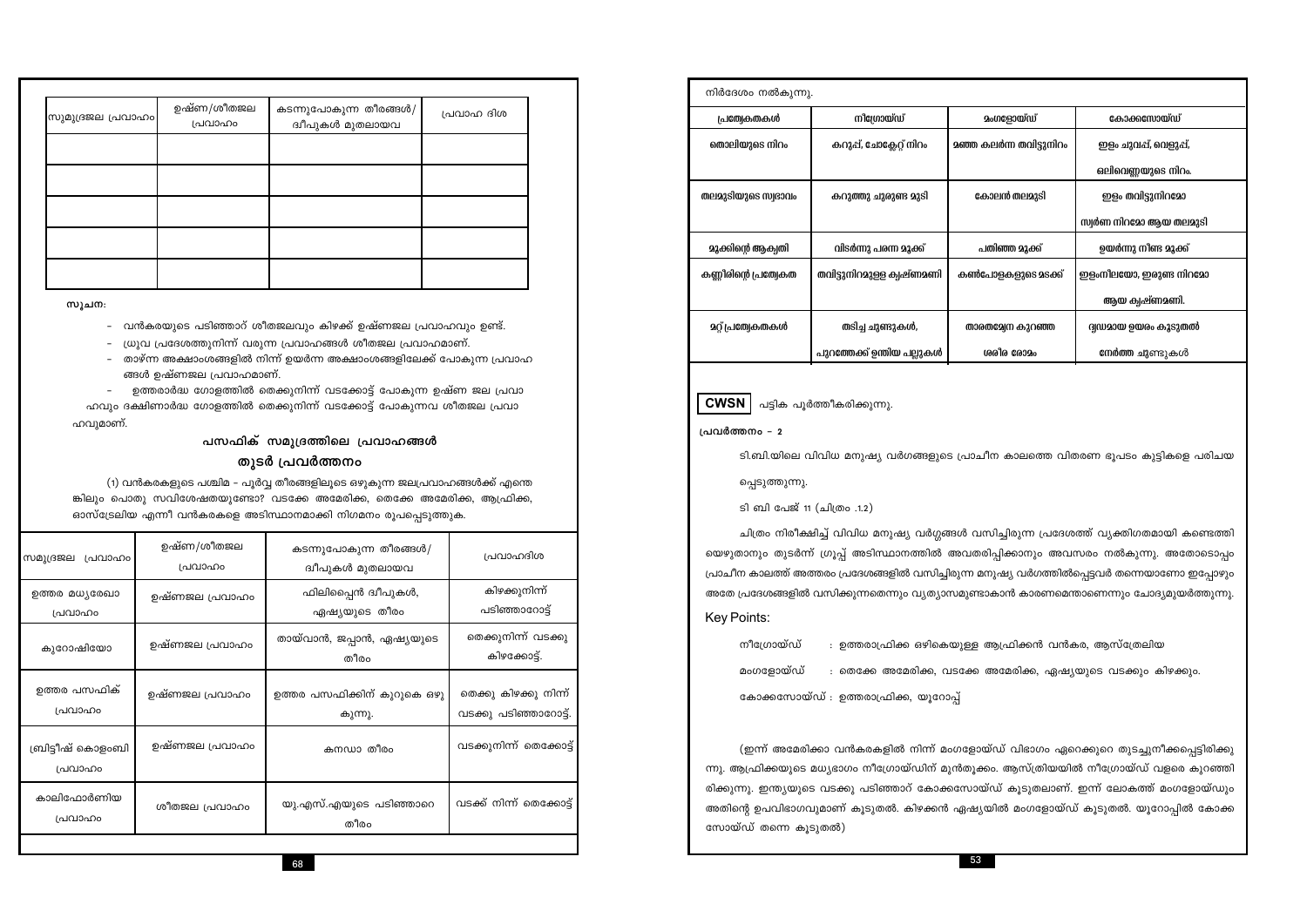### 54

കണക്കെടുപ്പിലാണ് ഉൾപ്പെടുന്നതെങ്കിൽ അയാളെ ഒരു കുടിയേറ്റക്കാരനായി കണക്കാക്കാം. (In-

### dian Govt. Census Report)

ഒരു നിശ്ചിത സെൻസസ് സമയത്ത് ഒരാൾ തന്റെ ജന്മദേശത്തൊഴികെ മറ്റേതെങ്കിലും പ്രദേശത്തെ

നിർബന്ധിതമെന്നും രണ്ടായി തിരിക്കുന്നു.

– നമ്മുടെ രാജ്യത്തിൽ നിന്ന് മറ്റു രാജ്യങ്ങളിലേക്ക് പോകുന്നതിന് ഇമിഗ്രേഷൻ ക്ലിയറൻസ് ആവശ്യ

– കുടിയേറ്റം വിവിധ കാരണങ്ങളാൽ സംഭവിക്കുന്നു. കുടിയേറ്റ കാരണങ്ങൾ ആകർഷിതമെന്നും

തന്നെ നടക്കുന്ന കുടിയേറ്റങ്ങളെ ആഭ്യന്തര കുടിയേറ്റമെന്നും പറയാം. – ഇന്ന് കുടിയേറ്റ നിയമങ്ങൾ കർശനമാണല്ലോ. വിദേശ രാജ്യ സന്ദർശനത്തിന് വിസ ആവശ്യമാണ്.

- ഒരു സ്ഥലത്ത് നിന്ന് മറ്റൊരു സ്ഥലത്തേക്ക് മാറിപാർക്കൽ - രാജ്യാതിർത്തി കടന്ന കുടിയേറ്റങ്ങളെ അന്താരാഷ്ട്ര കുടിയേറ്റമെന്നും ഒരു രാജ്യത്തിനകത്തു

രൂപപ്പെടേണ്ട ആശയങ്<mark>ങ</mark>ൾ

റ്റം. തൊഴിൽ, വിദ്യാഭ്യാസം, രാഷ്ട്രീയം, മെച്ചപ്പെട്ട ജീവിത സാഹചര്യങ്ങൾ തുടങ്ങിയ നിരവധി കാരണ ങ്ങൾ കുടിയേറ്റക്കാർക്ക് പ്രചോദനമായിട്ടുണ്ട്. കേരളത്തിൽ നിന്നും മറ്റ് പ്രദേശങ്ങളിലേക്ക് വ്യാപകമായി കുടിയേറ്റങ്ങൾ നടക്കുന്നുണ്ട്. ഈ കുടിയേറ്റങ്ങളെയും അവ സമൂഹത്തിൽ ഉണ്ടാക്കുന്ന മാറ്റങ്ങളെയും നിരീക്ഷിക്കുക, അവയെ വിമർശനാത്മകമായി അപഗ്രഥിച്ച് നിഗമനങ്ങൾ രൂപപ്പെടുത്തുവാൻ കഴിവ് കുട്ടിക

 $\textbf{CWSN}\vert$  ഇന്ത്യയിലെ വിവിധ പ്രദേശങ്ങളിലെ ആളുകളുടെ ചിത്രങ്ങൾ ശേഖരിക്കുക. താരതമ്യപ്പെടുത്തുക.

ലോകത്തിന്റെ നാനാഭാഗങ്ങളിലും ഇന്ന് വ്യാപകമായി കാണപ്പെടുന്ന ഒരു പ്രതിഭാസമാണ് കുടിയേ

കോക്കസോയ്ഡ് സെൽറ്റുകൾ, ഗോത്തുകൾ  $\langle \pm \rangle$ 

മംഗളോയ്ഡ് എക്സിമോ

ളിൽ വളർത്തുക എന്നിവയാണ് ഈ ഉപയൂണിറ്റിന്റെ മുഖ്യലക്ഷ്യങ്ങൾ.

മാണ്. അതുപോലെ മറ്റു രാജ്യത്തു നിന്നും ഇങ്ങോട്ട് വരുമ്പോൾ ഇമിഗ്രേഷനും.

നീശോയ്ഡ് : ബുഷ്മൻ, പിഗ്മി

ഉപവിഭാഗങ്ങൾ

പ്രദേശ്, മണിപ്പൂർ....)

: തെക്കേ ഇന്ത്യ

കോക്കസോയ്ഡിന്റെ സാന്നിധ്യം കൂടുതൽ : വടക്കു പടിഞ്ഞാറ് ഭാഗം : വടക്കു കിഴക്കു ഭാഗം (നാഗാലാന്റ്, അരുണാചൽ

ത്താൻ കുട്ടികൾക്ക് അവസരം നൽകുന്നു.

മംഗളോയ്ഡ്

നീഗ്രോയ്ഡിന്റെ സാന്നിധ്യം

പ്രവർത്തനം -3

Key Points:

കുടിയേറ്റം

ഇന്ത്യയിൽ കാണപ്പെടുന്ന വിവിധ മനുഷ്യ വർഗങ്ങൾ ഏതൊക്കെ പ്രദേശങ്ങളിലാണെന്ന് കണ്ടെ

1. അക്ഷാംശം

സൂചന

വാണിജ്യ വാതങ്ങളാണ്.

അത്ലാന്റിക്

അത്ലാന്റിക്

പസഫിക്

പസഫിക്

പസഫിക്

അത്ലാന്റിക്

അത്ലാന്റിക്

അത്ലാൻിക്

സൂചന:

സമുദ്രം

യുടെ പേരുകൾ പട്ടികപ്പെടുത്തുക.

പ്രവർത്തനം – 8

5. സമുദ്രത്തിന്റെ സ്ഥാനം ആകൃതി.

67

2. ലവണത്വം 3. സമുദ്രജല പ്രവാഹങ്ങൾ 4. കാറ്റുകൾ

അത്ലാന്റിക് പസഫിക് സമുദ്രങ്ങളിലെ സമുദ്രജല പ്രവാഹങ്ങളുടെ ഗതിയെ നിയന്ത്രിക്കുന്ന തിൽ പശ്ചിമ വാതങ്ങളുടെയും വാണിജ്യ വാതങ്ങളുടെയും പങ്ക് വിശദമാക്കുക.

ചിത്രം ടി.ബി. പേജ് 32 (2.4 ചിത്രം), പേജ് 36 (2.5ചിത്രം)

ഇരുസമുദ്രങ്ങളിലെയും ഉത്തര ദക്ഷിണ മധ്യരേഖാ പ്രവാഹങ്ങളുടെ ഗതി നിയന്ത്രിക്കുന്നത്

| പ്രവാഹങ്ങൾ                              | വാതങ്ങൾ         |  |
|-----------------------------------------|-----------------|--|
| പസഫിക് ഉത്തരമധ്യ പ്രവാഹം                | വാണിജ്യ വാതങ്ങൾ |  |
| പസഫിക് ദക്ഷിണ മധൃരേഖാ പ്രവാഹം           | വാണിജ്യ വാതങ്ങൾ |  |
| കുറോഷിയോ                                | പശ്ചിമ വാതങ്ങൾ  |  |
| ഉത്തര പസഫിക് പ്രവാഹം                    | പശ്ചിമ വാതങ്ങൾ  |  |
| പൂർവ്വ ആസ്ട്രേലിയൻ പ്രവാഹം              | പശ്ചിമ വാതങ്ങൾ  |  |
| ഗൾഫ് സ്ട്രീം                            | പശ്ചിമ വാതങ്ങൾ  |  |
| ബ്രസീൽ പ്രവാഹം                          | പശ്ചിമ വാതങ്ങൾ  |  |
| $30^{\circ}$ പിന്നിടുന്ന ബ്രസീൽ പ്രവാഹം | പശ്ചിമ വാതങ്ങൾ  |  |

മൂന്ന് മഹാസമുദ്രങ്ങളിലെയും പ്രവാഹങ്ങൾ പട്ടികപ്പെടുത്താവുന്നതാണ്.

പ്രവാഹ ദിശ മാറുന്നതിന്റെ കാരണം, കാറ്റിന്റെ ഗതി, കരകളുടെ സ്ഥാനം തിരിച്ചറിഞ്ഞ് ഇവ

പ്രധാന അക്ഷാംശരേഖകൾ കൂടി ഭൂപടത്തിൽ രേഖപ്പെടുത്തിയാൽ വിശകലനംഎളുപ്പമാകും.

ഏഷ്യക്ക് പടിഞ്ഞാറ് പ്രവാഹമില്ല.(യൂറോപ്പ് വൻകരയാണ്)എന്ന് കണ്ടെത്താൻ സഹായിക്കുന്നു.

യൂറോപ്പിന് കിഴക്ക് പ്രവാഹമില്ല. (ഏഷ്യ വൻകരയാണ്)

### പ്രവർത്തനം – 9

പാഠപുസ്തകത്തിലെ ചിത്രം 2.4, 2.5, (പസഫിക് അത്ലാന്റിക് 2.6, 2.7 (ഇന്ത്യൻ മഹാസമുദ്രം) എന്നിവയുടെ രുപരേഖയിൽ സമുദ്രജല പ്രവാഹങ്ങൾ ചിത്രീകരിക്കുന്നു.

പസഫിക്, അത്ലാന്റിക്, മഹാസമുദ്രങ്ങളിലെ ജലപ്രവാഹങ്ങളെ പട്ടികപ്പെടുത്തുക.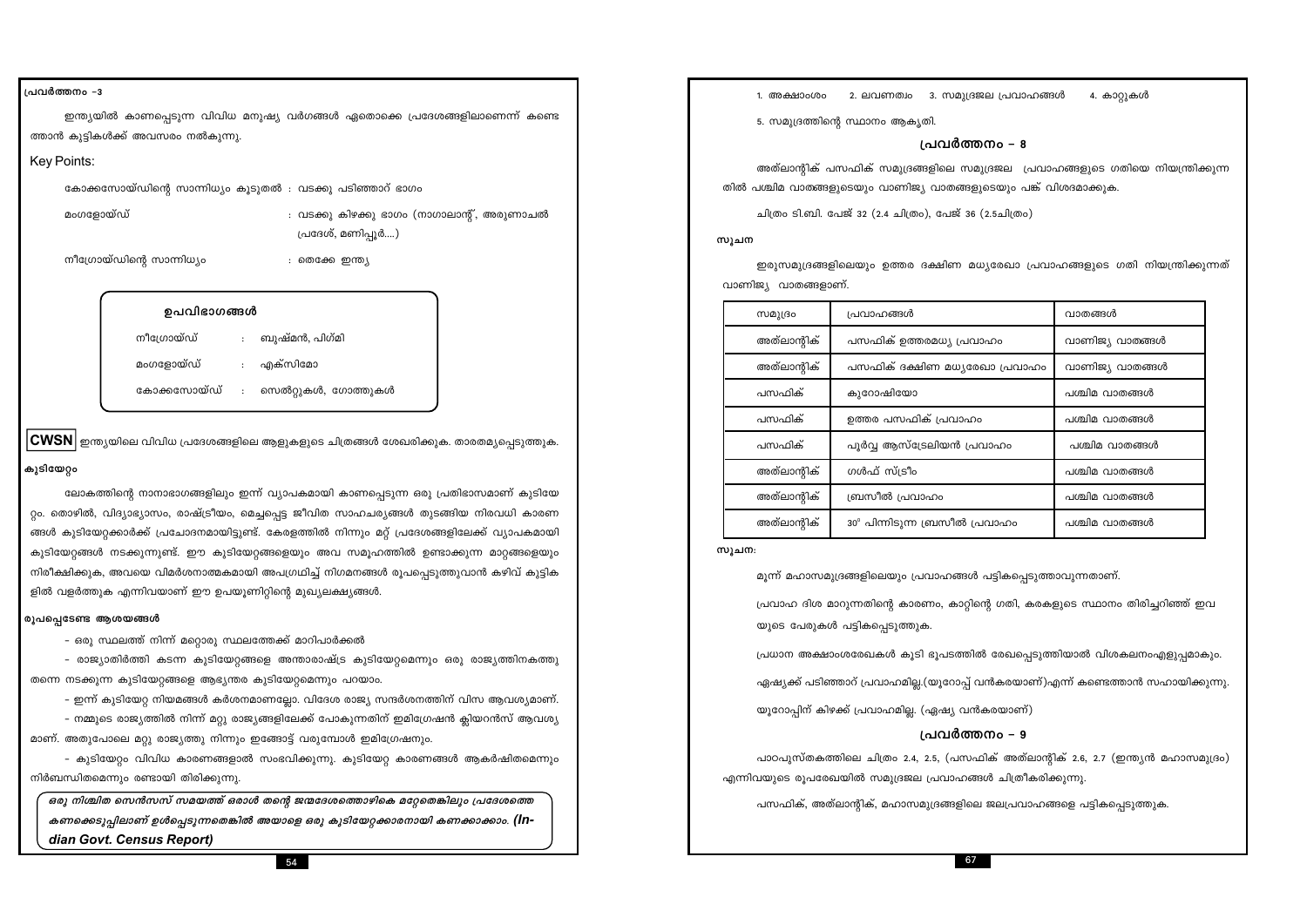### **Key Points:**

- ധാതു എണ്ണയുടെ ചോർച്ച എ)
- ബി) ആണവ അവശിഷ്ടങ്ങളുടെ പുറംതള്ളൽ
- സി) പോഷകാധികൃ മലിനീകരണം
- ഡി) താപമലിനീകരണം
- കാർഷിക മേഖലയിൽ ഉപയോഗിക്കുന്ന കീടനാശിനികൾ ഇ)
- എഫ്) ഇ-വെയ്സ്റ്റ്

### പോഷകാധികൃ മലിനീകരണം

കടലിൽ എത്തിച്ചേരുന്ന നൈട്രേറ്റുകളും സൾഫേറ്റുകളും ഓക്സിജനെ ആഗി രണം ചെയ്യുന്ന പായലുകളുടെ വളർച്ചയെ സഹായിക്കുന്നു. ഈ പായലുകൾ സമുദ്രജലത്തിലെ ഓക്സിജന്റെ അംശം കുറക്കുന്നു. ഇതിനെ പോഷകാധികൃ മലി നീകരണമെന്നാണ് അറിയപ്പെടുന്നത്.

### സമൂദ്രജല പ്രവാഹങ്ങൾ

### ലഭിക്കേണ്ട ആശയങ്ങൾ

ഒരേ ദിശയിൽ നിന്ന് മറ്റൊരു ദിശയിലേക്ക് ജലത്തിന്റെ തുടർച്ചയായ ഒഴുക്കാണ് സമുദ്രജല പ്രവാഹം.

ജലപ്രവാഹങ്ങളുടെ ഉത്ഭവത്തിലും മുന്നോട്ടുള്ള ഗതിയിലും ജലത്തിന്റെ താപവ്യത്യാസം സാന്ദ്രതാ വ്യത്യാസം, ലവണത്വം, കോറിയോലീസ് പ്രവാഹം, ആഗോള വാതങ്ങൾ എന്നിവയുടെ പങ്ക്.

പ്രവാഹങ്ങളുടെ തരംതിരിവ് – പസഫിക് അത്ലാന്റിക് ഇന്ത്യൻ സമുദ്രങ്ങളിലെ പ്രധാന ജലപ്രവാഹങ്ങൾ.

സമുദ്രജല പ്രവാഹങ്ങളുടെ പ്രധാന പ്രയോജനങ്ങൾ

### പ്രവർത്തനം – 7

ചർച്ചയിലൂടെ സമുദ്രജല ഊഷ്മാവിനെ സ്വാധീനിക്കുന്ന ഘടകങ്ങൾ കണ്ടെത്താൻ കുട്ടി

കളെ സഹായിക്കുന്നു.

സൂചന:



പ്രവർത്തനം - 4

ക്ലാസിലെ കുട്ടികളെ ഗ്രൂപ്പുകളാക്കുന്നു. കുടിയേറ്റവുമായി ബന്ധപ്പെട്ട സൂചകങ്ങൾ ഗ്രൂപ്പിൽ വിത രണം ചെയ്യുന്നു. സൂചകങ്ങളെ അടിസ്ഥാനമാക്കി ചർച്ച ചെയ്ത് അവതരിപ്പിക്കാൻ അവസരം നൽകുന്നു.

### സൂചകങ്ങൾ

1. കുടിയേറ്റത്തിന് കാരണമായ ഘടകങ്ങൾ

(നിർബന്ധിത ഘടകങ്ങൾ....പരിസ്ഥിതി ദുരന്തങ്ങൾ, രാഷ്ട്രീയ അരക്ഷിതാവസ്ഥ, പകർച്ച വ്യാധികൾ, അടിമത്വം, മതപരമായ കാരണങ്ങൾ, ദാരിദ്ര്യം....ആകർഷിത ഘടകങ്ങൾ - മെച്ചപ്പെട്ട തൊഴിലവസര ങ്ങൾ, വിഭവങ്ങളുടെ കണ്ടെത്തൽ, രാജ്യാതിർത്തിയുടെ വ്യാപനം, ഉന്നത വിദ്യാഭ്യാസ സാധ്യതകൾ, നല്ല കാലാവസ്ഥ....!

- 2. (കുടിയേററത്തിന്റെ സ്വഭാവം ആഭ്യന്തരം, അന്താരാഷ്ട്രം, ആകർഷകം, നിർബ്ബന്ധിതം)
- 3. കുടിയേറ്റത്തിന്റെ അനന്തര ഫലങ്ങൾ

ക്രോഡീകരണത്തിന് ശേഷം ചുവടെ നൽകിയ വർക്ക്ഷീറ്റ് പൂർത്തീകരിക്കാൻ കുട്ടികളെ സഹായിക്കുന്നു.

| കുടിയേറ്റങ്ങൾ                                                                                             | കാരണങ്ങൾ                                            | ആകർഷിത നിർബന്ധിത | ആഭ്യന്തര/ അന്തരാഷ്ട്ര   |  |
|-----------------------------------------------------------------------------------------------------------|-----------------------------------------------------|------------------|-------------------------|--|
|                                                                                                           |                                                     | കുടിയേറ്റം       | കുടിയേറ്റം              |  |
| അമേരിക്കൻ ഐക്വനാടു<br>കളിലേക്ക് തീർത്ഥാടക<br>പിതാക്കളുടെ കുടിയേറ്റം                                       | <b>200</b> പിരം                                     | നിർബന്ധിതം       | അന്താരാഷ്ട്ര കുടിയേറ്റം |  |
| അമേരിക്ക, യൂറോപ്പ്<br>എന്നിവിടങ്ങളിലേക്ക് ഇന്ത്വൻ<br><b>ഡോക്ടർമാരുടേയും</b><br>നേഴ്സുമാരുടെയും കുടിയേറ്റം | മെച്ചപ്പെട്ട തൊഴിലവസരങ്ങൾ                           | ആകർഷിതം          | അന്താരാഷ്ട്ര കുടിയേറ്റം |  |
| ശ്രീലങ്കയിൽ നിന്നും<br>ടിബറ്റിൽ നിന്നും ഇന്ത്വയിലേ<br>ക്കുണ്ടായ കുടിയേറ്റം                                | രാഷ്ട്രീയ അരക്ഷിതാവസ്ഥ                              | നിർബന്ധിതം       | അന്താരാഷ്ട്രം           |  |
| ചെർണോബിൽ, ഭോപാൽ, എന്നിവി<br>പരിസ്ഥിതി ദുരന്തങ്ങൾ<br>ടങ്ങളിൽ നിന്നും മറ്റിടങ്ങളി<br>ലേക്കുണ്ടായ കുടിയേറ്റം |                                                     | നിർബന്ധിതം       | ആഭ്യന്തരം               |  |
| ദക്ഷിണാഫ്രിക്കയിലേക്ക്<br>വെള്ളക്കാരുടെ കുടിയേറ്റം                                                        | വിഭവങ്ങളുടെ കണ്ടെത്തൽ                               | ആകർഷിതം          | അന്താരാഷ്ട്രം           |  |
| ഗൾഫ് നാടുകളിലേക്ക്<br>മലയാളികളുടെ കുടിയേറ്റം                                                              | മെച്ചപ്പെട്ട തൊഴിലവസരങ്ങൾ                           | ആകർഷിതം          | അന്താരാഷ്ട്രം           |  |
| എത്വോപ്വൻ ജനതയുടെ<br>ഭക്ഷ്വക്ഷാമം<br>സുഡാനിലേക്കുള്ള കുടിയേറ്റം                                           |                                                     | നിർബന്ധിതം       | അന്താരാഷ്ട്രം           |  |
| ഇന്ത്വയിലേക്ക് യുറോ<br>പ്വന്മാരുടെ കുടിയേറ്റം                                                             | വിഭവങ്ങളുടെ കണ്ടെത്തൽ/<br>രാജ്വാതിർത്തിയുടെ വ്വാപനം | ആകർഷിതം          | അന്തരാഷ്ട്രം            |  |
| മധ്വതിരുവിതാംകൂറിൽ നിന്ന്<br><b>മലബാർ പ്രദേശങ്ങളി</b><br>ലേക്കുണ്ടായ കുടിയേറ്റം                           | സാമ്പത്തിക ലക്ഷ്വങ്ങൾ                               | ആകർഷിതം          | അന്താരാഷ്ട്രം           |  |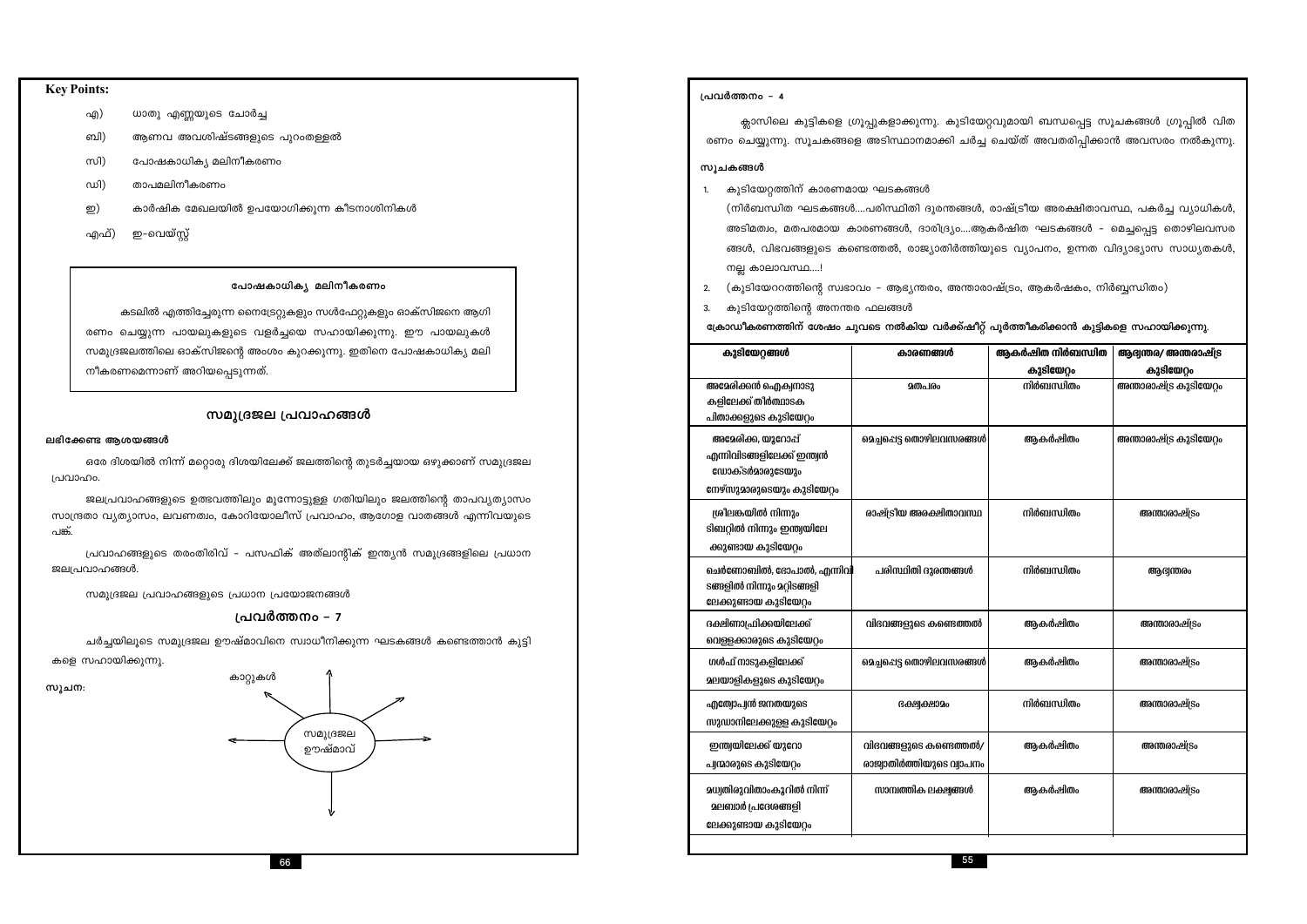| ---<br>________ | സി) |
|-----------------|-----|
|                 |     |
|                 | . . |

ട്രാൻസ് ഹ്യൂമാൻസ് കമ്യൂട്ടേഷൻ ആടുമാടുകളെ മേയ്ക്കാനായി വിദ്യാലയത്തിലേക്ക് കുട്ടികളുടെ എ) എ) ജമ്മു-കാശ്മീരിലെ ഗുജ്ജർ, വരവും പോക്കും ബി) കച്ചവടത്തിന് വേണ്ടി കച്ചവടക്കാ ബെക്കർ വർഗങ്ങളുടെ പർവ്വത രുടെ നിതൃയാത്രകൾ ങ്ങളിലേക്ക് യാത്രയും വരവും. അമ്മയുടെ നാട്ടിലെ കമ്പിളി കണ്ണൂരിൽ സ്ഥിരതാമസമുള്ള ഉദ്യോ ബി) സി) ഗസ്ഥർ കോഴിക്കോട്ടും കാസർഗോ വിൽപനക്കാരുടെ വരവും ഡുമുള്ള ഓഫീസിലേക്ക് ദിവസേന പോക്കും പോയിവരുന്നു. നാടോടികളുടെ വരവും പോക്കും.

### ഉദാഹരണം:

പർവ്വതത്തിന്റെ താഴ്വരയിൽ താമസിക്കുന്ന ഗുജ്ജർ ബെക്കർവാൾ വർഗങ്ങൾ വേനൽക്കാലത്ത് ആടുമാടുകളെ മേയ്ക്കാനായി പർവ്വതങ്ങളിലേക്ക് യാത്രയാവുകയും വേനൽക്കാലം മുഴുവൻ അവിടെ കഴി ച്ചുകൂട്ടുകയും ശൈത്യകാലാരംഭത്തോടെ മലയിറങ്ങുന്നു. ഈ സഞ്ചാരത്തെ ട്രാൻസ് ഹ്യൂമാൻസ് എന്നാ ണറിയപ്പെടുന്നത്.

ജനങ്ങൾ ഒരിടത്തു നിന്ന് മറ്റൊരിടത്തേക്ക് ദിവസേന യാത്ര ചെയ്യുന്നതിനെ കമ്യൂട്ടേഷൻ എന്നും

### യാത്ര ചെയ്യുന്നയാളെ കമ്യൂട്ടർസ് എന്നും പറയുന്നു.

| y Points:                             |                                                           |
|---------------------------------------|-----------------------------------------------------------|
| കുടിയേറ്റത്തിന്റെ ഗുണഫലങ്ങൾ           | കുടിയേറ്റത്തിന്റെ ദോഷഫലങ്ങൾ                               |
| സാംസ്കാരിക വിനിമയം                    | ചേരികളുടെ ആവിർഭാവം                                        |
| മനുഷ്യശേഷിയുടെ കൈമാറ്റം               | അടിസ്ഥാന സൗകര്യങ്ങളുടെ ലഭ്യതക്കുറവ്                       |
| പുത്തൻ അറിവുകളുടെ കൈമാറ്റം            | അമിത വിഭവ ചൂഷണം                                           |
| സാമ്പത്തിക അഭിവൃദ്ധി                  | വിഭവ ദൗർലഭ്യം                                             |
| ഭാഷാസാഹിത്യരംഗങ്ങളിൽ സ്വാധീനം         | ഒരു പ്രദേശത്തെ ജനസംഖ്യാ ഘടനയിലുണ്ടാ<br>കുന്ന വൃത്യാസം     |
| കാർഷിക രംഗത്തെ മാറ്റങ്ങൾ, വൈവിധ്യങ്ങൾ | ഭൂപ്രകൃതിക്കനുയോജ്യമല്ലാത്ത ഭൂവിനിയോഗ<br>രീതിയുടെ വ്യാപനം |
| ഗതാഗത വാർത്താ വിനിമയ രംഗത്തെ വളർച്ച   | പരിസ്ഥിതി നാശവും മലിനീകരണവും ഉയർന്ന<br>ജനസാന്ദ്രതയും.     |

### Ke

പ്രവർത്തനം-5

| ⊿ວ ລັດ ແລະ ເປັນ ແລະ ເປັນ ແລະ ເປັນ ແລະ ເປັນ ແລະ ເປັນ ແລະ ເປັນ ແລະ ເປັນ ແລະ ເປັນ ແລະ ເປັນ ແລະ ເປັນ ແລະ ເປັນ ແລະ |                             |
|---------------------------------------------------------------------------------------------------------------|-----------------------------|
| കുടിയേറ്റത്തിന്റെ ഗുണഫലങ്ങൾ                                                                                   | കുടിയേറ്റത്തിന്റെ ദോഷഫലങ്ങൾ |
|                                                                                                               |                             |
|                                                                                                               |                             |
|                                                                                                               |                             |
|                                                                                                               |                             |
|                                                                                                               |                             |
|                                                                                                               |                             |

പരിശോധിച്ചു ദോഷങ്ങൾ കണ്ടെത്താൻ കുട്ടികളെ സഹായിക്കുന്നു.

കുടിയേറ്റംകൊണ്ട് ഗുണവും ദോഷവും സംഭവിക്കുന്നു. താഴെ കൊടുത്തിരിക്കന്ന വസ്തുതകൾ

പട്ടിക 2.5 പേജ് 50 പൂർത്തിയാക്കാൻ വേണ്ട മാർഗ്ഗനിർദ്ദേശങ്ങൾ നൽകേണ്ടതാണ്.

| ദിവസം        | വേലി       | സൂര്യൻ, ചന്ദ്രൻ, ഭൂമി ഇവയുടെ<br>ആപേക്ഷിക സ്ഥാനങ്ങൾ                                                             | വേലിയുടെ<br>സ്വഭാവം         |
|--------------|------------|----------------------------------------------------------------------------------------------------------------|-----------------------------|
| അമാവാസി      | വാവുവേലി   | സൂര്യൻ, ചന്ദ്രൻ, ഭൂമി ഒരേ നില<br>യിൽ ചന്ദ്രന്റെ സ്ഥാനം സൂര്യനും<br>ഭൂമിക്കും മധ്യേ.                            | വേലിയേറ്റം കൂടു<br>തൽ ശക്തം |
| പൗർണമി       | വാവുവേലി   | സൂര്യൻ, ചന്ദ്രൻ, ഭൂമി ഒരേ രേഖയിൽ<br>സ്ഥിതി ചെയ്യുന്നു.<br>ഭൂമിയുടെ സ്ഥാനം സൂര്യന്റെയും ചന്ദ്ര<br>ന്റെയും മധ്യേ | വേലിയേറ്റം കൂടു<br>തൽ ശക്തം |
| ഒന്നാം പാദം  | സപ്തമിവേലി | സൂര്യനും ചന്ദ്രനും ഭൂമിയിൽ നിന്ന്<br>$90^{\circ}$ കോണീയ അകലത്തിൽ                                               | ശക്തി കുറഞ്ഞ<br>വേലിയേറ്റം  |
| മൂന്നാം പാദം | സപ്തമിവേലി | സൂര്യനും ചന്ദ്രനും ഭൂമിയിൽ നിന്ന്<br>$90^{\circ}$                                                              | ശക്തി കുറഞ്ഞ<br>വേലിയേറ്റം  |

- നദീമുഖങ്ങളിലും തുറമുഖങ്ങളിലും കപ്പൽ ഗതാഗതം കൂടുതൽ സുഗമമാക്കുന്നു എ)
- ബി) തീരങ്ങളിലെ മാലിന്യങ്ങളെ പുറംകടലിലേക്ക് നീക്കിക്കൊണ്ടു പോകുന്നു.
- സി) മത്സ്യബന്ധനത്തിന് സഹായകരമായ സാഹചര്യങ്ങൾ ഒരുക്കുന്നു.
- നദീമുഖങ്ങളിലെ അവസാദങ്ങളെ നീക്കം ചെയ്യുന്നു. ഡി)
- വൈദ്യുതി നിർമ്മാണത്തിന് ഉപയോഗിക്കുന്നു. ഇ)

### പ്രവർത്തനം – 6

സൂര്യനാക്കി മാറ്റുന്നു.



### പ്രവർത്തനം - 5

### വേലികൾ കൊണ്ടുള്ള പ്രയോജനങ്ങൾ

സമുദ്രജലം മലിനമാക്കപ്പെടുന്നതെങ്ങിനെയെന്ന് ചർച്ചയിലൂടെ ലഭിക്കുന്ന വസ്തുക്കൾ പദ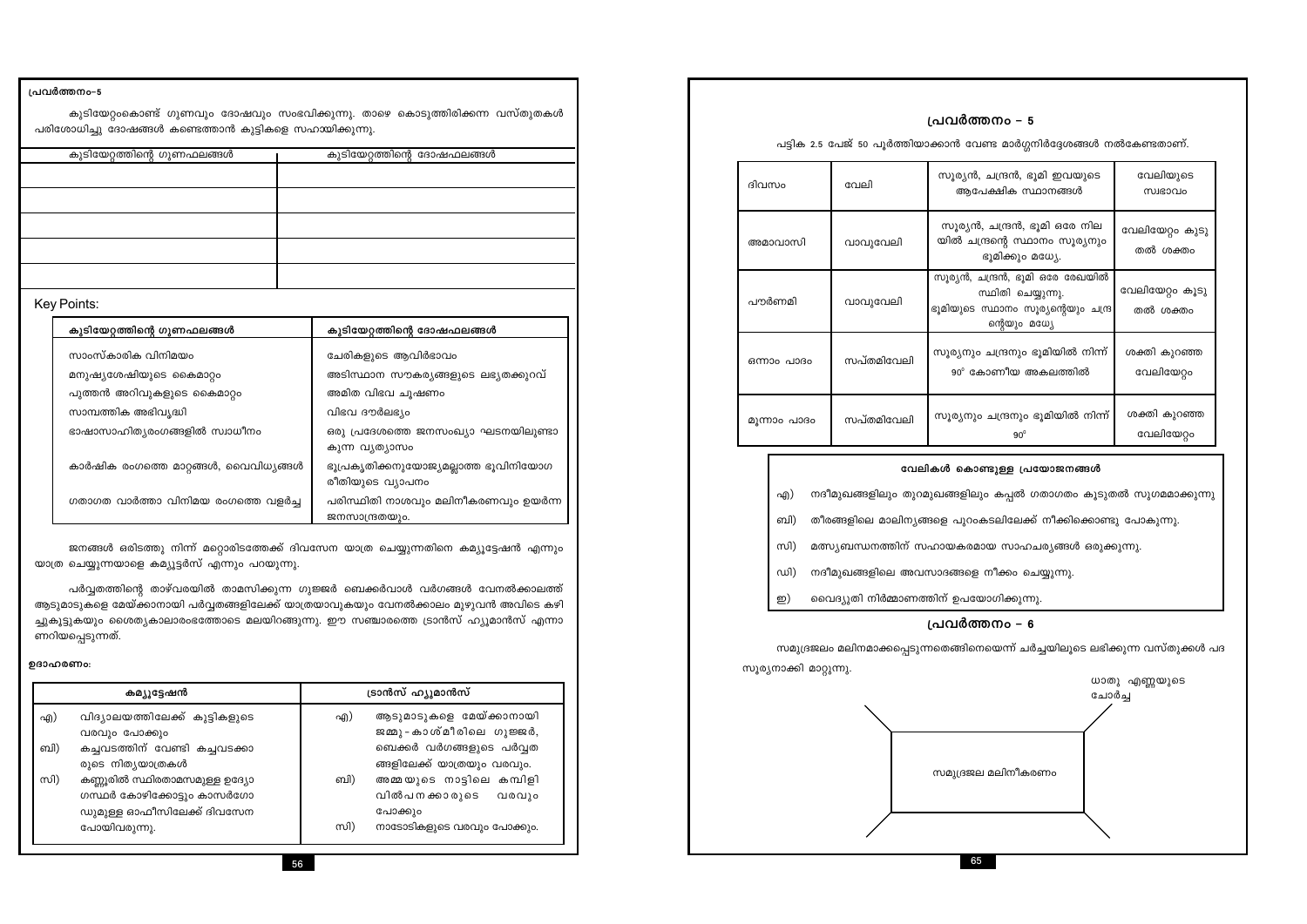ചന്ദ്രൻ ഒന്നാം പാദത്തിലും മൂന്നാം പാദത്തിലും എത്തുമ്പോൾ ഭൂമിയിൽ നിന്ന് 90º കോണീയ ക്കാൾ കുറഞ്ഞ വേലികൾ ഉണ്ടാകുന്നത്.

ഒന്നാം പാദത്തിലും മൂന്നാം പാദത്തിലും ഉണ്ടാകുന്ന വേലികൾ താരതമ്യേന ശക്തി കുറഞ്ഞവയാ

അകലത്തിലാണ് സൂര്യന്റേയും ചന്ദ്രന്റേയും സ്ഥാനം. അപ്പോൾ ആ രണ്ടു ഗോളങ്ങളുടെയും ഗുരുത്വാ കർഷണം ഭൂമിയിൽ 90º കോണീയ അകലത്തിൽ പ്രവർത്തിക്കുന്നത് കൊണ്ടാണ് മറ്റ് ദിവസങ്ങളിലേ

മൂന്നാ പാദം

ണ്. സപ്തമി വേലികൾ എന്നാണ് ഇവ അറിയപ്പെടുന്നത്.

ചന്ദ്രൻ ഭൂമി സപ്തമിവേലി ഒന്നാം പാദം ചന്ദ്രൻ സൂര്യൻ മ്പ്യുന്ന

വാവ്, (അമാവാസി, പൗർണമി) ദിവസങ്ങളിൽ ഉണ്ടാകുന്ന കൂടുതൽ ശക്തമായ വേലിയേറ്റങ്ങ ളാണ് വാവുവേലികൾ. വാവുദിനങ്ങളിൽ സൂര്യനും, ചന്ദ്രനും ഭൂമിയും ഏറെക്കുറെ ഒരേ രേഖയിലായിരി ക്കും സ്ഥിതി ചെയ്യുന്നത്. അപ്പോൾ സൂര്യന്റെയും ചന്ദ്രന്റെയും ഗുരുത്വാകർഷണ ബലവും മിക്കവാറും ഒരേ തലത്തിലൂടെ ഭൂമിയിൽ പതിക്കുന്നതുകൊണ്ടാണ് കൂടുതൽ ശക്തമായ വേലികൾ ഉണ്ടാവുന്നത്.

വാവുവേലി (പൗർണമി)

സൂര്യൻ



കേന്ദ്രീ കൃത വാസസ്ഥലം

വൃത്താകൃതിയിലുള്ള വാസസ്ഥലം കുട്ടികൾ പരിചയപ്പെടുത്തുന്നു.



വാസസ്ഥലങ്ങളുടെ സ്ഥാന നിർണ്ണയ ഘടകങ്ങളെക്കുറിച്ച് ധാരണ നേടുന്നതിന് അധ്യാപകർക്ക് ഒരു ഗ്രാമത്തിന്റെ രൂപരേഖ നൽകുന്നു. നിങ്ങളുടെ കുടുംബം കുടിയേറ്റം നടത്താൻ തീരുമാനിച്ചു എന്ന് സങ്ക ല്പിക്കുക. എങ്കിൽ രൂപരേഖയിൽ ഏതു പ്രദേശമായിരിക്കും താമസത്തിനായി തെരഞ്ഞെടുക്കുക, ആ സ്ഥലം നിങ്ങളെ തെരഞ്ഞെടുക്കാൻ പ്രേരിപ്പിച്ച ഘടകങ്ങൾ എന്തെല്ലാമായിരിക്കും എന്ന ചോദ്യം കുട്ടികൾക്ക്  $m$ 

പ്രവർത്തനം - 6

കൃഷിയുടെ ആവിർഭാവത്തോടെ മനുഷ്യൻ ഒരിടത്തു സ്ഥിരമായി താമസിക്കാൻ തുടങ്ങി. വാസസ്ഥ ലങ്ങളുടെ സ്ഥാന നിർണയത്തിന് ഭൂമിശാസ്ത്രപരമായ ഘടകങ്ങൾ പ്രധാന പങ്ക് വഹിക്കുന്നു. ഓരോ പ്രദേ ശത്ത് നിലനിന്നിരുന്ന സാഹചര്യങ്ങൾക്ക് അനുസൃതമായി വാസസ്ഥലങ്ങളുടെ ആകൃതിയിലും വൈവിധ്യ മുണ്ടായി. കാലക്രമേണ ഗ്രാമീണ വാസസ്ഥലങ്ങൾക്കിടയിൽ നഗരങ്ങൾ വളർന്നുവന്നു.

വാസസ്ഥലങ്ങളുടെ സ്ഥാന നിർണയ–ഘടകങ്ങൾ, വാസസ്ഥലങ്ങളുടെ ആകൃതിയും വലിപ്പവും ഗ്രാമീണ നഗരവാസ സ്ഥലങ്ങളുടെ വർഗ്ഗീകരണം, ജനസംഖ്യാ വർധനവ്, നഗരവത്കരണത്തിന് കാരണം – നഗരങ്ങളെ സേവനത്തിന്റേയും ജനസംഖ്യാ അടിസ്ഥാനത്തിലും വർഗ്ഗീകരിക്കാം.

### ആശയങ്ങൾ

വാസസ്ഥലങ്ങളുടെ ഉത്ഭവത്തെക്കുറിച്ചു പരമാർശം മുതൽ ഗ്രാമീണ നഗര വാസ സ്ഥലങ്ങളുടെ വർഗ്ഗീകരണം വരെയുള്ള ഭാഗങ്ങൾ ഈ ഉപയൂണിറ്റിൽ ഉൾപ്പെടുന്നു.

വാസ സ്ഥലങ്ങൾ

by Point:

തെരഞ്ഞെ ടുക്കുന്നത് എക്കൽ ചദേശമാണ്.

### **)**രണങ്ങൾ

സൂര്യൻ

മണ്ണിന്റെ ഫലപുഷ്ടി, കാലാവസ്ഥ, ഃലലഭൃത, സുരക്ഷിതത്വം, ഗത്നാഗതം, ്ാർത്താ വിനിമയം തുടങ്ങിയവ.

യും അടിസ്ഥാനത്തിൽ വാസസ്ഥലങ്ങളെ തിന്റേയും സ്കെച്ച് തയ്യാറാക്കുന്നു. കേന്ദ്രീ കൃത വാസസ്ഥലം, വിസരിത വാസസ്ഥലം, നക്ഷത്രാകൃതിയിലുള്ള വാസസ്ഥലം, രേഖാകൃത വാസസ്ഥലം,

> നക്ഷത്രാകൃതിയി ലുള്ള വാസസ്ഥലം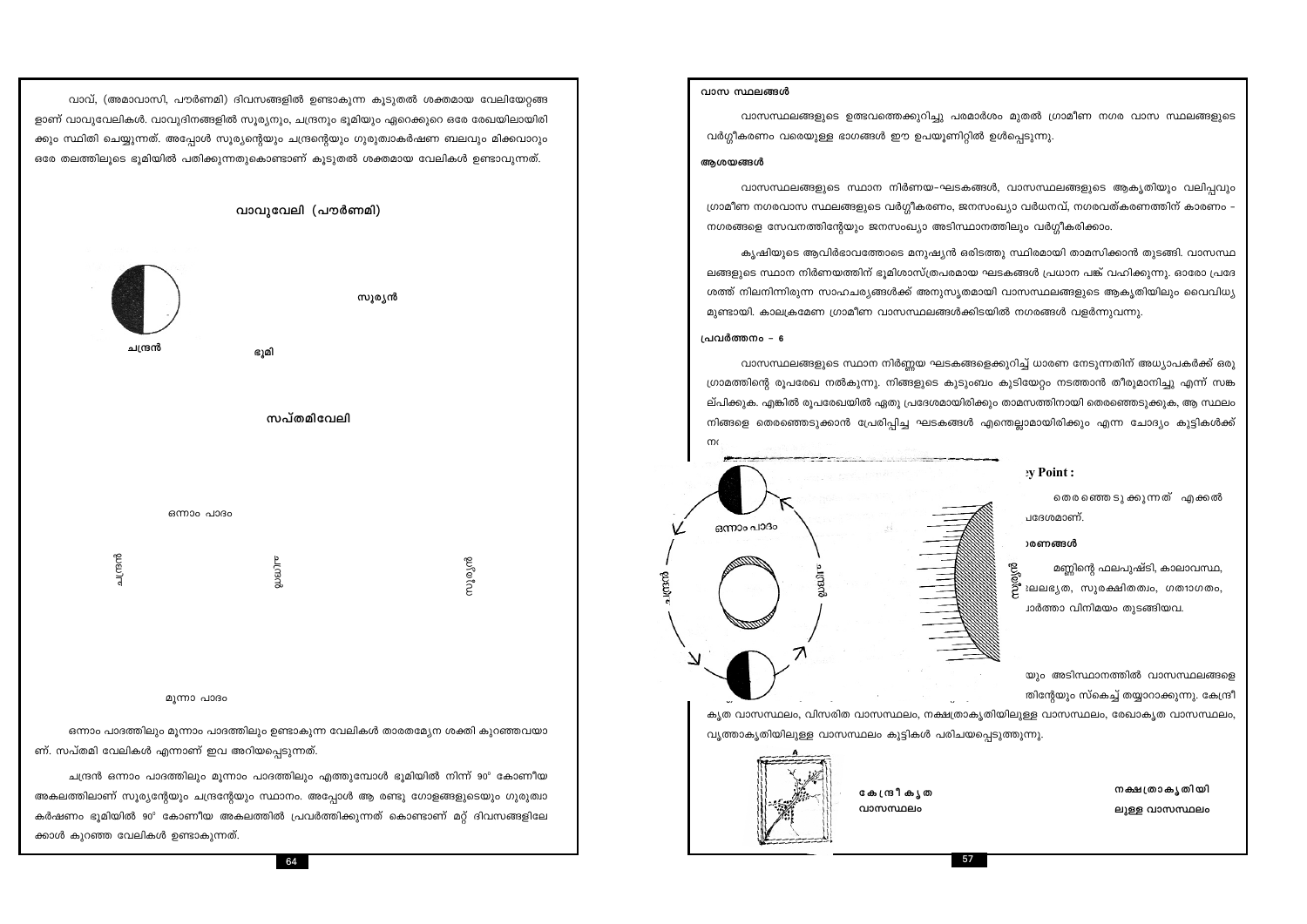### ലവണത്വം

ലവണത്വത്തിന്റെ അളവ് എല്ലായിടത്തും ഒരുപോലെയല്ല. കാരണങ്ങൾ കണ്ടെത്തുന്നതിന് കുട്ടികളെ സഹായിക്കാൻ ചുവടെ കൊടുത്തിട്ടുള്ള വിശദീകരണം സഹായകമാവും.

- ബാഷ്പീകരണം കൂടുമ്പോൾ ലവണത്വം കൂടുന്നു
- ഉയർന്ന അളവിൽ മഴ ലഭിക്കുന്ന പ്രദേശങ്ങളിൽ ലവണത്വം കുറയുന്നു.
- 
- 
- 
- 
- 
- 
- 
- 
- 
- 
- 
- 
- 
- 
- 
- 
- 
- 
- 
- 
- നദീമുഖങ്ങളിൽ താരതമ്യേന കുറവായിരിക്കും.
- 
- 
- 
- 
- താരതമ്യേന ലവണത്വം കുറയും.
- 
- 
- 
- 

### ആശയങ്ങൾ

ത്തുക.

വിസരിത

വാസസ്ഥലം

മനാലി, ഡാർജിലിംഗ്, മൂന്നാർ.

commungo

ഡൽഹി

ചെന്നൈ

മുംബൈ

ബാംഗ്ലൂർ

ഒറ്റപ്പെട്ട വാസസ്ഥലങ്ങൾ

(ഒന്നോ രണ്ടോ വീടുകൾ

വിശാലമായ കൃഷിയിട

ങ്ങൾ, വനപ്രദേശങ്ങൾ

<mark>ണിവിടങ്ങളിൽ കാണപ്പെ</mark>

ടുന്നു)

കൊൽക്കത്ത

തിരുവനന്തപുരം

വ്യവസായ നഗരം

ജാംഷഡ്പുർ

കോയമ്പത്തൂർ

അഹമ്മദ്ബാദ്

പ്രാധാന്യം അനുസരിച്ച് മറ്റ് ഗണത്തിലും പെടുത്താവുന്നതാണ്.

ഗ്രാമം (കുറേയേറെ വീടുകൾ, പൊതു

കെട്ടിടങ്ങൾ, ആരാധനാലയങ്ങൾ, കട

കൾ, പോസ്റ്റോഫീസ്, പ്രാഥമികാരോഗ്യ

കേന്ദ്രങ്ങൾ, ഭേദപ്പെട്ട റോഡുകൾ എന്നി

വയുണ്ടായിരിക്കും. പ്രാദേശിക റോഡു

കൾ സന്ധിക്കുന്ന സ്ഥലങ്ങളിൽ വാസ സ്ഥലങ്ങൾ വികസിച്ചുവരുന്നു)

Note : ജനസാന്ദ്രത കൂടുതലുള്ള കേരളം പോലുള്ള സംസ്ഥാനങ്ങളിൽ ഒറ്റപ്പെട്ട വാസസ്ഥലങ്ങളും ഹാംലെറ്റും കാണപ്പെടുന്നില്ല.

58

ഉത്തരേന്ത്യൻ സംസ്ഥാനങ്ങളിലും കർണ്ണാടകം, ആന്ധ്രപ്രദേശ് എന്നിവിടങ്ങളിലും ഇത്തരം വാസസ്ഥലങ്ങൾ കാണപ്പെടുന്നു

ആലുവ

ഗ്രാമീണ വാസസ്ഥലം

ഹാംലറ്റ്

(ഏതാനും വീടുകൾ വിശാലമായ കൃഷിയിടങ്ങൾക്കിട

യിൽ കാണപ്പെടുന്നു. ചെറിയ കടകൾ, പോസ്റ്റോഫീസ്,

ആരാധനാലയങ്ങൾ എന്നിവയുണ്ടായിരിക്കും).

വൃത്താകൃതിയിലുള്ള

വാസസ്ഥലം

പ്രവർത്തനങ്ങൾ – 8

മ്പത്തൂർ, ആലുവ, തൃശൂർ, ഫത്തേപൂർ സിക്രി, കൊൽക്കത്ത, ആഗ്ര, മധുര, തിരുവനന്തപുരം, ബാംഗ്ലൂർ

താഴെ പറയുന്ന നഗരങ്ങൾ പ്രസിദ്ധമായിരിക്കുന്നത് എന്തെല്ലാം കാരണങ്ങളാൽ ആയിരിക്കും?

ഊട്ടി, ഡൽഹി, വാരാണസി, ജാംഷഡ്പൂർ, അഹമ്മദാബാദ്, കുളു, ചെന്നൈ, മുംബൈ, കോയ

വാരാണസി

തൃശൂർ

ആഗ്ര

മധുര

തലസ്ഥാന നഗരങ്ങൾ പൊതുവെ ഭരണ നഗരങ്ങളാണെങ്കിലും ചില നഗരങ്ങൾ അവയുടെ

വാസസ്ഥലങ്ങൾ

സാംസ്കാരിക നഗരം

ഫത്തേപ്പൂർ സിക്രി

രേഖാകൃതമായ

വാസസ്ഥലം

സൂഖവാസ നഗരം

ഉൗട്ടി

കുളു

മനാലി

സിംല

മുന്നാർ

നഗര വാസ സ്ഥലങ്ങൾ

(അഞ്ച് ലക്ഷമോ അതിലധികമോ തമാസിക്കണം)

ഉദാ: ഡൽഹി, മുംബൈ, കൊൽക്കത്ത ചെന്നൈ

നഗരം (ചുരുങ്ങിയത്

ഒരു ലക്ഷം പേരെ

ങ്കിലും താമസിക്ക

ണം) ഉദാ: കണ്ണൂർ,

മെട്രോപൊളിറ്റൻ നഗരം

തലശ്ശേരി

മെഗാലോപോളിസ് (ന

ഗരങ്ങളുടെ നഗരം)

ഉദാ: നൃൂയോർക്ക്

പാരീസ്, ലണ്ടൻ.

ഡാർജിലിംഗ്

### സമുദ്രജല ചലനങ്ങൾ

- 
- 

# ങ്ങൾ, വാവുവേലി, സപ്തമി വേലി, വേലികളുടെ ഫലങ്ങൾ.

ഭൂമി

സമുദ്രജല ഉപരിതലത്തിന്റെ നിന്മോന്നത രൂപത്തിലുള്ള ചലനങ്ങളാണ് തിരകൾ. കടൽതിര കളെ സൃഷ്ടിക്കുന്നത് കാറ്റാണ്. (ജലാശയത്തിന്റെ വ്യാപ്തി എന്ന ആശയവും കൂടി രൂപപ്പെടുത്തേ ണ്ടതുണ്ട്) നിശ്ചിത സമയം ഇടവിട്ട് സമുദ്രജല നിരപ്പിന് ഉണ്ടായിക്കൊണ്ടിരിക്കുന്ന ഉയർച്ചയും താഴ്ച ന് വേലിയേറ്റവും. സമുദ്രത്തിൽ ഒരേസമയം രണ്ടിടത്ത് വേലിയേറ്റവും മറ്റ് രണ്ടിടത്ത് വേലി വും ഉണ്ടാകുന്നു. ചന്ദ്രനെ അഭിമുഖീകരിക്കുന്ന ഭൂഭാഗത്തും അതിനെതിരെയുള്ള ഭൂഭാ ്വാണ് ഒരേസമയം വേലിയേറ്റമുണ്ടാകുന്നത്. ചന്ദ്രനുനേരെയുള്ള ഭൂതല ഭാഗത്ത് വേലിയേറ്റമു ്രനത് ചന്ദ്രന്റെ ഗുരുത്വാകർഷണം മൂലമാണ്. അതിനെതിരെയുള്ള ഭൂതലഭാഗത്ത് വേലിയേറ്റ വുന്നത് ചന്ദ്രന്റെ ഗുരുത്വാകർഷണം മൂലമാണ്. അതിനെതിരെയുള്ള ഭൂതലഭാഗത്തെ വേലി യേറ്റത്തിന് കാരണം അപകേന്ദ്ര ബലമാണെന്നും ചിത്രം ടി.ബി. 2.2. പേജ് 20 വിശദമാക്കുന്നു.

ചന്ദ്രൻ

63

മഞ്ഞുരുകിയെത്തുന്ന ജലം ലവണത്വം കുറയുന്നതിന് കാരണമാകുന്നു.

ശീതജല പ്രവാഹങ്ങളും ഉഷ്ണജല പ്രവാഹങ്ങളും തമ്മിൽ കൂടിച്ചേരുന്ന ഭാഗങ്ങളിൽ

കടൽതിരകൾ, തിരകളുടെ ഉത്ഭവം, തിരകളുടെ ഫലങ്ങൾ, സമുദ്രത്തിലെ വേലികൾ, കാരണ

### പ്രവർത്തനം - 4

ചിത്രം പരിശോധിച്ച് വാവുവേലി, സപ്തമിവേലി, സൂര്യ ചന്ദ്രന്മാരുടെ സ്ഥാനം പട്ടികപ്പെടു

വാവുവേലി (അമാവാസി)

സൂര്യൻ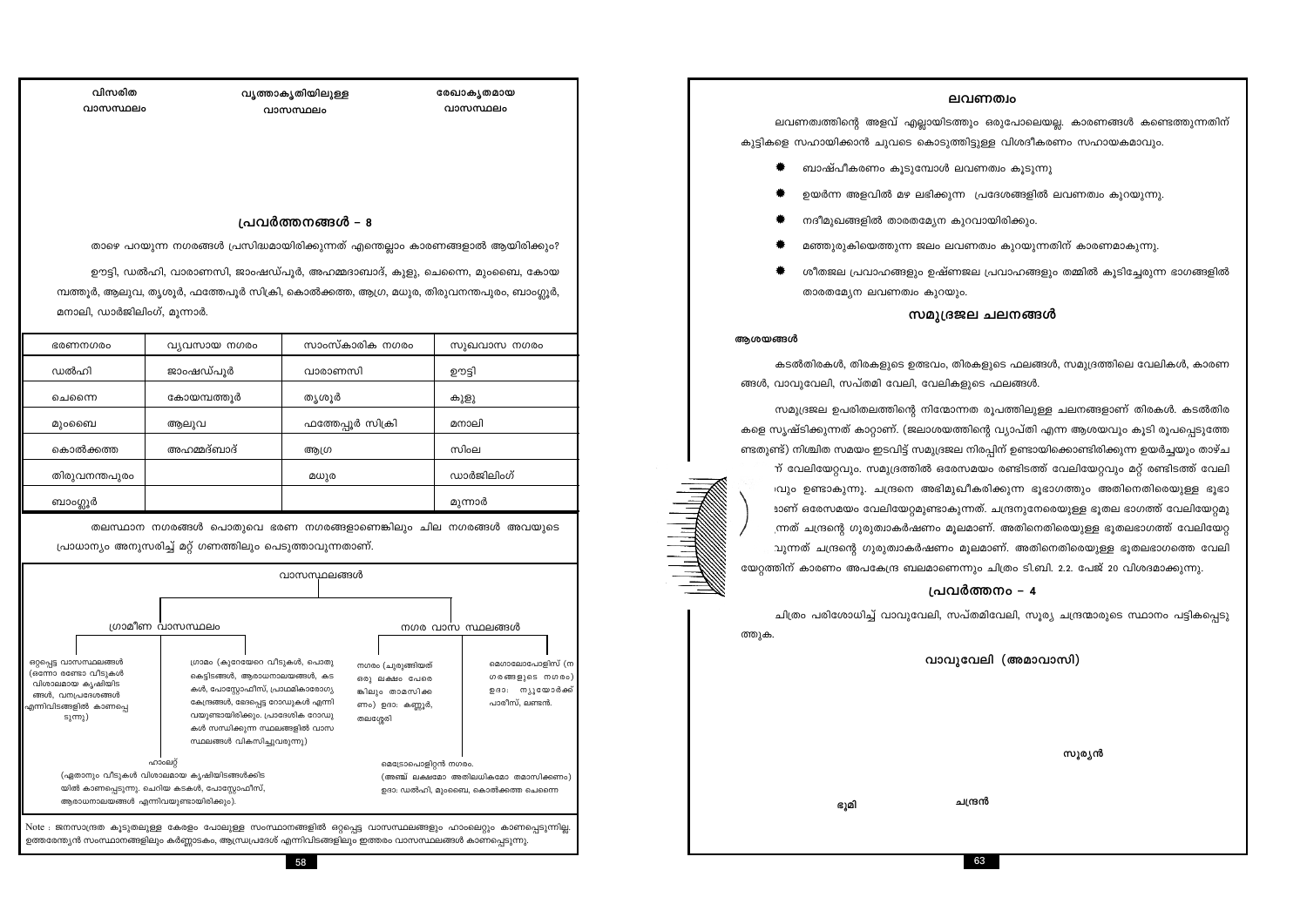59

62

ത്തിൽ പ്രദർശിപ്പിക്കുന്ന സാങ്കല്പിക രേഖയാണ് ഐസോനോമലുകൾ.

ഐസോനോമലൂകൾ

തുല്യ സമുദ്രജല ഊഷ്മാവ് അനുഭവപ്പെടുന്ന സമുദ്രഭാഗങ്ങളെ ഭൂപട

പ്രദേശങ്ങളിലേക്ക് പോകുംതോറും സമുദ്രജല-ഊഷ്മാവ് കുറഞ്ഞുവരും. ലവണത്വം

## സമുദ്രജല പ്രവാഹങ്ങൾ

സമുദ്ര ജലത്തിന്റെ ലവണത്വ തോത് കൂടുതലാണെങ്കിൽ ഊഷ്മാവ് കൂടുതലായിരിക്കും.

ളിൽ എത്തിക്കുന്നു.

രൂപപ്പെടേണ്ട ആശയങ്ങൾ

ന്നതിന് കാരണമാകുന്നു.

ഊഷ്മാവ് കൂട്ടുന്നതിന് കാരണമാകുന്നു.

(എ)

(ബി)

പ്പെടുന്നു.

ങ്ങൾ ഖനനം ചെയ്യപ്പെടാനുള്ള സാധ്യത കൂടുതലാണ്.

ധാതുക്കൾ

പ്രകൃതി വാതകം, മാംഗനീസ്, സൾഫർ, ഇൽമനേറ്റ്, ടൈറ്റാനിയം മോണോസൈറ്റ്. ഇന്ന് വ്യാപക

മായി ഖനനം ചെയ്യപ്പെടുന്നത് പെട്രോളിയവും പ്രകൃതി വാതകവുമാണ്. ഇന്ത്യയിൽ പ്രകൃതി വാതക

സമുദ്രജല ഊഷ്മാവും ലവണത്വവും

സുമുദ്രജല ഊഷ്മാവും അതിനെ സ്വാധീനിക്കുന്ന ഘടകങ്ങളും

സമുദ്രജല ലവണത്വവും അതിനെ നിയന്ത്രിക്കുന്ന ഘടകങ്ങളും

പ്രവർത്തനം – 3

ചർച്ചയിലൂടെ രൂപപ്പെടുന്ന കുറിപ്പുകൾ പരസ്പരം പങ്ക് വെക്കുന്നു. താഴെ പറയുന്ന ധാരണകൾ രൂപ

അക്ഷാംശം

സമുദ്രജലത്തിന്റെ ഉപരിതല ഊഷ്മാവ് സമുദ്രങ്ങളിൽ എല്ലായിടത്തും ഒരുപോലെയല്ല. ഗ്രൂപ്പ്

ധാതുക്കൾ, സമുദ്രങ്ങളിലും കാണപ്പെടുന്നു. കറിയുപ്പ്, ബ്രോമിൻ, മഗ്നീഷ്യം, പെട്രോളിയം,

ഭൂമധ്യ രേഖാ പ്രദേശങ്ങളിൽ സമുദ്രജല ഊഷ്മാവ് കൂടുതലായിരിക്കും. ഉയർന്ന അക്ഷാംശ

ഉഷ്ണമേഖല പ്രവാഹങ്ങൾ ഉയർന്ന അക്ഷാംശ പ്രദേശങ്ങളിലെ സമുദ്രഭാഗങ്ങളിലേക്ക് ഒഴു

കിയെത്തുമ്പോൾ അവിടുത്തെ സമുദ്ര ജലവുമായി കൂടിചേരുകയും ഇത് സമുദ്ര ജല ഊഷ്മാവ് ഉയ രുന്നതിന് കാരണമാകുന്നു. ഉയർന്ന അക്ഷാംശ പ്രദേശങ്ങളിൽ നിന്ന് ഉഷ്ണമേഖലാ പ്രദേശങ്ങളി ലേക്ക് ഒഴുകിയെത്തുമ്പോൾ ശീതജല പ്രവാഹങ്ങൾ ആ പ്രദേശത്തെ സമുദ്രജല ഊഷ്മാവ് കുറയു

കാറ്റുകൾ

കൾ അവ വീശുന്ന പ്രദേശങ്ങളിലെല്ലാം തന്നെ ഊഷ്മാവ് കുറയുന്നതിന് കാരണമാകുന്നു. ഇവ

കൂടാതെ ചില പ്രധാന ഘടകങ്ങളും സമുദ്രജല ഊഷ്മാവിനെ സ്വാധീനിക്കാറുണ്ട്. സമുദ്രത്തിന്റെ

സ്ഥാനം, ആകൃതി, സമുദ്രാന്തർ പർവ്വതങ്ങൾ, പ്രാദേശിക കാലാവസ്ഥ എന്നിവയാണ് ഇവ.

വൻകരകളിൽ നിന്നും സമുദ്രങ്ങളിലേക്ക് വീശുന്ന ചൂടുള്ള വരണ്ട കാറ്റുകൾ സമുദ്രജലത്തെ

ശൈത്യകാലങ്ങളിൽ മഞ്ഞ് മൂടിക്കിടക്കുന്ന പ്രദേശങ്ങളിൽ നിന്നും വീശുന്ന തണുത്ത കാറ്റു

തരംതിരിക്കുക

ഉത്തര സൂചിക.

തിരുവനന്തപുരം, ചെന്നൈ

ആലുവ, കോയമ്പത്തൂർ

തൃശൂർ, മധുര

ഊട്ടി, മുന്നാർ

 $\Delta$ 

കുടിയേറ്റത്തിന്റെ അനന്തര ഫലങ്ങളെ ഗുണഫലങ്ങൾ, ദോഷഫലങ്ങൾ എന്നിങ്ങനെ വേർതിരി ക്കാം. ഇതിന്റെ അടിസ്ഥാനത്തിൽ ചുവടെ നൽകിയിട്ടുള്ള പട്ടിക പൂർണമാക്കുക.

കുടിയേറ്റത്തിന്റെ ഗുണങ്ങൾ സാംസ്കാരിക വിനിമയം

# കുടിയേറ്റം വർഗ്ഗശുദ്ധി നഷ്ടപ്പെട്ട മനുഷ്യന്റെ സൃഷ്ടിക്ക് കാരണമാകുന്നു. സോഷ്യൽ

വിവിധ വർഗ്ഗങ്ങളുടെ വ്യാപന മേഖലകൾ താരതമ്യംചെയ്ത് നിഗമനങ്ങൾ രൂപപ്പെടുത്തുക.

## $|\mathrm{\mathbf{CWSN}}|$  ചാർട്ട് വർക്ക്

പ്രവർത്തനം - 1

പലതരം വാസസ്ഥലങ്ങൾ

- മനുഷ്യ വർഗ്ഗങ്ങളുടെ പ്രത്യേകതകൾ പട്ടികപ്പെടുത്തി പാർട്ടിൽ പ്രദർശിപ്പിക്കുക.
- 
- 
- 
- 
- 
- 

കുടിയേറ്റത്തിന്റെ ഗുണ, ദോഷഫലങ്ങൾ

- 
- 
- 
- 
- 

വിവിധതരം നഗരങ്ങളുടെ പ്രാധാന്യം

### തുടർ പ്രവർത്തനങ്ങൾ

നെൽസൻ മൺഡേല, ബാൻ കി മൂൺ, ടോണിബ്ലെയർ തുടങ്ങിയവരുടെ ചിത്രങ്ങൾ ഐ.ടി യുടെ സഹായത്താൽ വിശകലനം ചെയ്ത് അവയുടെ പ്രത്യേകത കണ്ടെത്തുക.

സയൻസ് വിദ്യാർത്ഥി എന്ന നിലയിൽ നിങ്ങൾ ഈ കാര്യത്തെ എങ്ങനെ നിരീക്ഷിക്കുന്നു. ടെക്സ്റ്റ്ബുക്കിലെ ചിത്രം1.1 (പേജ് 11)ഉം ആധുനിക ലോകമേപ്പ് ഉപയോഗിച്ച് ഇന്നത്തെ

### തുടർ പ്രവർത്തനം – 2

|        | കുടിയേറ്റത്തിന്റെ ദോഷഫലങ്ങൾ |
|--------|-----------------------------|
| 謇      | ചേരികളുടെ ഉത്ഭവം            |
| в      |                             |
| ۰      |                             |
| e      |                             |
| щ      |                             |
| $-4.4$ |                             |

### തുടർ പ്രവർത്തനം –  $3$

താഴെ കൊടുത്തിരിക്കുന്ന നഗരങ്ങളെ അവ നൽകുന്ന സേവനങ്ങളുടെ അടിസ്ഥാനത്തിൽ തൃശൂർ, ഊട്ടി, ആലുവ, കോയമ്പത്തൂർ, തിരുവനന്തപുരം, മധുര, ചെന്നൈ, മുന്നാർ. : ഭരണ നഗരം : സാംസ്കാരിക നഗരം : വ്യാവസായിക നഗരം

: സുഖവാസ നഗരം